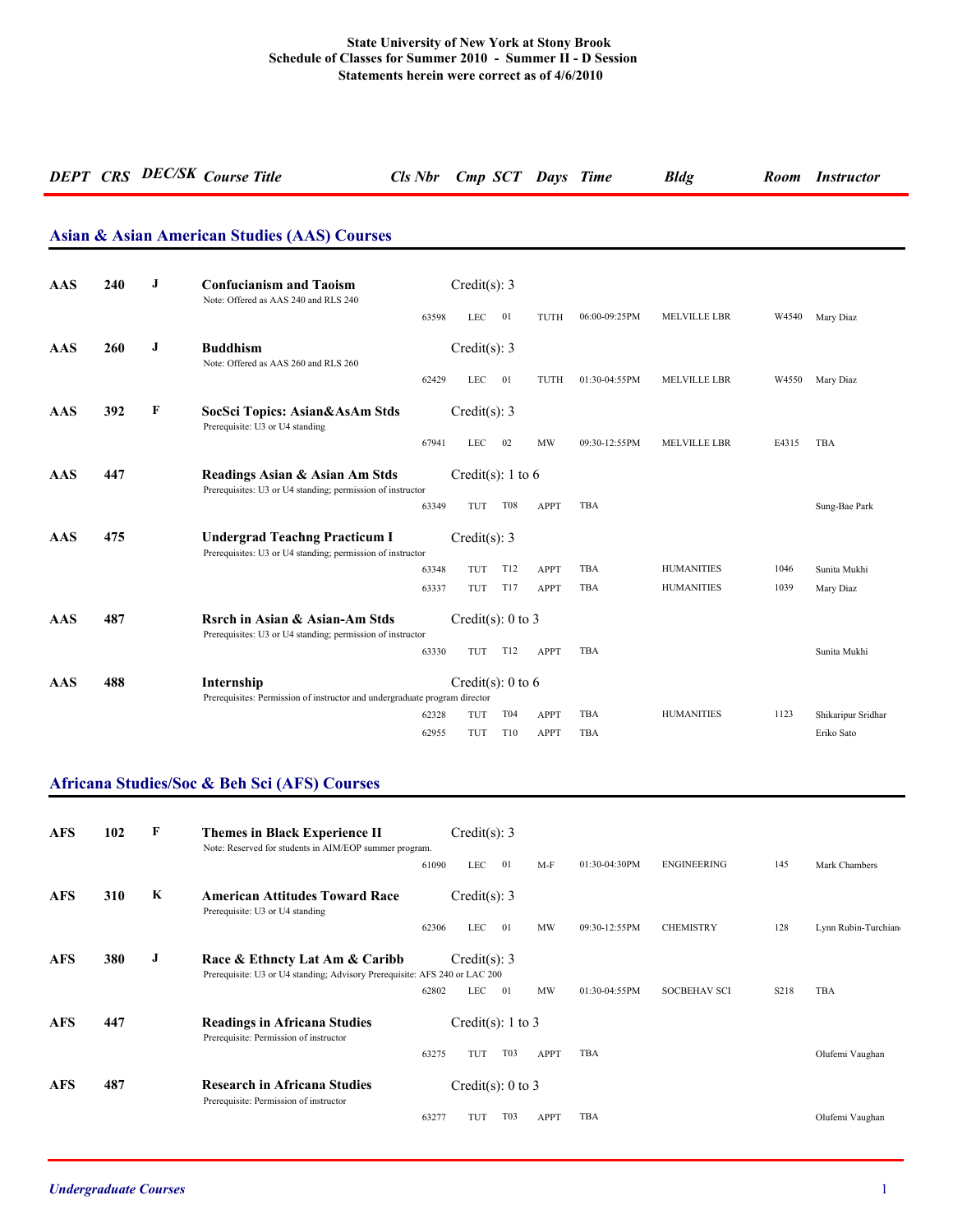|            |     |             | <b>DEPT CRS DEC/SK Course Title</b>                                                                                                                                                                                                                                   | Cls Nbr Cmp SCT Days Time |                          |         |      |               | <b>Bldg</b>         |      | Room Instructor |
|------------|-----|-------------|-----------------------------------------------------------------------------------------------------------------------------------------------------------------------------------------------------------------------------------------------------------------------|---------------------------|--------------------------|---------|------|---------------|---------------------|------|-----------------|
| <b>AFS</b> | 488 |             | Internship<br>Prerequisites: Africana studies major or minor; 15 credits in AFS courses; permission of instructorand program director                                                                                                                                 | 63674                     | Credit(s): 0 to 6<br>TUT | T04     | APPT | TBA           |                     |      | Floris Cash     |
|            |     |             | <b>American Studies (AMR) Courses</b>                                                                                                                                                                                                                                 |                           |                          |         |      |               |                     |      |                 |
| <b>AMR</b> | 447 |             | <b>Readings in American Studies</b><br>Prerequisites: Permission of instructor and department                                                                                                                                                                         |                           | Credit(s): 1 to 6        |         |      |               |                     |      |                 |
|            |     |             |                                                                                                                                                                                                                                                                       | 62374                     | TUT                      | T01     | APPT | TBA           | <b>SOCBEHAV SCI</b> | S511 | TBA             |
|            |     |             | <b>Applied Math and Statistics (AMS) Courses</b>                                                                                                                                                                                                                      |                           |                          |         |      |               |                     |      |                 |
| <b>AMS</b> | 102 | $\mathbf C$ | <b>Elements of Statistics</b><br>Prerequisite: Satisfaction of entry skill in mathematics requirement (Skill 1) or satisfactory completion of D.E.C. C<br>Note: May not be taken by students with credit for AMS 310, 311, 312; ECO 320; OL 201, Psy 201, or SOC 202. |                           | Credit(s): $3$           |         |      |               |                     |      |                 |
|            |     |             |                                                                                                                                                                                                                                                                       | 67495                     | <b>LEC</b>               | 02      | MW   | 06:00-09:25PM | PHYSICS             | P113 | Xiawei Tu       |
| <b>AMS</b> | 110 |             | <b>Probability &amp; Stat Life Scienc</b><br>Prerequisite: AMS 151 or MAT 125 or 131 or 141                                                                                                                                                                           |                           | Credit(s): $3$           |         |      |               |                     |      |                 |
|            |     |             |                                                                                                                                                                                                                                                                       | 65253                     | <b>LEC</b>               | 02      | TUTH | 09:30-12:55PM | <b>S B UNION</b>    | 236  | Shirley Leong   |
| <b>AMS</b> | 300 |             | Wrtng in Appld Math<br>Prerequisites: WRT 102; AMS major; U3 or U4 standing                                                                                                                                                                                           |                           | Credit $(s)$ : 1         |         |      |               |                     |      |                 |
|            |     |             |                                                                                                                                                                                                                                                                       | 65211                     |                          | TUT T02 | APPT | TBA           |                     |      | Alan Tucker     |

**AMS 301 Finite Mathematical Structures** Credit(s): 3 Prerequisite: AMS 210 or MAT 211 or AMS 361 or MAT 303 64466 LEC 01 TUTH 09:30-12:55PM MELVILLE LBR E4315 Alan Tucker **AMS 318 Theory of Interest** Credit(s): 3 Prerequisite: AMS 310 Note: Offered as AMS 318 and AMS 593 65176 LEC 01 MW 06:00-09:25PM PHYSICS P127 Timothy Knapik **AMS 351 Applied Algebra** Credit(s): 3 Prerequisite: AMS 210 or MAT 211; Advisory Prerequisite: MAT 200 or CSE 113 Note: Offered as AMS 351 and MAT 312. 64467 LEC 01 TUTH 09:30-12:55PM PHYSICS P118 TBA **AMS 475 Undergrad Teachng Practicum** Credit(s): 3

> Prerequisites: U4 standing as an undergraduate major within the college; a minimum g.p.a. of 3.00 in all Stony Brook courses and the grade of B or better in the course in which the student is to assist; permission of department

### 64878 TUT T01 APPT TBA Alan Tucker

#### **Anthropology (ANT) Courses**

| <b>ANT</b> | 350 | F | <b>Medical Anthropology</b><br>Prerequisite: ANT 102                                                                                                      | Credit(s): 3 |                 |             |               |                     |                   |                 |
|------------|-----|---|-----------------------------------------------------------------------------------------------------------------------------------------------------------|--------------|-----------------|-------------|---------------|---------------------|-------------------|-----------------|
|            |     |   | 67417                                                                                                                                                     | LEC          | -01             | MW          | 09:30-12:55PM | <b>SOCBEHAV SCI</b> | S <sub>2</sub> 18 | Margaret Gwynne |
| ANT        | 380 | J | Race & Ethncty Lat Am & Caribb<br>Prerequisite: U3 or U4 standing; Advisory Prerequisite: AFS 240 or LAC 200<br>Note: Also offered as ANT 380 and AFS 380 | Credit(s): 3 |                 |             |               |                     |                   |                 |
|            |     |   |                                                                                                                                                           | 62878<br>LEC | 01              | MW          | 01:30-04:55PM | SOCBEHAV SCI        | S <sub>2</sub> 18 | <b>TBA</b>      |
| <b>ANT</b> | 447 |   | <b>Readings in Anthropology</b><br>Prerequisites: ANT 102; two other ANT courses at the 200 level or higher; permission of instructor and department      | Credit(s): 3 |                 |             |               |                     |                   |                 |
|            |     |   | 62343                                                                                                                                                     | TUT          | T <sub>25</sub> | <b>APPT</b> | TBA           |                     |                   | TBA             |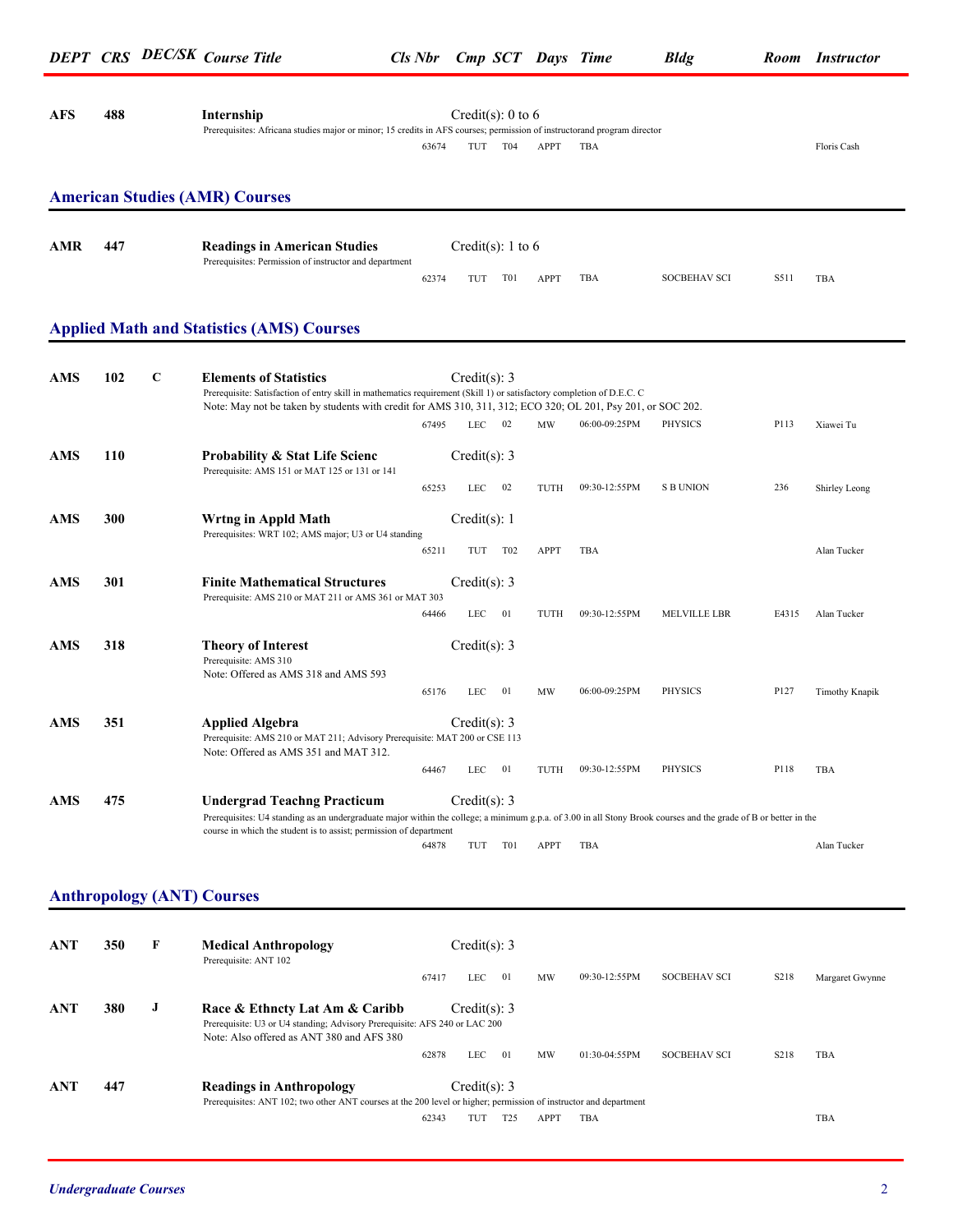| <b>ANT</b> | 488                         |                | Internship<br>Prerequisites: 15 credits in anthropology; permission of instructor and department                                                                  |       | Credit(s): 0 to 6     |                 |             |               |                    |       |                          |
|------------|-----------------------------|----------------|-------------------------------------------------------------------------------------------------------------------------------------------------------------------|-------|-----------------------|-----------------|-------------|---------------|--------------------|-------|--------------------------|
|            |                             |                |                                                                                                                                                                   | 62110 | TUT                   | T01             | <b>APPT</b> | TBA           |                    |       | John Shea                |
|            |                             |                |                                                                                                                                                                   | 62322 | TUT                   | T16             | <b>APPT</b> | TBA           |                    |       | David Bernstein          |
|            | <b>Arabic (ARB) Courses</b> |                |                                                                                                                                                                   |       |                       |                 |             |               |                    |       |                          |
| ARB        | 112                         | S <sub>3</sub> | <b>Elementary Arabic II</b>                                                                                                                                       |       | Credit(s): $3$        |                 |             |               |                    |       |                          |
|            |                             |                | Prerequisite: ARB 111                                                                                                                                             | 62837 | LEC                   | 01              | TUTH        | 09:30-12:55PM | MELVILLE LBR       | N4000 | TBA                      |
|            |                             |                | <b>Art History (ARH) Courses</b>                                                                                                                                  |       |                       |                 |             |               |                    |       |                          |
|            |                             |                |                                                                                                                                                                   |       |                       |                 |             |               |                    |       |                          |
| ARH        | 102                         | D              | <b>Art in Culture 1400 to Postmod</b>                                                                                                                             |       | Credit(s): 3          |                 |             |               |                    |       |                          |
|            |                             |                |                                                                                                                                                                   | 60377 | <b>LEC</b>            | 01              | MW          | 09:30-12:55PM | <b>STALLER CTR</b> | 3220  | Gediminas Gasparavio     |
| ARH        | 347                         | 1              | <b>Avant-Garde Art</b>                                                                                                                                            |       | Credit $(s)$ : 3      |                 |             |               |                    |       |                          |
|            |                             |                | Prerequisite: ARH 102; Advisory Prerequisite: One or more 300-level ARH courses                                                                                   |       |                       |                 |             |               |                    |       |                          |
|            |                             |                |                                                                                                                                                                   | 67459 | LEC                   | 01              | MW          | 01:30-04:55PM | <b>STALLER CTR</b> | 3220  | Andrew Wasserman         |
| ARH        | 485                         |                | <b>Projects Art Hist &amp; Crit NYC</b>                                                                                                                           |       | Credit(s): 0 to 6     |                 |             |               |                    |       |                          |
|            |                             |                | Prerequisites: ARH 101 and 102; two other ARH courses; permission of sponsor and department                                                                       |       |                       |                 |             |               |                    |       |                          |
|            |                             |                |                                                                                                                                                                   | 61110 |                       | TUT T30         | APPT        | TBA           | <b>STALLER CTR</b> | 1220A | Rhonda Cooper            |
| <b>ARH</b> | 488                         |                | Internship                                                                                                                                                        |       | Credit(s): $0$ to $6$ |                 |             |               |                    |       |                          |
|            |                             |                | Prerequisite: Fifteen credits in the Art Department, of which at least six shall be in art history/criticism; upper-division standing with preference given to U4 |       |                       |                 |             |               |                    |       |                          |
|            |                             |                | students; permission of instructor and department                                                                                                                 |       |                       |                 |             |               |                    |       |                          |
|            |                             |                |                                                                                                                                                                   | 61114 | TUT                   | <b>T08</b>      | <b>APPT</b> | TBA           |                    |       | Barbara Frank            |
|            |                             |                |                                                                                                                                                                   | 61085 | TUT                   | T18             | <b>APPT</b> | TBA<br>TBA    |                    |       | Anita Moskowitz          |
|            |                             |                |                                                                                                                                                                   | 61087 | TUT                   | <b>T30</b>      | <b>APPT</b> |               |                    |       | Rhonda Cooper            |
|            |                             |                |                                                                                                                                                                   |       |                       |                 |             |               |                    |       |                          |
|            |                             |                | <b>Studio Art (ARS) Courses</b>                                                                                                                                   |       |                       |                 |             |               |                    |       |                          |
| <b>ARS</b> | 154                         | D              | <b>Foundations of Drawing</b>                                                                                                                                     |       | Credit(s): 3          |                 |             |               |                    |       |                          |
|            |                             |                | Note: Extra course fee.                                                                                                                                           |       |                       |                 |             |               |                    |       |                          |
|            |                             |                |                                                                                                                                                                   | 61184 | LAB                   | $L_{02}$        | MW          | 01:00-05:30PM | <b>STALLER CTR</b> | 4218  | Nina Pascal              |
| <b>ARS</b> | 201                         | D              | <b>Photography for Non-Majors</b><br>Advisory Prerequisite: ARS 154                                                                                               |       | Credit(s): 3          |                 |             |               |                    |       |                          |
|            |                             |                |                                                                                                                                                                   | 63610 | LAB                   | L01             | MW          | 06:00-09:25PM | <b>STALLER CTR</b> | 3220  | Hronn Axelsdottir        |
|            |                             |                |                                                                                                                                                                   |       |                       |                 |             |               |                    |       |                          |
| <b>ARS</b> | 205                         | D              | <b>Foundations: Idea and Form</b>                                                                                                                                 | 67458 | Credit(s): $3$<br>LAB | L01             | TUTH        | 05:00-09:30PM | <b>STALLER CTR</b> | 4232  | TBA                      |
| <b>ARS</b> | 487                         |                | <b>Adv Directed Proj Studio Theor</b>                                                                                                                             |       | Credit(s): $0$ to $6$ |                 |             |               |                    |       |                          |
|            |                             |                | Prerequisites: Advanced status in one of the studio areas; sponsorship of a faculty member; permission of department                                              |       |                       |                 |             |               |                    |       |                          |
|            |                             |                |                                                                                                                                                                   | 62983 |                       | TUT T25         | APPT        | TBA           | <b>STALLER CTR</b> | 4285  | TBA                      |
| <b>ARS</b> | 488                         |                | Internship                                                                                                                                                        |       | Credit(s): 0 to 6     |                 |             |               |                    |       |                          |
|            |                             |                | Prerequisites: U3 or U4 standing; 15 credits in art department courses; permission of department                                                                  |       |                       |                 |             |               |                    |       |                          |
|            |                             |                |                                                                                                                                                                   | 62356 | TUT                   | T04             | <b>APPT</b> | TBA           |                    |       | Christa Erickson         |
|            |                             |                |                                                                                                                                                                   | 61083 | TUT                   | T <sub>24</sub> | <b>APPT</b> | TBA           |                    |       | <b>Stephanie Dinkins</b> |
| <b>ARS</b> | 492                         |                | Topics in Studio Theory & Prac                                                                                                                                    |       | Credit(s): $3$        |                 |             |               |                    |       |                          |
|            |                             |                | Prerequisite: Permission of department<br>Note: Offered as ARS 492.01 and CEH 510.<br>Extra course fee.                                                           |       |                       |                 |             |               |                    |       |                          |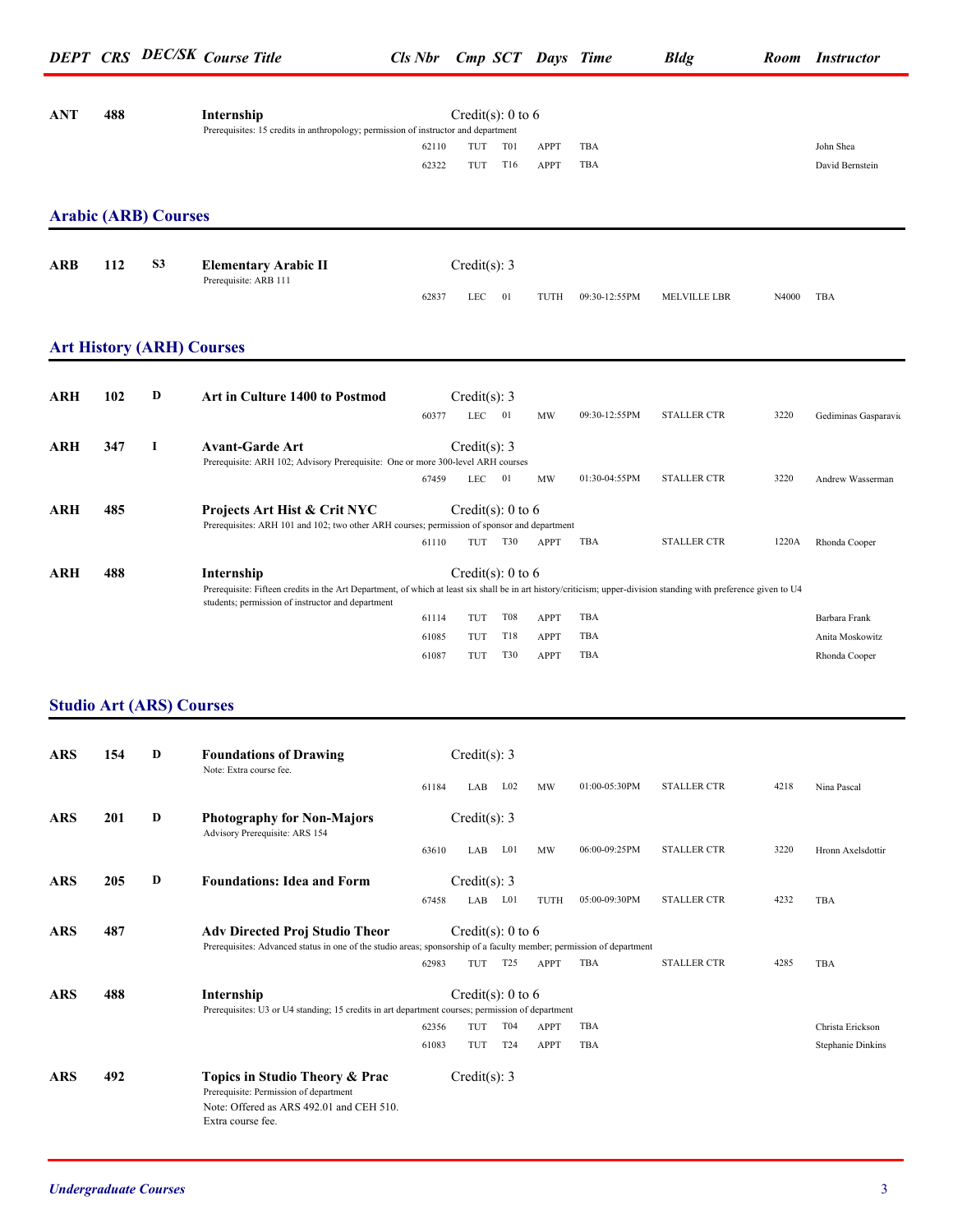| ARS | 492 | Topics in Studio Theory & Prac                                                     |       | Credit(s): 3 |                  |      |               |             |      |               |
|-----|-----|------------------------------------------------------------------------------------|-------|--------------|------------------|------|---------------|-------------|------|---------------|
|     |     | Prerequisite: Permission of department<br>Note: Offered as ARS 492.01 and CEH 510. |       |              |                  |      |               |             |      |               |
|     |     | Extra course fee.                                                                  |       |              |                  |      |               |             |      |               |
|     |     | #WATERCOLOR                                                                        | 67503 | LAB          | L <sub>0</sub> 1 | TUTH | 05:30-08:55PM | STALLER CTR | 4232 | Jason Paradis |
|     |     |                                                                                    |       |              |                  |      |               |             |      |               |

### **Pharmacology (BCP) Courses**

| <b>BCP</b> | 488 | Internship                                                                                                                   |       | Credit(s): 0 to 6 |                  |               |
|------------|-----|------------------------------------------------------------------------------------------------------------------------------|-------|-------------------|------------------|---------------|
|            |     | Prerequisites: BIO 361; CHE 322; g.p.a. of 3.00 or higher in these courses and their prerequisites; permission of department |       |                   |                  |               |
|            |     |                                                                                                                              | 60476 |                   | TUT T01 APPT TBA | Roger Cameron |

#### **Biology (BIO) Courses**

| BIO        | 202 | E | Molecular & Cellular Biology                                                                                                                                             |       | Credit(s): $3$        |                  |             |                    |                     |     |                 |
|------------|-----|---|--------------------------------------------------------------------------------------------------------------------------------------------------------------------------|-------|-----------------------|------------------|-------------|--------------------|---------------------|-----|-----------------|
|            |     |   | Prerequisite: Level 3 or higher on the mathematics placement examination or BME 100; Pre- or Corequisites: CHE 123 or 129 or 131 or 141; MAT 125 or higher<br>or AMS 151 |       |                       |                  |             |                    |                     |     |                 |
|            |     |   | Note: Exam attendance required:                                                                                                                                          |       |                       |                  |             |                    |                     |     |                 |
|            |     |   | 7/22, 8/2, 8/11 2:00 - 3:30 pm                                                                                                                                           |       |                       |                  |             |                    |                     |     |                 |
|            |     |   |                                                                                                                                                                          | 67504 | LEC                   | -01              |             | MWTH 09:30-11:45AM | <b>JAVITS LECTR</b> | 102 | Susan Erster    |
| BIO        | 320 |   | <b>General Genetics</b>                                                                                                                                                  |       | Credit(s): 3          |                  |             |                    |                     |     |                 |
|            |     |   | Prerequisite: BIO 202; Pre- or Corequisite: CHE 131 or 141                                                                                                               |       |                       |                  |             |                    |                     |     |                 |
|            |     |   |                                                                                                                                                                          | 60891 | LEC                   | 01               | TUTH        | 09:30-12:55PM      | <b>JAVITS LECTR</b> | 110 | Daryl Henderson |
| BIO        | 352 |   | <b>Ecology Laboratory</b>                                                                                                                                                |       | Credit(s): $3$        |                  |             |                    |                     |     |                 |
|            |     |   | Prerequisite: BIO 204 and 205 (beginning fall 2008); Pre- or Corequisites: BIO 351 or permission of instructor                                                           |       |                       |                  |             |                    |                     |     |                 |
|            |     |   |                                                                                                                                                                          |       | <b>LEC</b>            | 01               | MTH         | 12:50-01:50PM      | CTR MOLEC ME        | 114 | Norah Warchola  |
|            |     |   |                                                                                                                                                                          |       | <b>REC</b>            | R <sub>01</sub>  | <b>MTH</b>  | 02:00-03:05PM      | CTR MOLEC ME        | 114 | Norah Warchola  |
|            |     |   |                                                                                                                                                                          | 67466 | LAB                   | L <sub>01</sub>  | <b>MTH</b>  | 03:15-06:15PM      | CTR MOLEC ME        | 114 | Norah Warchola  |
| <b>BIO</b> | 361 |   |                                                                                                                                                                          |       | Credit(s): 3          |                  |             |                    |                     |     |                 |
|            |     |   | <b>Biochemistry I</b><br>Prerequisites: C or higher in BIO 202 and C or higher in CHE 322 or 326 or permission of instructor                                             |       |                       |                  |             |                    |                     |     |                 |
|            |     |   | Note: Exam attendance required: 5 - 6:30 pm on Th 7/22, Th 8/5, Tu 8/17                                                                                                  |       |                       |                  |             |                    |                     |     |                 |
|            |     |   |                                                                                                                                                                          | 62295 | LEC                   | 01               | TUTH        | 09:30-12:55PM      | HARRIMAN HLL        | 137 | Michael Lake    |
| BIO        | 446 |   |                                                                                                                                                                          |       |                       |                  |             |                    |                     |     |                 |
|            |     |   | Readings in Neurobio & Physiol<br>Prerequisites: Written permission of instructor and undergraduate studies committee                                                    |       | Credit(s): 1 to 2     |                  |             |                    |                     |     |                 |
|            |     |   |                                                                                                                                                                          | 60903 | TUT                   | T01              | <b>APPT</b> | TBA                | CTR MOLEC ME        | 112 | TBA             |
|            |     |   |                                                                                                                                                                          | 63106 | TUT                   | T <sub>02</sub>  | <b>APPT</b> | TBA                |                     |     | TBA             |
|            |     |   |                                                                                                                                                                          | 63107 | TUT                   | T <sub>0</sub> 3 | APPT        | TBA                |                     |     | TBA             |
| <b>BIO</b> | 447 |   |                                                                                                                                                                          |       | Credit(s): $1$ to $2$ |                  |             |                    |                     |     |                 |
|            |     |   | <b>Readings in Molec Cell Dev Bio</b><br>Prerequisites: Permission of instructor and Department of Biochemistry and Cell Biology                                         |       |                       |                  |             |                    |                     |     |                 |
|            |     |   |                                                                                                                                                                          | 60904 | TUT                   | T <sub>0</sub> 1 | <b>APPT</b> | TBA                | CTR MOLEC ME        | 112 | TBA             |
|            |     |   |                                                                                                                                                                          | 63119 | TUT                   | T <sub>02</sub>  | <b>APPT</b> | TBA                |                     |     | TBA             |
|            |     |   |                                                                                                                                                                          | 63120 | TUT                   | T03              | <b>APPT</b> | TBA                |                     |     | TBA             |
|            |     |   |                                                                                                                                                                          | 63121 | TUT                   | T04              | <b>APPT</b> | TBA                |                     |     | TBA             |
|            |     |   |                                                                                                                                                                          | 63122 | TUT                   | T <sub>05</sub>  | <b>APPT</b> | <b>TBA</b>         |                     |     | TBA             |
|            |     |   |                                                                                                                                                                          | 63123 | TUT                   | <b>T06</b>       | <b>APPT</b> | <b>TBA</b>         |                     |     | TBA             |
|            |     |   |                                                                                                                                                                          | 63124 | TUT                   | T <sub>07</sub>  | <b>APPT</b> | TBA                |                     |     | TBA             |
|            |     |   |                                                                                                                                                                          | 63125 | TUT                   | <b>T08</b>       | <b>APPT</b> | TBA                |                     |     | TBA             |
|            |     |   |                                                                                                                                                                          | 63126 | TUT                   | T <sub>09</sub>  | <b>APPT</b> | TBA                |                     |     | TBA             |
|            |     |   |                                                                                                                                                                          | 63127 | TUT                   | T10              | <b>APPT</b> | TBA                |                     |     | Jolyon Jesty    |
|            |     |   |                                                                                                                                                                          | 63128 | TUT                   | T <sub>1</sub>   | <b>APPT</b> | TBA                |                     |     | TBA             |
|            |     |   |                                                                                                                                                                          | 63129 | TUT                   | T12              | <b>APPT</b> | TBA                |                     |     | TBA             |
| BIO        | 449 |   | Readings in Ecology & Evolutn                                                                                                                                            |       | Credit(s): 1 to 2     |                  |             |                    |                     |     |                 |
|            |     |   | Prerequisites: Written permission of instructor and undergraduate studies committee                                                                                      |       |                       |                  |             |                    |                     |     |                 |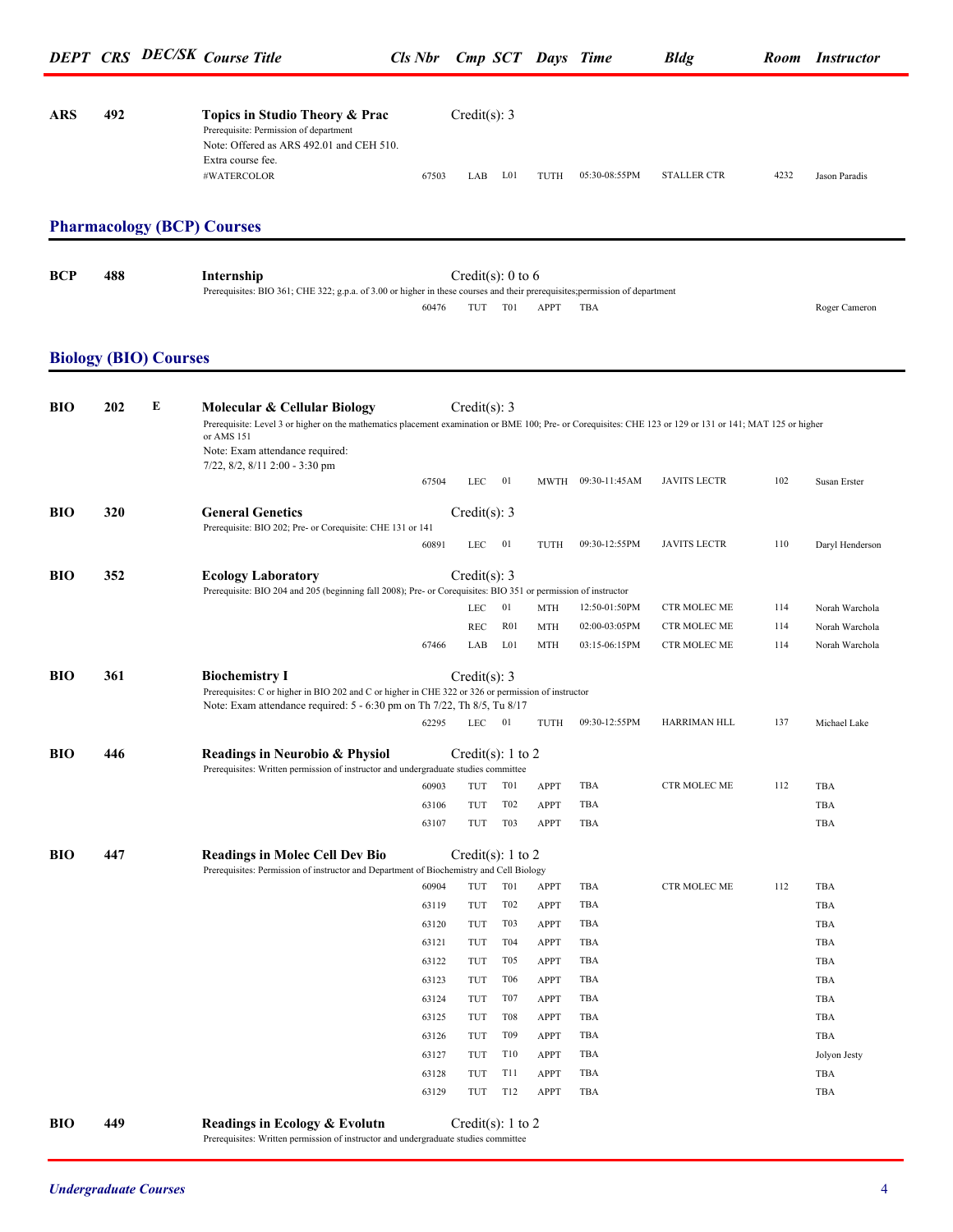| BIO        | 449 | Readings in Ecology & Evolutn                                                                                                                                                                                                                                                              |                | Credit(s): 1 to 2     |                  |                     |            |                     |           |                                     |
|------------|-----|--------------------------------------------------------------------------------------------------------------------------------------------------------------------------------------------------------------------------------------------------------------------------------------------|----------------|-----------------------|------------------|---------------------|------------|---------------------|-----------|-------------------------------------|
|            |     | Prerequisites: Written permission of instructor and undergraduate studies committee                                                                                                                                                                                                        | 60905          | TUT                   | T <sub>0</sub> 1 | <b>APPT</b>         | TBA        | CTR MOLEC ME        | 112       | TBA                                 |
|            |     |                                                                                                                                                                                                                                                                                            | 63135          | TUT                   | T <sub>0</sub> 2 | <b>APPT</b>         | TBA        |                     |           | TBA                                 |
|            |     |                                                                                                                                                                                                                                                                                            | 63136          | TUT                   | T <sub>0</sub> 3 | <b>APPT</b>         | TBA        |                     |           | TBA                                 |
|            |     |                                                                                                                                                                                                                                                                                            | 63137          | TUT                   | T04              | APPT                | TBA        |                     |           | TBA                                 |
|            |     |                                                                                                                                                                                                                                                                                            | 63138          | TUT                   | T <sub>05</sub>  | <b>APPT</b>         | TBA        |                     |           | TBA                                 |
|            |     |                                                                                                                                                                                                                                                                                            | 63139          | TUT                   | T <sub>06</sub>  | APPT                | TBA        |                     |           | TBA                                 |
|            |     |                                                                                                                                                                                                                                                                                            | 62834          | TUT                   | T <sub>07</sub>  | <b>APPT</b>         | TBA        | LIFE SCIENCE        | 023       | Michael Bell                        |
|            |     |                                                                                                                                                                                                                                                                                            |                |                       |                  |                     |            |                     |           |                                     |
| <b>BIO</b> | 475 | <b>Teachng Pract. College Bio I</b><br>Prerequisites: Permission of instructor and undergraduate studies committee                                                                                                                                                                         |                | Credit(s): 0 to 3     |                  |                     |            |                     |           |                                     |
|            |     |                                                                                                                                                                                                                                                                                            | 60906          | TUT                   | <b>T01</b>       | APPT                | TBA        | CTR MOLEC ME        | 112       | Eugene Katz                         |
| <b>BIO</b> | 476 | <b>Teachng Pract. College Bio II</b><br>Prerequisites: BIO 475; permission of instructor and undergraduate studies committee                                                                                                                                                               |                | Credit(s): 0 to 3     |                  |                     |            |                     |           |                                     |
|            |     |                                                                                                                                                                                                                                                                                            | 60907          | TUT                   | T01              | <b>APPT</b>         | TBA        | CTR MOLEC ME        | 112       | TBA                                 |
| <b>BIO</b> | 486 | <b>Rsrch in Neurobiology &amp; Physio</b><br>Prerequisite: Written permission of instructor and undergraduate studies committee. Request for committee approval must be submitted no later than two days<br>prior to the last day of the add period as scheduled in the academic calendar. |                | Credit(s): $0$ to $6$ |                  |                     |            |                     |           |                                     |
|            |     |                                                                                                                                                                                                                                                                                            | 60908          | TUT                   | T01              | <b>APPT</b>         | TBA        | CTR MOLEC ME        | 534       | Lonnie Wollmuth                     |
|            |     |                                                                                                                                                                                                                                                                                            | 62136          | TUT                   | T <sub>02</sub>  | APPT                | TBA        | LIFE SCIENCE        | 540       | TBA                                 |
|            |     |                                                                                                                                                                                                                                                                                            | 63142          | TUT                   | T03              | APPT                | TBA        |                     |           | TBA                                 |
|            |     |                                                                                                                                                                                                                                                                                            | 62127          | TUT                   | T <sub>04</sub>  | APPT                | TBA        | CTR MOLEC ME        | 112       | TBA                                 |
|            |     |                                                                                                                                                                                                                                                                                            | 63143          | TUT                   | T <sub>05</sub>  | APPT                | TBA        |                     |           | TBA                                 |
|            |     |                                                                                                                                                                                                                                                                                            | 62125          | TUT                   | T32              | <b>APPT</b>         | TBA        |                     |           | TBA                                 |
| BIO        | 487 | <b>Rsrch in Molec Cell &amp; Dev Bio</b><br>Prerequisite: Permission of instructor and Department of Biochemistry and Cell Biology                                                                                                                                                         |                | Credit(s): 0 to 6     |                  |                     |            |                     |           |                                     |
|            |     |                                                                                                                                                                                                                                                                                            | 62454          | TUT                   | T <sub>0</sub> 1 | APPT                | TBA        | LIFE SCIENCE        | 420       | Erwin London                        |
|            |     |                                                                                                                                                                                                                                                                                            | 63155          | TUT                   | T <sub>02</sub>  | APPT                | TBA        | LIFE SCIENCE        | 450B      | William Lennarz                     |
|            |     |                                                                                                                                                                                                                                                                                            | 63156          | TUT                   | T <sub>0</sub> 3 | APPT                | TBA        | LIFE SCIENCE        | 414       | Vitaly Citovsky                     |
|            |     |                                                                                                                                                                                                                                                                                            | 63157          | TUT                   | T <sub>04</sub>  | APPT                | TBA        | LIFE SCIENCE        | 472       | Harvard Lyman                       |
|            |     |                                                                                                                                                                                                                                                                                            | 62455          | TUT                   | T <sub>05</sub>  | APPT                | TBA        | <b>BASICSCI RES</b> | $5 - 154$ | Robert Haltiwanger                  |
|            |     |                                                                                                                                                                                                                                                                                            | 63158          | TUT                   | T <sub>06</sub>  | APPT                | TBA        | <b>BASICSCI RES</b> | 5-194     | Ilan Spector                        |
|            |     |                                                                                                                                                                                                                                                                                            | 63159          | TUT                   | T <sub>07</sub>  | APPT                | TBA        | LIFE SCIENCE        | 416       | James Bliska                        |
|            |     |                                                                                                                                                                                                                                                                                            | 63160          | TUT                   | T <sub>08</sub>  | APPT                | TBA        | LIFE SCIENCE        | 234A      | Michael Hayman                      |
|            |     |                                                                                                                                                                                                                                                                                            | 63161          | TUT                   | T09              | APPT                | TBA        | CTR MOLEC ME        | 138       | Steven Smith                        |
|            |     |                                                                                                                                                                                                                                                                                            | 63162<br>63163 | TUT<br>TUT            | T10<br>T11       | APPT                | TBA<br>TBA | <b>HSC</b>          | 15040     | Jolyon Jesty                        |
|            |     |                                                                                                                                                                                                                                                                                            | 63164          | TUT                   | T12              | APPT<br><b>APPT</b> | TBA        | LIFE SCIENCE        | 374       | Neta Dean<br>Paul Bingham           |
|            |     |                                                                                                                                                                                                                                                                                            |                |                       |                  |                     |            |                     |           | Joanne Souza                        |
|            |     |                                                                                                                                                                                                                                                                                            | 63165          | TUT                   | T13              | <b>APPT</b>         | TBA        | LIFE SCIENCE        | 336       | Elizabeth Roemer                    |
|            |     |                                                                                                                                                                                                                                                                                            | 62456          | TUT                   | T14              | <b>APPT</b>         | TBA        | CTR MOLEC ME        | 436       | John Gergen                         |
|            |     |                                                                                                                                                                                                                                                                                            | 67475          | TUT                   | T15              | <b>APPT</b>         | TBA        |                     |           | TBA                                 |
|            |     |                                                                                                                                                                                                                                                                                            | 67476          | TUT                   | T16              | <b>APPT</b>         | TBA        |                     |           | TBA                                 |
|            |     |                                                                                                                                                                                                                                                                                            | 67477          | TUT                   | T17              | <b>APPT</b>         | TBA        |                     |           | TBA                                 |
|            |     |                                                                                                                                                                                                                                                                                            | 67478          | TUT                   | T18              | <b>APPT</b>         | TBA        |                     |           | TBA                                 |
| BIO        | 488 | <b>Internship in Biological Scien</b><br>Prerequisites: BIO 201, 202, 203; CHE 132; permission of faculty sponsor and biology internship committee                                                                                                                                         |                | Credit(s): 0 to 6     |                  |                     |            |                     |           |                                     |
|            |     |                                                                                                                                                                                                                                                                                            | 63700          |                       | TUT T01          | APPT                | TBA        | CTR MOLEC ME        | 112       | Eugene Katz                         |
| BIO        | 489 | <b>Rsrch in Ecology &amp; Evolution</b>                                                                                                                                                                                                                                                    |                | Credit(s): 0 to 6     |                  |                     |            |                     |           |                                     |
|            |     | Prerequisite: Written permission of instructor and undergraduate studies committee. Request for committee approval must be submitted no later than two days                                                                                                                                |                |                       |                  |                     |            |                     |           |                                     |
|            |     | prior to the last day of the add period as scheduled in the academic calendar.                                                                                                                                                                                                             |                |                       |                  |                     |            |                     |           |                                     |
|            |     |                                                                                                                                                                                                                                                                                            | 60909          | TUT                   | T01              | APPT                | TBA        | CTR MOLEC ME        | 112       | Catherine Graham                    |
|            |     |                                                                                                                                                                                                                                                                                            |                |                       |                  |                     |            |                     |           | Daniel Dykhuizen<br>Douglas Futuyma |
|            |     |                                                                                                                                                                                                                                                                                            |                |                       |                  |                     |            |                     |           |                                     |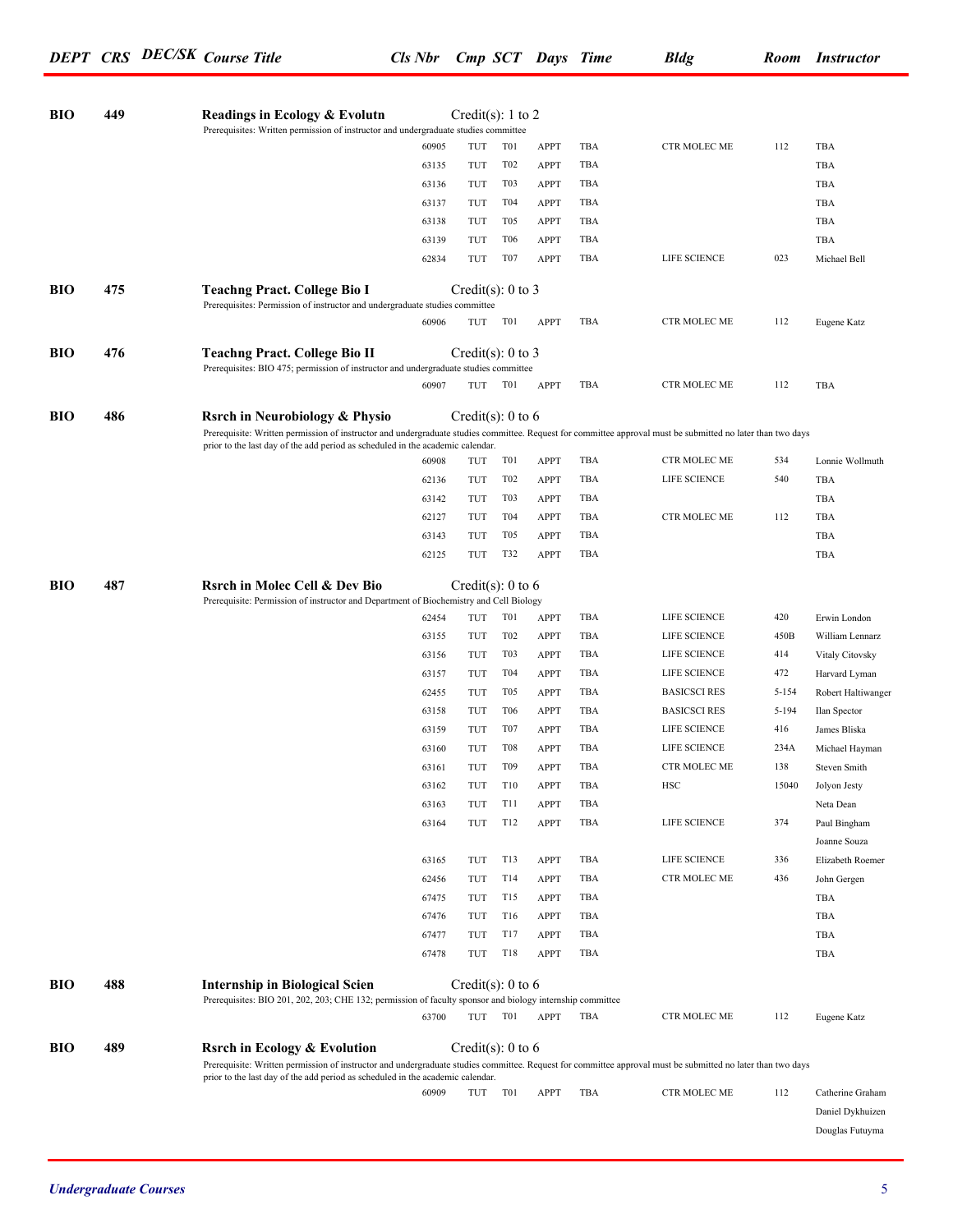| <b>BIO</b> | 489 | <b>Rsrch in Ecology &amp; Evolution</b>                                                                                                                                                                                                       |       |     | Credit(s): 0 to 6 |             |                 |                     |      |                   |
|------------|-----|-----------------------------------------------------------------------------------------------------------------------------------------------------------------------------------------------------------------------------------------------|-------|-----|-------------------|-------------|-----------------|---------------------|------|-------------------|
|            |     | Prerequisite: Written permission of instructor and undergraduate studies committee. Request for committee approval must be submitted no later than two days<br>prior to the last day of the add period as scheduled in the academic calendar. |       |     |                   |             |                 |                     |      |                   |
|            |     |                                                                                                                                                                                                                                               | 63172 | TUT | T <sub>02</sub>   | <b>APPT</b> | TBA             | LIFE SCIENCE        | 605  | Jeffrey Levinton  |
|            |     |                                                                                                                                                                                                                                               | 63173 | TUT | T <sub>0</sub> 3  | <b>APPT</b> | TBA             |                     |      | Jennifer Verdolin |
|            |     |                                                                                                                                                                                                                                               | 62361 | TUT | T04               | <b>APPT</b> | TBA             | LIFE SCIENCE        | 650C | John Wiens        |
|            |     |                                                                                                                                                                                                                                               | 63174 | TUT | T <sub>05</sub>   | <b>APPT</b> | TBA             |                     |      | TBA               |
|            |     |                                                                                                                                                                                                                                               | 63175 | TUT | T06               | <b>APPT</b> | TBA             |                     |      | TBA               |
|            |     |                                                                                                                                                                                                                                               | 62985 | TUT | T07               | <b>APPT</b> | $01:00-01:00PM$ | LIFE SCIENCE        | 023  | Michael Bell      |
|            |     |                                                                                                                                                                                                                                               | 63176 | TUT | <b>T08</b>        | <b>APPT</b> | TBA             |                     |      | TBA               |
|            |     |                                                                                                                                                                                                                                               | 63177 | TUT | T <sub>09</sub>   | <b>APPT</b> | TBA             |                     |      | TBA               |
|            |     |                                                                                                                                                                                                                                               | 62363 | TUT | T <sub>16</sub>   | <b>APPT</b> | TBA             | LIFE SCIENCE        | 650C | Walter Eanes      |
|            |     |                                                                                                                                                                                                                                               | 62121 | TUT | T17               | <b>APPT</b> | TBA             | <b>SOCBEHAV SCI</b> | N435 | Ivan Chase        |
|            |     |                                                                                                                                                                                                                                               | 62117 | TUT | T <sub>25</sub>   | <b>APPT</b> | TBA             | LIFE SCIENCE        | 650C | Dianna Padilla    |

### **Business Management (BUS) Courses**

| <b>BUS</b> | 111 | Intro to Bus for Non-Bus Maj<br>Prerequisite: Non Business Majors Only<br>Note: Offered as BUS 111.01 and BUS 115.01                                                         |       | Credit(s): $3$   |                  |             |               |              |       |                    |
|------------|-----|------------------------------------------------------------------------------------------------------------------------------------------------------------------------------|-------|------------------|------------------|-------------|---------------|--------------|-------|--------------------|
|            |     |                                                                                                                                                                              | 65451 | <b>LEC</b>       | 01               | MW          | 01:30-04:55PM | HARRIMAN HLL | 111   | Arthur Menton      |
| <b>BUS</b> | 115 | <b>Intro to Bus for Bus Majors</b><br>Prerequisite: BUS Major; Pre or co-requisite: Completion of D.E.C. Category A or Wrt 102<br>Note: Offered as BUS 115.01 and BUS 111.01 |       | Credit(s): $3$   |                  |             |               |              |       |                    |
|            |     |                                                                                                                                                                              | 65477 | LEC              | 01               | MW          | 01:30-04:55PM | HARRIMAN HLL | 111   | Arthur Menton      |
| <b>BUS</b> | 214 | <b>Managerial Accounting</b><br>Prerequisite: BUS or ISE Major.; Advisory Prerequisite: BUS 210                                                                              |       | Credit(s): $3$   |                  |             |               |              |       |                    |
|            |     |                                                                                                                                                                              | 65427 | <b>LEC</b>       | 01               | TUTH        | 06:00-09:25PM | HARRIMAN HLL | 104   | Viola Persia       |
| <b>BUS</b> | 346 | <b>Management and Operations</b><br>Prerequisites: BUS Major/Minor or ISE Major.; Advisory Pre or Co-requisite: BUS 110, 111, 112, or 115                                    |       | Credit(s): $3$   |                  |             |               |              |       |                    |
|            |     |                                                                                                                                                                              | 65323 | <b>LEC</b>       | 02               | TUTH        | 06:00-09:25PM | HARRIMAN HLL | 108   | Ralph Marra        |
| <b>BUS</b> | 348 | <b>Principles of Marketing</b><br>Prerequisite: BUS Major/Minor or ISE Major.; Advisory Pre or Co-requisite: BUS 110, 111, 112, or 115                                       |       | Credit $(s)$ : 3 |                  |             |               |              |       |                    |
|            |     |                                                                                                                                                                              | 65324 | <b>LEC</b>       | 01               | MW          | 06:00-09:25PM | HARRIMAN HLL | 104   | Lori Pack          |
| <b>BUS</b> | 365 | <b>Financial Management</b><br>Prerequisite: BUS, AMS, ISE, MTD, or ECO Major; Advisory Prerequisite: BUS 330 or ECO 389                                                     |       | Credit(s): 3     |                  |             |               |              |       |                    |
|            |     |                                                                                                                                                                              | 67905 | <b>LEC</b>       | 01               | TUTH        | 06:00-09:25PM | MELVILLE LBR | E4315 | Robert Meiselas    |
| <b>BUS</b> | 447 | <b>Business Ethics</b><br>Prerequisites: BUS Major or Minor, or ECO, ISE, or MTD Major; U4 standing.                                                                         |       | Credit(s): 3     |                  |             |               |              |       |                    |
|            |     |                                                                                                                                                                              | 65458 | LEC              | 01               | MW          | 06:00-09:25PM | HARRIMAN HLL | 108   | Arthur Menton      |
| <b>BUS</b> | 475 | <b>Undergrad Teachng Practicum I</b><br>Prerequisites: Grade of A or A- in the course in which the student is to assist and permission of undergraduate program director     |       | Credit(s): $3$   |                  |             |               |              |       |                    |
|            |     |                                                                                                                                                                              | 65313 | TUT              | T <sub>02</sub>  | APPT        | TBA           |              |       | Mark Palermo       |
| <b>BUS</b> | 488 | Internship<br>Prerequisites: BUS major; permission of undergraduate program director                                                                                         |       | Credit(s): $3$   |                  |             |               |              |       |                    |
|            |     |                                                                                                                                                                              | 65445 | TUT              | T <sub>0</sub> 1 | APPT        | TBA           |              |       | Viola Persia       |
|            |     |                                                                                                                                                                              | 65299 | TUT              | T <sub>02</sub>  | <b>APPT</b> | TBA           |              |       | Robert Clark       |
|            |     |                                                                                                                                                                              | 65304 | TUT              | T <sub>0</sub> 3 | <b>APPT</b> | TBA           |              |       | Camille Abbruscato |
|            |     |                                                                                                                                                                              | 65305 | TUT              | T04              | APPT        | TBA           | HARRIMAN HLL | 323   | Jeff Casey         |
|            |     |                                                                                                                                                                              | 65306 | TUT              | T <sub>05</sub>  | APPT        | TBA           |              |       | Richard Laskowski  |
|            |     |                                                                                                                                                                              | 65307 | TUT              | <b>T06</b>       | <b>APPT</b> | TBA           | HARRIMAN HLL | 301   | Robert Ettl        |
|            |     |                                                                                                                                                                              | 65329 | TUT              | T <sub>07</sub>  | APPT        | <b>TBA</b>    |              |       | TBA                |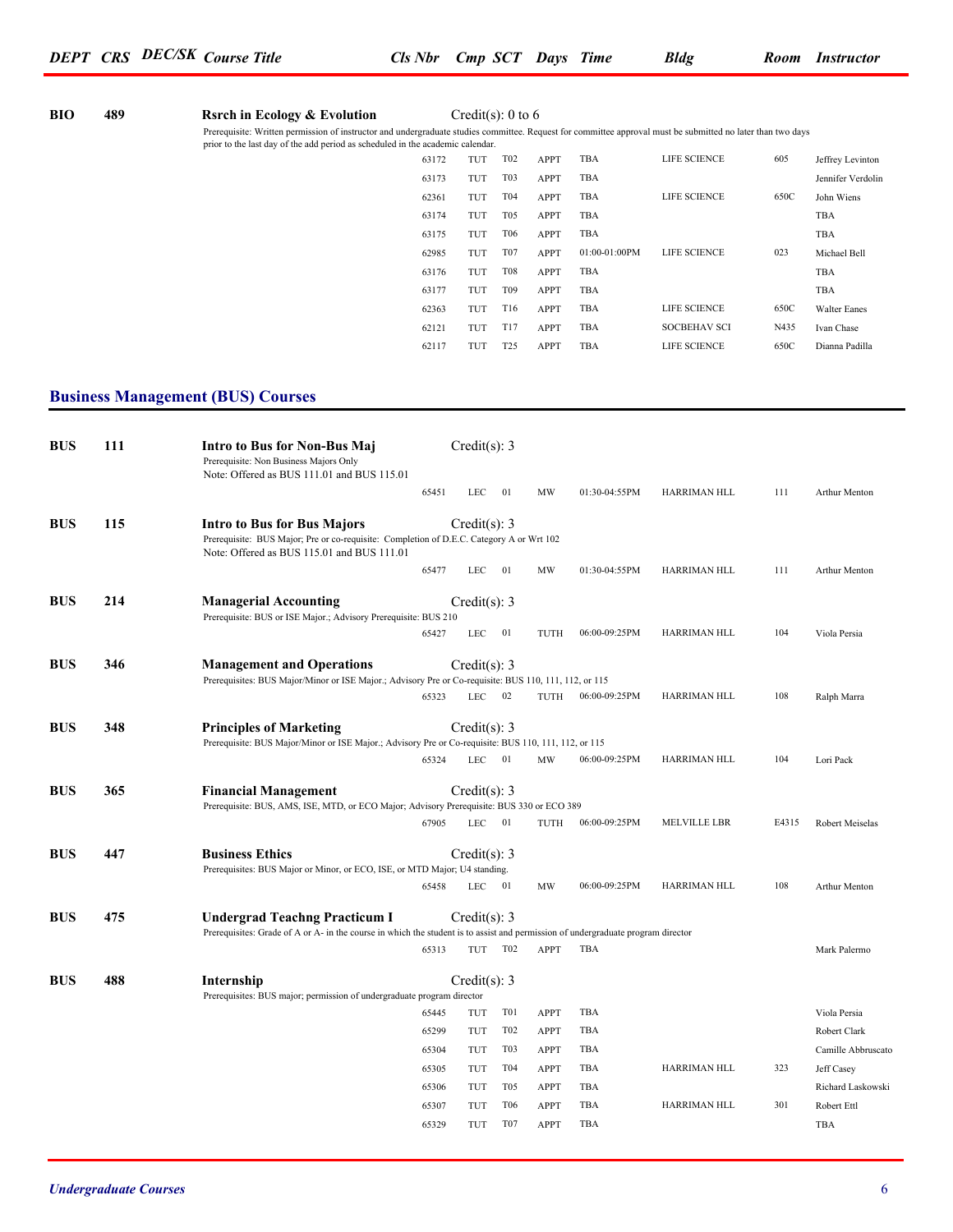| <b>BUS</b> | 488 |   | Internship<br>Prerequisites: BUS major; permission of undergraduate program director                                                                                                                   |                | Credit(s): $3$        |            |              |                    |                              |             |                        |
|------------|-----|---|--------------------------------------------------------------------------------------------------------------------------------------------------------------------------------------------------------|----------------|-----------------------|------------|--------------|--------------------|------------------------------|-------------|------------------------|
|            |     |   |                                                                                                                                                                                                        | 65330          | TUT                   | T08        | <b>APPT</b>  | TBA                | HARRIMAN HLL                 | 311         | TBA                    |
|            |     |   |                                                                                                                                                                                                        | 65331          | TUT                   | T09        | <b>APPT</b>  | TBA                | HARRIMAN HLL                 | 314B        | TBA                    |
|            |     |   |                                                                                                                                                                                                        | 65332<br>65333 | TUT<br>TUT            | T10<br>T11 | APPT<br>APPT | TBA<br>TBA         | HARRIMAN HLL<br>HARRIMAN HLL | 309<br>314B | TBA<br>TBA             |
|            |     |   |                                                                                                                                                                                                        |                |                       |            |              |                    |                              |             |                        |
|            |     |   | <b>Cinema and Cultural Studies (CCS) Courses</b>                                                                                                                                                       |                |                       |            |              |                    |                              |             |                        |
|            |     |   |                                                                                                                                                                                                        |                |                       |            |              |                    |                              |             |                        |
| <b>CCS</b> | 394 | J | <b>Asian Cinema &amp; Cult Studies</b>                                                                                                                                                                 |                | Credit(s): $3$        |            |              |                    |                              |             |                        |
|            |     |   | Prerequisite: U3 or U4 standing; completion of DEC B; Advisory prerequisite: CCS 101, HUM 201, or HUM 202                                                                                              | 63545          | LEC                   | 01         |              | TUTH 09:00-01:25PM | <b>MELVILLE LBR</b>          |             | W4535 Lunpeng Ma       |
| <b>CCS</b> | 488 |   | Internship                                                                                                                                                                                             |                | Credit(s): 0 to 6     |            |              |                    |                              |             |                        |
|            |     |   | Prerequisite: Permission of program advisor                                                                                                                                                            |                |                       |            |              |                    |                              |             |                        |
|            |     |   |                                                                                                                                                                                                        | 60469          | TUT                   | T01        | APPT         | TBA                |                              |             | Jacqueline Reich       |
|            |     |   | <b>Child and Family Studies (CFS) Courses</b>                                                                                                                                                          |                |                       |            |              |                    |                              |             |                        |
|            |     |   |                                                                                                                                                                                                        |                |                       |            |              |                    |                              |             |                        |
| <b>CFS</b> | 283 |   | <b>Practicum/Dev of Preschool Chi</b>                                                                                                                                                                  |                | Credit(s): $3$        |            |              |                    |                              |             |                        |
|            |     |   | Prerequisite: CFS 210 or CFS 322 or PSY 220; Corequisite: CFS 381<br>Note: Students register in CFS 283 & CFS 381 in the same summer session. CFS 283-students work 25 hours/wk at the on campus Stony |                |                       |            |              |                    |                              |             |                        |
|            |     |   | Brook Child Care Services. CFS 283 & CFS381 hours are arranged at Child Care Center prior to start 631-632-6930.                                                                                       |                |                       |            |              |                    |                              |             |                        |
|            |     |   |                                                                                                                                                                                                        | 62173          |                       | LAB L01    | HTBA         | TBA                | <b>TBA</b>                   | TBA         | Josefina Gallardo Salg |
| <b>CFS</b> | 284 |   | <b>Practicum / Infant and Toddler</b>                                                                                                                                                                  |                | Credit(s): $3$        |            |              |                    |                              |             |                        |
|            |     |   | Prerequisite: CFS 210 or CFS 322 or PSY 220; Corequisite: CFS 382<br>Note: Hours are arranged at the Child Care Center prior to start: 631-632-6930                                                    |                |                       |            |              |                    |                              |             |                        |
|            |     |   |                                                                                                                                                                                                        | 63588          |                       | LAB L01    | APPT         | TBA                | <b>TBA</b>                   | TBA         | TBA                    |
| <b>CFS</b> | 340 |   | <b>Children and Hospitals</b>                                                                                                                                                                          |                | Credit(s): $3$        |            |              |                    |                              |             |                        |
|            |     |   | Prerequisite: CFS 210 (formerly SSI 210) or PSY 220.; Advisory Pre-req: One of the following: CFS 320, 321, 322, or 327 (formerly SSI courses)                                                         |                |                       |            |              |                    |                              |             |                        |
|            |     |   |                                                                                                                                                                                                        | 67374          | LEC                   | 01         | TUTH         | 06:00-09:25PM      | MELVILLE LBR                 | E4310       | Paulette Walter        |
| <b>CFS</b> | 381 | F | Sem/ Dev & Edu Preschool Child                                                                                                                                                                         |                | Credit(s): 3          |            |              |                    |                              |             |                        |
|            |     |   | Prerequisite: CFS 210 or CFS 322 or PSY 220; Corequisite: CFS 283<br>Note: Students register in CFS 283 & CFS 381 in the same summer session. CFS 283-students work 25 hours/wk at the on campus Stony |                |                       |            |              |                    |                              |             |                        |
|            |     |   | Brook Child Care Services. CFS 283 & CFS381 hours are arranged at Child Care Center prior to start 631-632-6930.                                                                                       |                |                       |            |              |                    |                              |             |                        |
|            |     |   |                                                                                                                                                                                                        | 62177          |                       | SEM S01    | HTBA         | TBA                | TBA                          | TBA         | Josefina Gallardo Salg |
| <b>CFS</b> | 382 | F | Sem/Dev Infant & Toddler<br>Prerequisite: CFS 210 or CFS 322 or PSY 220; Corequisite: CFS 284                                                                                                          |                | Credit(s): $3$        |            |              |                    |                              |             |                        |
|            |     |   | Note: Students register in CFS 283 & CFS 381 in the same summer session. CFS 283-students work 25 hours/wk at the on campus Stony                                                                      |                |                       |            |              |                    |                              |             |                        |
|            |     |   | Brook Child Care Services. CFS 283 & CFS381 hours are arranged at Child Care Center prior to start 631-632-6930.                                                                                       | 63589          |                       | SEM S01    | APPT         | TBA                | <b>TBA</b>                   | TBA         | TBA                    |
|            |     |   |                                                                                                                                                                                                        |                |                       |            |              |                    |                              |             |                        |
| <b>CFS</b> | 447 |   | <b>Directed Readings in CFS</b><br>Prerequisite: Permission of instructor                                                                                                                              |                | Credit(s): $1$ to $3$ |            |              |                    |                              |             |                        |
|            |     |   |                                                                                                                                                                                                        | 62398          | TUT                   | T04        | <b>APPT</b>  | TBA                |                              |             | Joan Kuchner           |
|            |     |   |                                                                                                                                                                                                        |                |                       |            |              |                    |                              |             | Donna Hildenbrand      |
|            |     |   |                                                                                                                                                                                                        | 62368          | TUT                   | T13        | <b>APPT</b>  | TBA                |                              |             | Rachel Kalish          |
| <b>CFS</b> | 475 |   | <b>Undergrad Teachng Practicum I</b><br>Prerequisite: CFS minor or SSI major; U4 standing; interview; permission of instructor                                                                         |                | Credit(s): $3$        |            |              |                    |                              |             |                        |
|            |     |   |                                                                                                                                                                                                        | 62348          | TUT                   | T13        | <b>APPT</b>  | TBA                | PSYCHOLOGY B                 | 127         | Rachel Kalish          |
|            |     |   |                                                                                                                                                                                                        | 62401          | TUT                   | T16        | <b>APPT</b>  | TBA                | TBA                          | TBA         | Denise Masone          |
|            |     |   |                                                                                                                                                                                                        | 62402          | TUT                   | T17        | <b>APPT</b>  | TBA                | TBA                          | TBA         | Mary Cain              |
| <b>CFS</b> | 476 |   | <b>Undergrad Teachng Practicum II</b>                                                                                                                                                                  |                | Credit(s): $3$        |            |              |                    |                              |             |                        |

Prerequisites: CFS 475 (formerly SSI 475); permission of instructor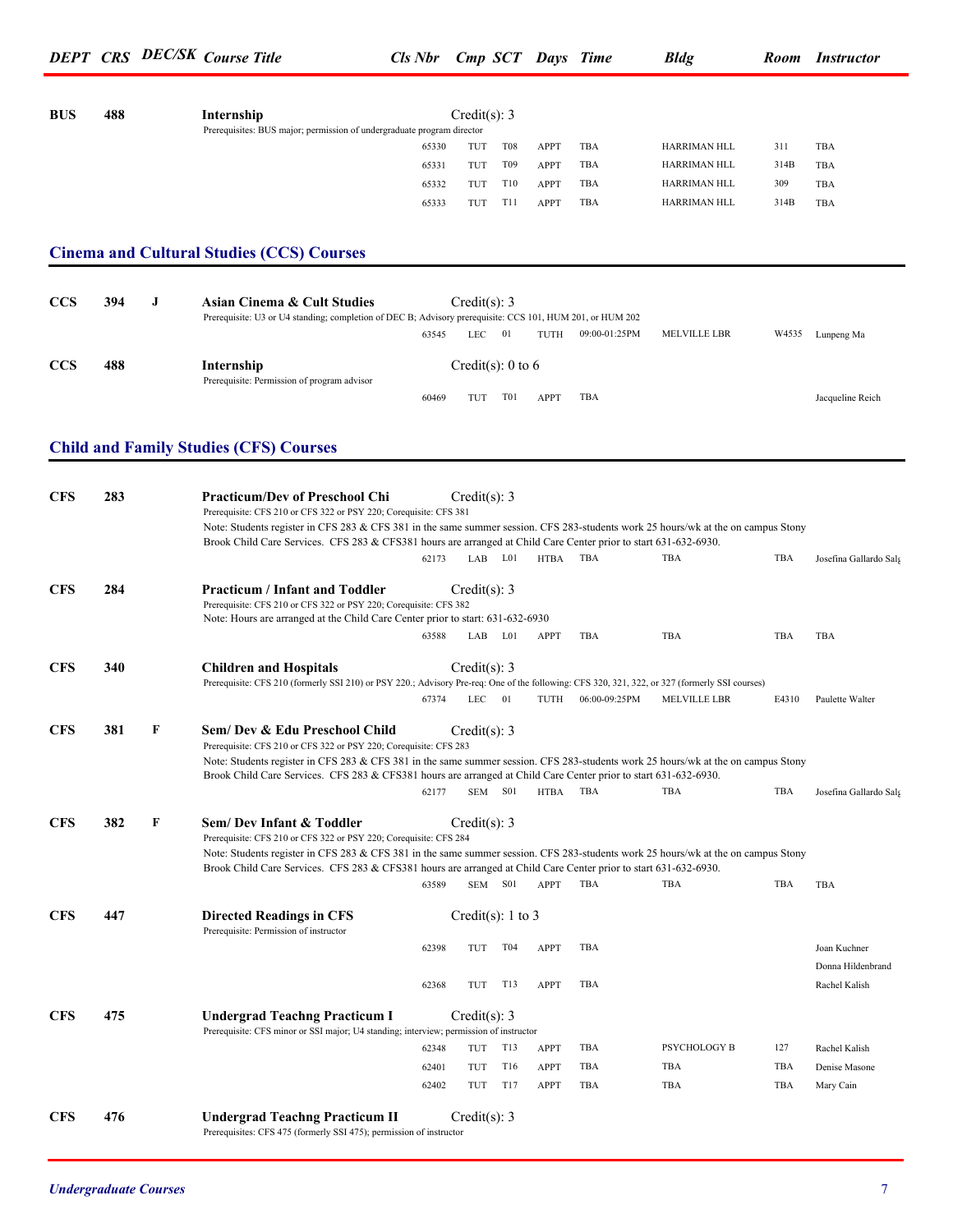| <b>CFS</b> | 476                            |   | <b>Undergrad Teachng Practicum II</b><br>Prerequisites: CFS 475 (formerly SSI 475); permission of instructor                                                                                                          |       | Credit(s): $3$ |                  |             |               |                     |       |                                |
|------------|--------------------------------|---|-----------------------------------------------------------------------------------------------------------------------------------------------------------------------------------------------------------------------|-------|----------------|------------------|-------------|---------------|---------------------|-------|--------------------------------|
|            |                                |   |                                                                                                                                                                                                                       | 62346 | TUT            | T13              | <b>APPT</b> | TBA           | PSYCHOLOGY B        | 127   | Rachel Kalish                  |
|            |                                |   |                                                                                                                                                                                                                       | 62405 | TUT            | T <sub>16</sub>  | <b>APPT</b> | TBA           | TBA                 | TBA   | Denise Masone                  |
|            |                                |   |                                                                                                                                                                                                                       | 62406 | TUT            | T17              | APPT        | TBA           | TBA                 | TBA   | Mary Cain                      |
|            | <b>Chemistry (CHE) Courses</b> |   |                                                                                                                                                                                                                       |       |                |                  |             |               |                     |       |                                |
| <b>CHE</b> | 132                            | E | <b>General Chemistry II</b>                                                                                                                                                                                           |       | Credit(s): $4$ |                  |             |               |                     |       |                                |
|            |                                |   | Prerequisite: C or higher in CHE 129 or CHE 131; or C or higher in CHE 125 and D or higher in CHE 129 or CHE 131. Pre- or Corequisite: MAT 125 for those<br>who took CHE 129 or 130; MAT 126 or higher for all others |       |                |                  |             |               |                     |       |                                |
|            |                                |   |                                                                                                                                                                                                                       |       | LEC            | 01               | <b>MWF</b>  | 09:30-12:55PM | EARTH&SPACE         | 001   | <b>Bradford Tooker</b>         |
|            |                                |   |                                                                                                                                                                                                                       | 60178 | REC            | R <sub>01</sub>  | W           | 01:30-03:30PM | <b>PHYSICS</b>      | P127  | <b>Bradford Tooker</b>         |
|            |                                |   |                                                                                                                                                                                                                       | 63214 | REC            | R <sub>02</sub>  | W           | 01:30-03:30PM | <b>PHYSICS</b>      | P116  | <b>Bradford Tooker</b>         |
|            |                                |   |                                                                                                                                                                                                                       | 63215 | REC            | R <sub>03</sub>  | W           | 01:30-03:30PM | MELVILLE LBR        | N4072 | <b>Bradford Tooker</b>         |
|            |                                |   |                                                                                                                                                                                                                       | 63216 | REC            | R <sub>04</sub>  | W           | 01:30-03:30PM | <b>CHEMISTRY</b>    | 128   | <b>Bradford Tooker</b>         |
|            |                                |   |                                                                                                                                                                                                                       | 63342 | REC            | R <sub>05</sub>  | W           | 03:35-05:35PM | <b>CHEMISTRY</b>    | 128   | <b>Bradford Tooker</b>         |
| <b>CHE</b> | 134                            |   | <b>General Chemistry Lab II</b><br>Prerequisites: CHE 133; Pre- or Corequisite: CHE 132                                                                                                                               |       | Credit(s): $1$ |                  |             |               |                     |       |                                |
|            |                                |   |                                                                                                                                                                                                                       |       | LEC            | 01               | TUTH        | 01:00-01:55PM | EARTH&SPACE         | 001   | Mohammad Akhtar                |
|            |                                |   |                                                                                                                                                                                                                       | 60182 | LAB            | L11              | TUTH        | 09:30-12:30PM | OLD CHEM            | 323   | Norma Reyes<br>Mohammad Akhtar |
|            |                                |   |                                                                                                                                                                                                                       | 62597 | LAB            | L12              | TUTH        | 09:30-12:30PM | OLD CHEM            | 325   | Mohammad Akhtar                |
|            |                                |   |                                                                                                                                                                                                                       | 63191 | LAB            | L13              | TUTH        | 09:30-12:30PM | OLD CHEM            | 326   | Mohammad Akhtar                |
|            |                                |   |                                                                                                                                                                                                                       | 63192 | LAB            | L14              | TUTH        | 09:30-12:30PM | OLD CHEM            | 327   | Mohammad Akhtar                |
|            |                                |   |                                                                                                                                                                                                                       | 63193 | LAB            | L <sub>15</sub>  | TUTH        | 09:30-12:30PM | OLD CHEM            | 329   | Mohammad Akhtar                |
|            |                                |   |                                                                                                                                                                                                                       |       | LEC            | 02               | TUTH        | 01:00-01:55PM | HARRIMAN HLL        | 137   | Mohammad Akhtar                |
|            |                                |   |                                                                                                                                                                                                                       | 63194 | LAB            | L21              | TUTH        | 02:00-05:00PM | OLD CHEM            | 323   | Mohammad Akhtar                |
|            |                                |   |                                                                                                                                                                                                                       | 63195 | LAB            | L22              | TUTH        | 02:00-05:00PM | OLD CHEM            | 325   | Mohammad Akhtar                |
|            |                                |   |                                                                                                                                                                                                                       | 63196 | LAB            | L23              | TUTH        | 02:00-05:00PM | OLD CHEM            | 326   | Mohammad Akhtar                |
|            |                                |   |                                                                                                                                                                                                                       | 63198 | LAB            | L25              | TUTH        | 02:00-05:00PM | OLD CHEM            | 329   | Mohammad Akhtar                |
| <b>CHE</b> | 322                            |   | <b>Organic Chemistry IIA</b><br>Prerequisite: C or higher in CHE 321                                                                                                                                                  |       | Credit(s): $4$ |                  |             |               |                     |       |                                |
|            |                                |   |                                                                                                                                                                                                                       |       | LEC            | 01               | <b>MWF</b>  | 09:30-12:05PM | <b>JAVITS LECTR</b> | 110   | Zachary Katsamanis             |
|            |                                |   |                                                                                                                                                                                                                       | 62899 | REC            | R <sub>01</sub>  | TUTH        | 09:00-10:15AM | <b>S B UNION</b>    | 231   | Zachary Katsamanis             |
|            |                                |   |                                                                                                                                                                                                                       | 62905 | REC            | R02              | TUTH        | 10:30-11:45AM | <b>S B UNION</b>    | 231   | Zachary Katsamanis             |
|            |                                |   |                                                                                                                                                                                                                       | 62906 | REC            | R <sub>0</sub> 3 | TUTH        | 01:00-02:15PM | <b>S B UNION</b>    | 231   | Zachary Katsamanis             |
| <b>CHE</b> | 361                            |   | <b>Nuclear Chemistry</b><br>Prerequisites: Four semesters of chemistry; PHY 126 and 127, or 132/134 or 142 or 171; AMS 161 or MA; Corequisite: CHE 362                                                                |       | Credit(s): 3   |                  |             |               |                     |       |                                |
|            |                                |   |                                                                                                                                                                                                                       | 62973 | $LEC$ 02       |                  | APPT        | TBA           | BNL                 |       | Roy Lacey                      |
| <b>CHE</b> | 362                            |   | <b>Nuclear Chemistry Laboratory</b><br>Corequisite: CHE 361                                                                                                                                                           |       | Credit(s): $3$ |                  |             |               |                     |       |                                |
|            |                                |   | Note: This course is restricted to students participating in the ACS/DOE nuclear chemistry summer school program                                                                                                      |       |                |                  |             |               |                     |       |                                |
|            |                                |   |                                                                                                                                                                                                                       | 60251 | LAB L01        |                  | TWTF        | 08:30-11:00AM | BNL                 |       | Roy Lacey<br>Jiangyong Jia     |

### **Classics of Literature (CLL) Courses**

| <b>CLL</b> | 215 | <b>Classical Mythology</b><br>Advisory Prerequisite: One course in literature |       | Credit(s): 3 |         |    |               |              |                     |
|------------|-----|-------------------------------------------------------------------------------|-------|--------------|---------|----|---------------|--------------|---------------------|
|            |     |                                                                               | 67894 | LEC.         | $_{01}$ | MW | 09:30-12:55PM | MELVILLE LBR | W4535 Ryan Barnhart |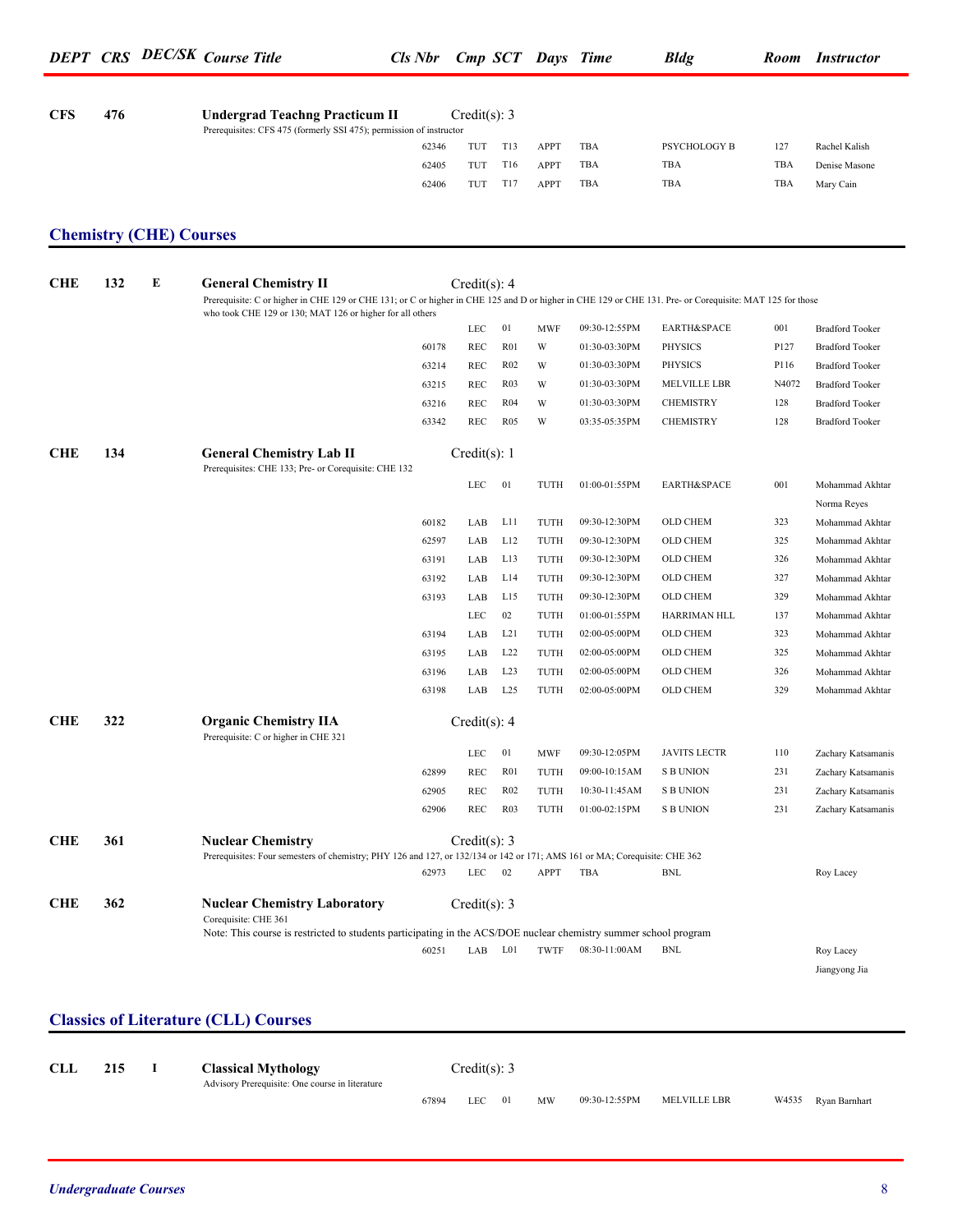### **Classics (CLS) Courses**

| <b>CLS</b> | 447 | <b>Directed Readings in Classics</b><br>Prerequisite: Permission of instructor                                                                                                                                                                                                   |                                  | Credit(s): 1 to 6                        |                                                                 |                                                          |                          |                     |       |                                                           |
|------------|-----|----------------------------------------------------------------------------------------------------------------------------------------------------------------------------------------------------------------------------------------------------------------------------------|----------------------------------|------------------------------------------|-----------------------------------------------------------------|----------------------------------------------------------|--------------------------|---------------------|-------|-----------------------------------------------------------|
|            |     |                                                                                                                                                                                                                                                                                  | 62590                            | TUT                                      | T01                                                             | <b>APPT</b>                                              | TBA                      |                     |       | Aaron Godfrey                                             |
|            |     | <b>Computer Science (CSE) Courses</b>                                                                                                                                                                                                                                            |                                  |                                          |                                                                 |                                                          |                          |                     |       |                                                           |
| <b>CSE</b> | 214 | <b>Computer Science II</b><br>Prerequisite: C or higher in CSE 114                                                                                                                                                                                                               |                                  | Credit(s): $3$                           |                                                                 |                                                          |                          |                     |       |                                                           |
|            |     | Note: Not open to high school students. P/NC grading option not available.                                                                                                                                                                                                       |                                  | ${\rm LEC}$                              | 01                                                              | MW                                                       | 09:30-12:55PM            | <b>COMPUTER SCI</b> | 2129  | Ahmad Esmaili<br>Ahmad Esmaili                            |
|            |     |                                                                                                                                                                                                                                                                                  | 63835                            | REC                                      | R <sub>01</sub>                                                 | TU                                                       | 09:30-12:55PM            | <b>PHYSICS</b>      | P117  | TBA                                                       |
| CSE        | 346 | <b>Computer Communications</b><br>Pre- or corequisite for ESE and ECE majors: ESE 306; Pre- or corequisite for CSE majors: AMS 310 or 311; Prerequisite for CSE majors: CSE 220                                                                                                  |                                  | Credit(s): 3                             |                                                                 |                                                          |                          |                     |       |                                                           |
|            |     |                                                                                                                                                                                                                                                                                  | 65144                            | LEC.                                     | 01                                                              | TUTH                                                     | 05:30-08:55PM            | <b>MELVILLE LBR</b> | E4320 | Thomas Robertazzi                                         |
| CSE        | 475 | <b>Undergrad Teaching Practicum</b><br>Prerequisites: U4 standing as an undergraduate major within the college; a minimum g.p.a. of 3.00 in all Stony Brook courses and the grade of B or better in the<br>course in which the student is to assist; or permission of department | 63840<br>64232<br>64849<br>64850 | Credit(s): 3<br>TUT<br>TUT<br>TUT<br>TUT | T <sub>0</sub> 1<br>T <sub>0</sub> 2<br>T <sub>0</sub> 3<br>T04 | <b>APPT</b><br><b>APPT</b><br><b>APPT</b><br><b>APPT</b> | TBA<br>TBA<br>TBA<br>TBA |                     |       | Jie Gao<br>Leo Bachmair<br>Hussein Badr<br>Michael Bender |
| CSE        | 488 | <b>Internship in Computer Science</b>                                                                                                                                                                                                                                            |                                  | Credit(s): 3                             |                                                                 |                                                          |                          |                     |       |                                                           |
|            |     | Prerequisites: CSE major, U3 or U4 standing; permission of department                                                                                                                                                                                                            |                                  |                                          |                                                                 |                                                          |                          |                     |       |                                                           |
|            |     |                                                                                                                                                                                                                                                                                  | 63841                            | TUT                                      | T <sub>0</sub> 1                                                | APPT                                                     | TBA                      | <b>COMPUTER SCI</b> | 1427  | Jie Gao<br>Robert Kelly                                   |
|            |     |                                                                                                                                                                                                                                                                                  | 67385                            | TUT                                      | T <sub>0</sub> 2                                                | <b>APPT</b>                                              | TBA                      |                     |       | TBA                                                       |
|            |     |                                                                                                                                                                                                                                                                                  | 67386                            | TUT                                      | T <sub>0</sub> 3                                                | APPT                                                     | TBA                      |                     |       | TBA                                                       |
|            |     |                                                                                                                                                                                                                                                                                  | 67387                            | TUT                                      | T04                                                             | <b>APPT</b>                                              | <b>TBA</b>               |                     |       | TBA                                                       |
|            |     |                                                                                                                                                                                                                                                                                  | 67388                            | TUT                                      | T <sub>05</sub>                                                 | <b>APPT</b>                                              | TBA                      |                     |       | <b>TBA</b>                                                |
|            |     |                                                                                                                                                                                                                                                                                  | 67389                            | TUT                                      | <b>T06</b>                                                      | <b>APPT</b>                                              | TBA                      |                     |       | TBA                                                       |
| CSE        | 495 | <b>Sr Honors Research Project I</b><br>Prerequisite: Admission to the Computer Science Honors Program                                                                                                                                                                            |                                  | Credit(s): 3                             |                                                                 |                                                          |                          |                     |       |                                                           |
|            |     |                                                                                                                                                                                                                                                                                  | 65276                            | TUT                                      | T01                                                             | <b>APPT</b>                                              | TBA                      |                     |       | Robert Johnson                                            |
| CSE        | 496 | <b>Sr Honors Research Project II</b><br>Prerequisite: CSE 495                                                                                                                                                                                                                    |                                  | Credit(s): $3$                           |                                                                 |                                                          |                          |                     |       |                                                           |
|            |     |                                                                                                                                                                                                                                                                                  | 67561                            | TUT                                      | T01                                                             | <b>APPT</b>                                              | TBA                      |                     |       | TBA                                                       |
|            |     |                                                                                                                                                                                                                                                                                  |                                  |                                          |                                                                 |                                                          |                          |                     |       |                                                           |

### **Dance (DAN) Courses**

| DAN | 166 | D | <b>Ballet Technique I</b>                                                    |       | Credit(s): 3 |                   |      |               |                    |     |                       |
|-----|-----|---|------------------------------------------------------------------------------|-------|--------------|-------------------|------|---------------|--------------------|-----|-----------------------|
|     |     |   |                                                                              | 67936 | LEC          | 01                | TUTH | 09:30-01:25PM | <b>NASSAU HALL</b> | 114 | <b>Alison Russell</b> |
| DAN | 353 |   | <b>Topics in Dance Performance</b><br>Prerequisite: Permission of instructor |       |              | Credit(s): 1 to 3 |      |               |                    |     |                       |
|     |     |   | #STRETCHING AND STRENGTHENING                                                | 68051 | LEC          | 01                | TUTH | 01:30-02:50PM | NASSAU HALL        | 114 | <b>Alison Russell</b> |
|     |     |   | #BARTENIEFF PATTERNS/TOTAL<br><b>BODY</b>                                    | 68053 | LEC          | 02                | MW   | 08:00-09:20AM | <b>NASSAU HALL</b> | 114 | Alice Sullivan        |
|     |     |   | #FUNDAMENTALS OF YOGA                                                        | 68054 | LEC          | 03                | MW   | 01:30-02:50PM | <b>NASSAU HALL</b> | 114 | TBA                   |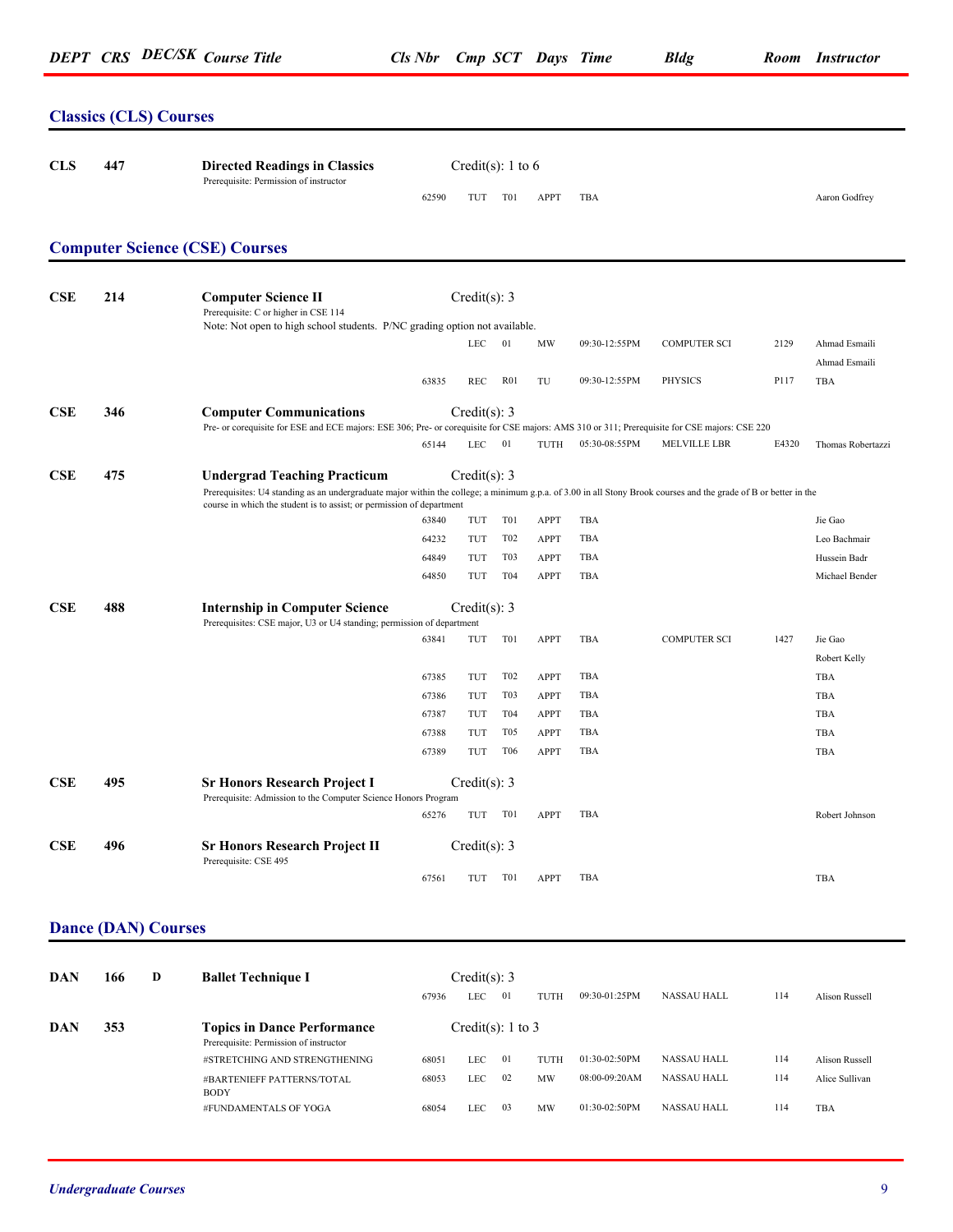| DAN                          | 368 |   | <b>Dance Improvisation</b>                                                                                                                                                                |       | Credit(s): $3$   |                 |      |                    |                     |       |                 |
|------------------------------|-----|---|-------------------------------------------------------------------------------------------------------------------------------------------------------------------------------------------|-------|------------------|-----------------|------|--------------------|---------------------|-------|-----------------|
|                              |     |   | Prerequisite: DAN 165, 166, or 167 (or the former THR 165, 166, or 167)                                                                                                                   | 68052 | LEC              | 01              | MW   | 09:30-01:25PM      | NASSAU HALL         | 114   | Alice Sullivan  |
| DAN                          | 369 | J | <b>World Dance II</b>                                                                                                                                                                     |       | Credit(s): 3     |                 |      |                    |                     |       |                 |
|                              |     |   | Prerequisites: Completion of D.E.C. categories A, B, and D<br>#LATIN STYLES                                                                                                               | 62619 | LEC              | 01              | TUTH | 01:30-04:55PM      | <b>NASSAU HALL</b>  | 114   | Loretta Celitan |
|                              |     |   |                                                                                                                                                                                           |       |                  |                 |      |                    |                     |       |                 |
|                              |     |   | <b>Economics (ECO) Courses</b>                                                                                                                                                            |       |                  |                 |      |                    |                     |       |                 |
| <b>ECO</b>                   | 303 | F | <b>Intermed Microeconomic Theory</b><br>Prerequisites: C or higher in ECO 108; C or higher in MAT 122 or MAT 123 or AMS 151 or placement level 4 on the mathematics placement examination |       | Credit(s): $4$   |                 |      |                    |                     |       |                 |
|                              |     |   |                                                                                                                                                                                           |       | LEC              | 01              |      | MWTH 09:30-11:30AM | <b>HUMANITIES</b>   | 1003  | Xingzhi Yu      |
|                              |     |   |                                                                                                                                                                                           | 60721 | REC              | R01             |      | MWTH 11:40-12:35PM | <b>HUMANITIES</b>   | 1003  | Xingzhi Yu      |
|                              |     |   |                                                                                                                                                                                           | 61138 | REC              | R02             |      | MWTH 11:40-12:35PM | <b>HUMANITIES</b>   | 1023  | Xingzhi Yu      |
| <b>ECO</b>                   | 305 | F | <b>Intermed Macroeconomic Theory</b><br>Prerequisites: C or higher in ECO 108; C or higher in MAT 122 or MAT 123 or AMS 151 or placement level 4 on the mathematics placement examination |       | Credit(s): 4     |                 |      |                    |                     |       |                 |
|                              |     |   |                                                                                                                                                                                           |       | LEC              | 01              |      | MWTH 01:30-03:30PM | <b>HUMANITIES</b>   | 1003  | Aylin Celtik    |
|                              |     |   |                                                                                                                                                                                           | 60723 | REC              | R <sub>01</sub> | MWTH | 03:40-04:35PM      | <b>HUMANITIES</b>   | 1003  | Aylin Celtik    |
|                              |     |   |                                                                                                                                                                                           | 61139 | REC              | R02             | MWTH | 03:40-04:35PM      | <b>HUMANITIES</b>   | 1023  | Aylin Celtik    |
| <b>ECO</b>                   | 327 | F | <b>Health Economics</b><br>Prerequisite: C or higher in ECO 303                                                                                                                           |       | Credit(s): 3     |                 |      |                    |                     |       |                 |
|                              |     |   |                                                                                                                                                                                           | 67953 | LEC              | 01              | MW   | 01:30-04:55PM      | <b>JAVITS LECTR</b> | 109   | Yoo Bin Kim     |
| <b>ECO</b>                   | 362 |   | <b>Financial Economics</b><br>Prerequisites: C or higher in ECO 303; C or higher in ECO 320 or AMS 310                                                                                    |       | Credit(s): 3     |                 |      |                    |                     |       |                 |
|                              |     |   |                                                                                                                                                                                           | 67946 | LEC              | 01              | MW   | 09:30-12:55PM      | MELVILLE LBR        | W4540 | Irina Kisina    |
| <b>ECO</b>                   | 383 |   | <b>Public Finance</b><br>Prerequisites: C or higher in ECO 303 and 305                                                                                                                    |       | Credit $(s)$ : 3 |                 |      |                    |                     |       |                 |
|                              |     |   |                                                                                                                                                                                           | 67954 | LEC              | 01              | TUTH | 06:00-09:25PM      | MELVILLE LBR        | W4525 | Jieruo Liu      |
| <b>ECO</b>                   | 475 |   | <b>Undergrad Teachng Practicum I</b><br>Prerequisites: Permission of instructor and department                                                                                            |       | Credit(s): 3     |                 |      |                    |                     |       |                 |
|                              |     |   |                                                                                                                                                                                           | 60749 | TUT              | T51             | APPT | TBA                | <b>SOCBEHAV SCI</b> | N605  | TBA             |
| <b>ECO</b>                   | 476 |   | <b>Undergrad Teachng Practicum II</b><br>Prerequisite: C or higher in ECO 475; permission of instructor and department                                                                    |       | Credit(s): 3     |                 |      |                    |                     |       |                 |
|                              |     |   |                                                                                                                                                                                           | 60751 | TUT T51          |                 | APPT | TBA                | <b>SOCBEHAV SCI</b> | N605  | TBA             |
|                              |     |   |                                                                                                                                                                                           |       |                  |                 |      |                    |                     |       |                 |
| <b>English (EGL) Courses</b> |     |   |                                                                                                                                                                                           |       |                  |                 |      |                    |                     |       |                 |
| EGL                          | 191 | В | <b>Introduction to Poetry</b>                                                                                                                                                             |       | Credit(s): $3$   |                 |      |                    |                     |       |                 |
|                              |     |   | Prerequisite: Completion of D.E.C. category A<br>#18 & 19 CENTURY BRITISH POETRY                                                                                                          | 67933 | LEC              | 01              | MW   | 09:30-12:55PM      | <b>CHEMISTRY</b>    | 123   | Ursula Lukszo   |
|                              |     |   |                                                                                                                                                                                           | 67934 | LEC              | 02              | TUTH | 09:30-12:55PM      | MELVILLE LBR        | N3063 | Katherine Foret |
| EGL                          | 192 | В | <b>Introduction to Fiction</b>                                                                                                                                                            |       | Credit(s): $3$   |                 |      |                    |                     |       |                 |
|                              |     |   | Prerequisite: Completion of D.E.C. category A<br>#AMERICAN WOMEN WRITERS                                                                                                                  | 67420 | LEC              | 01              | TUTH | 01:30-04:55PM      | <b>HUMANITIES</b>   | 3020  | Naomi Edwards   |
| EGL                          | 204 |   | Lit Analysis & Argumentation<br>Prerequisite: Completion of D.E.C. category A                                                                                                             |       | Credit(s): $3$   |                 |      |                    |                     |       |                 |
|                              |     |   | Note: Permission of instructor required as of July 14, 2005                                                                                                                               | 62379 | LEC              | 01              | MW   | 05:30-08:55PM      | <b>HUMANITIES</b>   | 3008  | Matthew Gilbert |
| EGL                          | 206 | 1 | <b>Survey British Literature II</b><br>Prerequisite: Completion of D.E.C. category A                                                                                                      |       | Credit $(s)$ : 3 |                 |      |                    |                     |       |                 |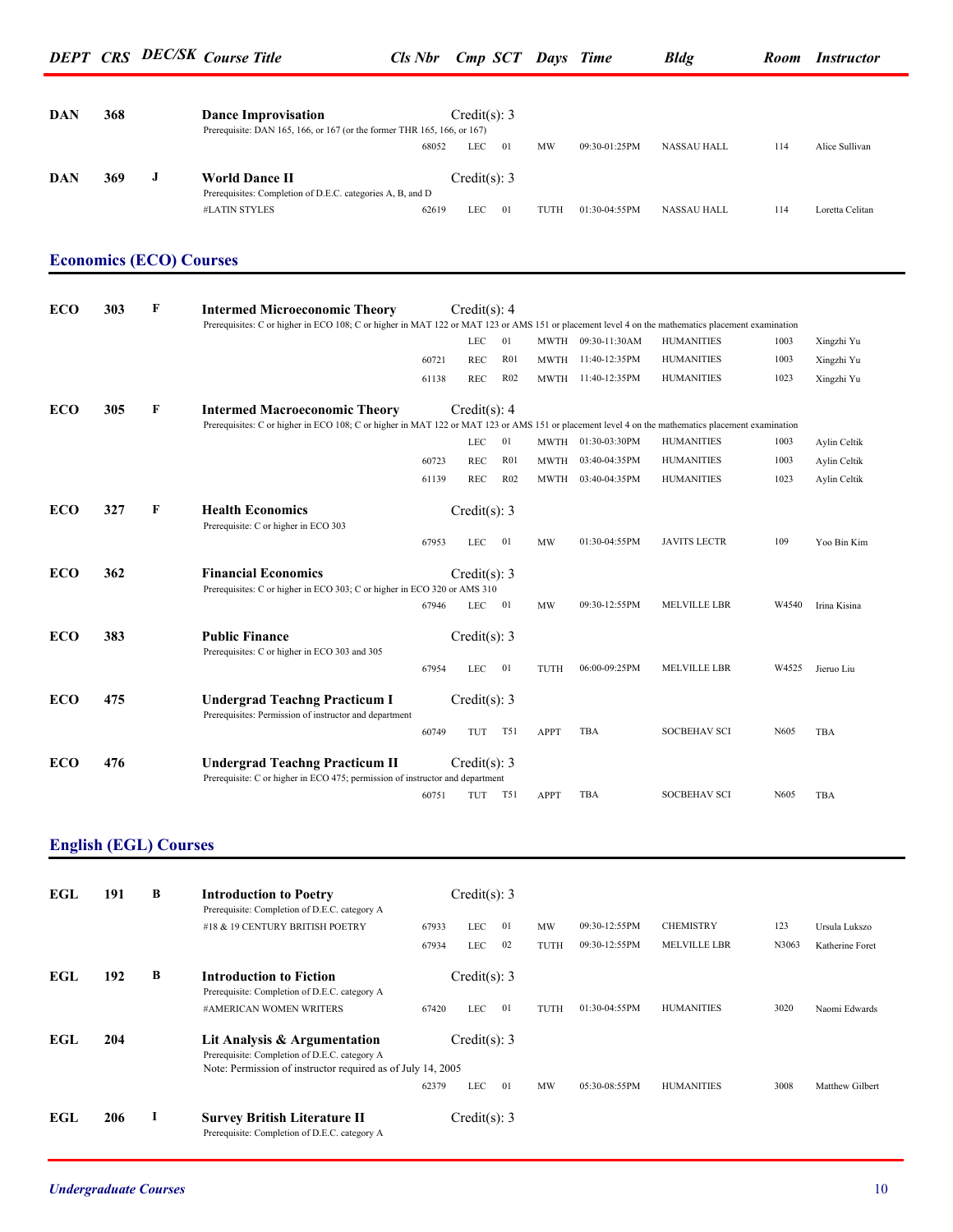| EGL        | 206 | L       | <b>Survey British Literature II</b><br>Prerequisite: Completion of D.E.C. category A                                                      | Credit(s): $3$ |         |      |               |                     |       |                          |
|------------|-----|---------|-------------------------------------------------------------------------------------------------------------------------------------------|----------------|---------|------|---------------|---------------------|-------|--------------------------|
|            |     |         | 62381                                                                                                                                     | <b>LEC</b>     | 01      | MW   | 09:30-12:55PM | <b>HUMANITIES</b>   | 3020  | Matthew Gilbert          |
| EGL        | 226 | $\bf K$ | 20th-Century American Lit<br>Prerequisite: Completion of D.E.C. category A                                                                | Credit(s): 3   |         |      |               |                     |       |                          |
|            |     |         | 67702                                                                                                                                     | <b>LEC</b>     | 01      | TUTH | 01:30-04:55PM | <b>MELVILLE LBR</b> | W4545 | Liliana Naydan           |
| EGL        | 320 | G       | <b>Modern and Contemporary Lit</b>                                                                                                        | Credit(s): 3   |         |      |               |                     |       |                          |
|            |     |         | Pre- or Corequisite: EGL 204; Advisory Prerequisite: EGL 218, 224, or 226                                                                 |                |         |      |               |                     |       |                          |
|            |     |         | #LIT OF THE MODERN PERIOD<br>67902                                                                                                        | <b>LEC</b>     | 01      | TUTH | 09:30-12:55PM | <b>CHEMISTRY</b>    | 126   | Christian Walker         |
| EGL        | 322 | G       | <b>Modern and Contemporary Lit</b>                                                                                                        | Credit(s): 3   |         |      |               |                     |       |                          |
|            |     |         | Pre- or Corequisite: EGL 204; Advisory Prerequisite: EGL 218, 224, or 226                                                                 |                |         |      |               |                     |       |                          |
|            |     |         | #LITERATURE AND GOD(LESSNESS)<br>67423                                                                                                    | <b>LEC</b>     | 01      | MW   | 01:30-04:55PM | <b>HUMANITIES</b>   | 3020  | Amy Falvey               |
| EGL        | 373 | J       | Lit in English from Non West                                                                                                              | Credit(s): 3   |         |      |               |                     |       |                          |
|            |     |         | Prerequisite: U3 or U4 standing; Advisory Prerequisite: One literature course at the 200 level or higher                                  |                |         |      |               |                     |       |                          |
|            |     |         | #WHO'S THIRD WORLD NOW?<br>67424                                                                                                          | <b>LEC</b>     | 01      | MW   | 09:30-12:55PM | <b>CHEMISTRY</b>    | 124   | Emily Churilla           |
| <b>EGL</b> | 390 | G       | Topics in Lit & Cultr Studies<br>Prerequisite: U3 or U4 standing; Advisory Prerequisite: One literature course at the 200 level or higher | Credit(s): $3$ |         |      |               |                     |       |                          |
|            |     |         | #ADVENTURE STORY<br>63540                                                                                                                 | <b>LEC</b>     | 01      | TUTH | 05:30-08:55PM | <b>CHEMISTRY</b>    | 123   | Richard Caputo           |
| EGL        | 476 |         | Undergrad Teachng Practicum II<br>Prerequisite: EGL 475; permission of instructor and director of undergraduate studies                   | Credit(s): 3   |         |      |               |                     |       |                          |
|            |     |         | 62106                                                                                                                                     |                | TUT T01 | APPT | TBA           | <b>HUMANITIES</b>   | 2093  | <b>Benedict Robinson</b> |

#### **Environmental Studies (ENS) Courses**

| <b>ENS</b> | 101 | E | <b>Prospects for Planet Earth</b>                                                                                       | 66525 | Credit(s): 3<br>LEC | 01                | MW          | 01:00-04:25PM | <b>ENDEVOR HALL</b> | 158 | Aleya Kaushik       |
|------------|-----|---|-------------------------------------------------------------------------------------------------------------------------|-------|---------------------|-------------------|-------------|---------------|---------------------|-----|---------------------|
| <b>ENS</b> | 301 | н | <b>Contemp Environ Issues &amp; Policy</b><br>Prerequisite: One of the following: GEO 101, MAR 104, ATM 102, or ENS 101 |       | Credit(s): 3        |                   |             |               |                     |     |                     |
|            |     |   |                                                                                                                         | 66478 | <b>SEM</b>          | <b>S01</b>        | TUTH        | 09:35-12:55PM | <b>DUTCHESSHALL</b> | 150 | Christine O'Connell |
| <b>ENS</b> | 488 |   | <b>Internship in Envir Studies</b><br>Prerequisite: Permission of the SoMAS Undergraduate Programs Director             |       |                     | Credit(s): 0 to 6 |             |               |                     |     |                     |
|            |     |   |                                                                                                                         | 66539 | TUT                 | <b>T01</b>        | <b>APPT</b> | TBA           | DISCOVRYHALL        | 153 | Christopher Gobler  |
|            |     |   |                                                                                                                         | 66540 | TUT                 | T <sub>0</sub> 3  | <b>APPT</b> | <b>TBA</b>    | <b>DANA HALL</b>    | 151 | Daniel Knopf        |

#### **Electrical Engineering (ESE) Courses**

| <b>ESE</b> | 306 | <b>Random Signals &amp; Systems</b><br>Pre- or Corequisite: ESE 305                                                                                                                                                     |       | Credit(s): 4   |                  |             |               |                     |       |                   |
|------------|-----|-------------------------------------------------------------------------------------------------------------------------------------------------------------------------------------------------------------------------|-------|----------------|------------------|-------------|---------------|---------------------|-------|-------------------|
|            |     |                                                                                                                                                                                                                         | 65141 | LEC.           | 01               | MW          | 09:00-01:25PM | <b>MELVILLE LBR</b> | E4320 | Thomas Robertazzi |
| <b>ESE</b> | 346 | <b>Computer Communications</b><br>Pre- or corequisite for ESE and ECE majors: ESE 306; Pre- or corequisite for CSE majors: AMS 310 or 311; Prerequisite for CSE majors: CSE 220<br>Note: Offered as ESE 346 and CSE 346 |       | Credit(s): 3   |                  |             |               |                     |       |                   |
|            |     |                                                                                                                                                                                                                         | 65142 | <b>LEC</b>     | 01               | TUTH        | 05:30-08:55PM | <b>MELVILLE LBR</b> | E4320 | Thomas Robertazzi |
| <b>ESE</b> | 475 | <b>Undergrad Teaching Practicum</b>                                                                                                                                                                                     |       | Credit(s): $3$ |                  |             |               |                     |       |                   |
|            |     | Prerequisites: U4 standing; a minimum g.p.a. of 3.00 in all Stony Brook courses, and a grade of B or better in the course in which the student is to assist;<br>permission of department.                               |       |                |                  |             |               |                     |       |                   |
|            |     |                                                                                                                                                                                                                         | 63813 | TUT            | T <sub>0</sub> 3 | <b>APPT</b> | <b>TBA</b>    | <b>LGT ENGR LAB</b> | 239   | Chi Chen          |
|            |     |                                                                                                                                                                                                                         | 63814 | TUT            | T04              | <b>APPT</b> | TBA           | <b>LGT ENGR LAB</b> | 213   | Harbans Dhadwal   |
|            |     |                                                                                                                                                                                                                         | 63811 | TUT            | T <sub>05</sub>  | <b>APPT</b> | TBA           | <b>LGT ENGR LAB</b> | 245   | Petar Djuric      |
|            |     |                                                                                                                                                                                                                         | 63749 | TUT            | T <sub>06</sub>  | <b>APPT</b> | <b>TBA</b>    | <b>LGT ENGR LAB</b> | 243   | Alexa Doboli      |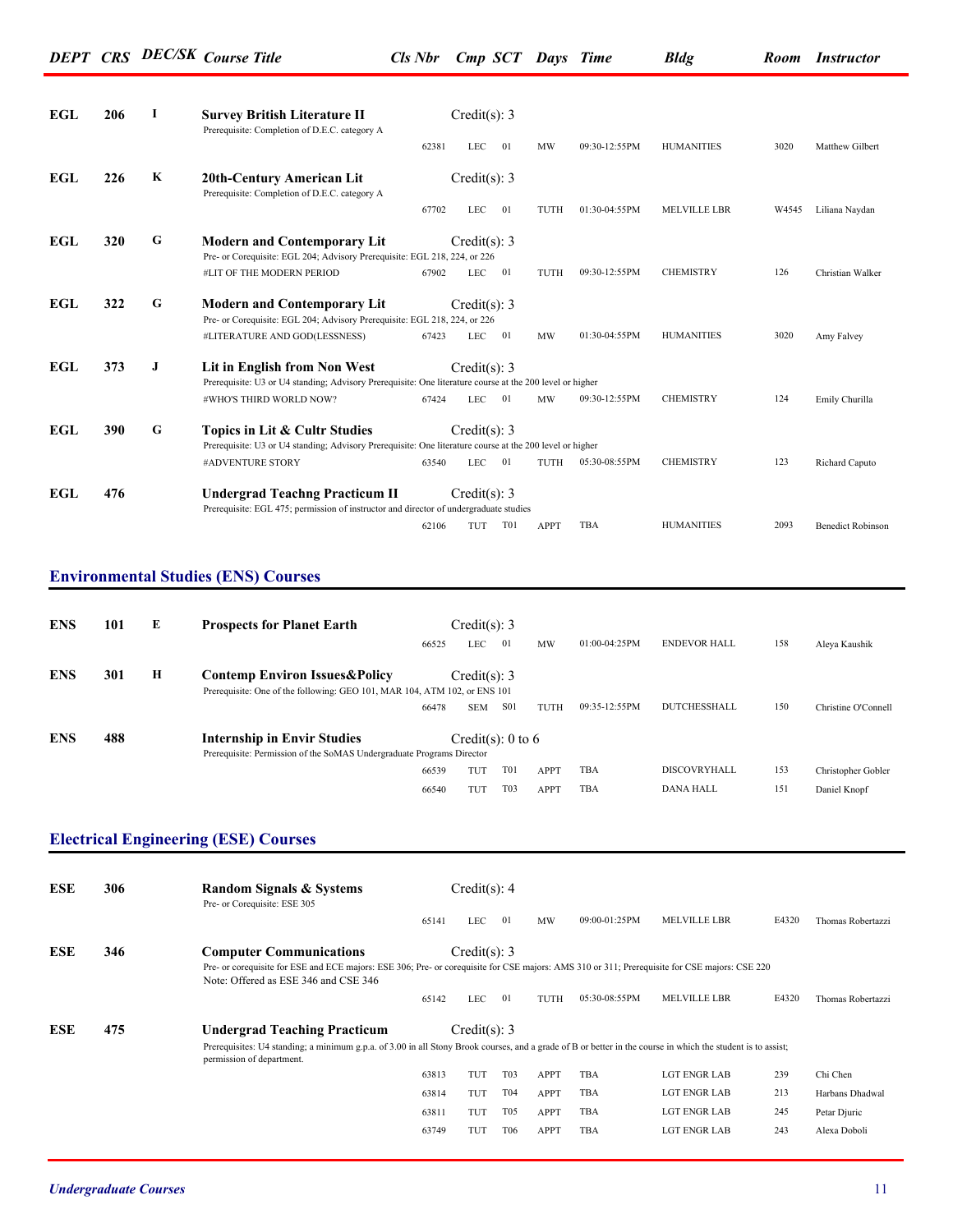#### **ESE** 475 **Undergrad Teaching Practicum** Credit(s): 3

Prerequisites: U4 standing; a minimum g.p.a. of 3.00 in all Stony Brook courses, and a grade of B or better in the course in which the student is to assist; permission of department.

| 63812 | TUT        | T <sub>07</sub>  | <b>APPT</b> | TBA        | <b>LGT ENGR LAB</b> | 235 | Eugene Gindi        |
|-------|------------|------------------|-------------|------------|---------------------|-----|---------------------|
| 63816 | TUT        | <b>T08</b>       | APPT        | TBA        | <b>LGT ENGR LAB</b> | 259 | Mikhail Gouzman     |
| 63817 | TUT        | T <sub>09</sub>  | <b>APPT</b> | TBA        | <b>LGT ENGR LAB</b> | 209 | Vera Gorfinkel      |
| 63819 | TUT        | T10              | APPT        | TBA        | <b>LGT ENGR LAB</b> | 237 | Ridha Kamoua        |
| 63821 | <b>TUT</b> | T11              | <b>APPT</b> | TBA        | <b>LGT ENGR LAB</b> | 273 | Serge Luryi         |
| 64837 | TUT        | T12              | <b>APPT</b> | TBA        | <b>LGT ENGR LAB</b> | 245 | Monica Fernandez-Bu |
| 63822 | <b>TUT</b> | T14              | <b>APPT</b> | TBA        | <b>LGT ENGR LAB</b> | 253 | John Murray         |
| 63824 | <b>TUT</b> | T15              | APPT        | TBA        | LGT ENGR LAB        | 225 | Jayant Parekh       |
| 64817 | <b>TUT</b> | T16              | <b>APPT</b> | TBA        | <b>LGT ENGR LAB</b> | 263 | Milutin Stanacevic  |
| 63833 | TUT        | T17              | <b>APPT</b> | TBA        | LGT ENGR LAB        | 247 | Dmitri Donetski     |
| 63834 | TUT        | T18              | <b>APPT</b> | TBA        | <b>CHEMISTRY</b>    | 551 | Mikhail Gouzman     |
| 63825 | <b>TUT</b> | T19              | <b>APPT</b> | TBA        | <b>LGT ENGR LAB</b> | 249 | Thomas Robertazzi   |
| 64818 | TUT        | T <sub>20</sub>  | <b>APPT</b> | TBA        |                     |     | TBA                 |
| 63826 | TUT        | T <sub>21</sub>  | APPT        | TBA        | <b>LGT ENGR LAB</b> | 229 | Kenneth Short       |
| 64819 | TUT        | T <sub>22</sub>  | APPT        | TBA        | <b>LGT ENGR LAB</b> | 235 | Xin Wang            |
| 63827 | TUT        | T <sub>2</sub> 3 | APPT        | TBA        | <b>LGT ENGR LAB</b> | 233 | Murali Subbarao     |
| 63828 | <b>TUT</b> | T24              | <b>APPT</b> | TBA        | <b>LGT ENGR LAB</b> | 257 | Stephen Sussman-For |
| 63829 | <b>TUT</b> | T <sub>25</sub>  | <b>APPT</b> | TBA        | <b>LGT ENGR LAB</b> | 231 | Wendy Tang          |
| 64820 | TUT        | T <sub>26</sub>  | APPT        | TBA        |                     |     | David Westerfeld    |
| 63830 | TUT        | T <sub>27</sub>  | <b>APPT</b> | TBA        | <b>LGT ENGR LAB</b> | 221 | Hang-Sheng Tuan     |
| 63832 | TUT        | <b>T28</b>       | APPT        | TBA        | <b>LGT ENGR LAB</b> | 201 | Armen Zemanian      |
| 63820 | TUT        | T <sub>29</sub>  | <b>APPT</b> | TBA        | <b>LGT ENGR LAB</b> | 263 | Adrian Leuciuc      |
| 63831 | <b>TUT</b> | T31              | <b>APPT</b> | TBA        | <b>LGT ENGR LAB</b> | 215 | Yuan Yuan Yang      |
| 63823 | TUT        | T33              | APPT        | TBA        | <b>LGT ENGR LAB</b> | 143 | Leon Shterengas     |
| 63815 | TUT        | T34              | <b>APPT</b> | TBA        | <b>LGT ENGR LAB</b> | 261 | Alexa Doboli        |
| 63818 | TUT        | T35              | APPT        | <b>TBA</b> | <b>LGT ENGR LAB</b> | 217 | Sangjin Hong        |

#### **ESE** 476 **Instructional Lab Practicum** Credit(s): 3

Prerequisites: U4 standing; minimum cumulative g.p.a. of 3.0 and minimum grade of A- in the course for which the students will develop material; permission of department and instructor

| 64778 | TUT | T <sub>0</sub> 3 | <b>APPT</b> | <b>TBA</b> | <b>LGT ENGR LAB</b> | 239 | Chi Chen            |
|-------|-----|------------------|-------------|------------|---------------------|-----|---------------------|
| 64779 | TUT | T04              | <b>APPT</b> | <b>TBA</b> | <b>LGT ENGR LAB</b> | 213 | Harbans Dhadwal     |
| 64780 | TUT | T <sub>05</sub>  | <b>APPT</b> | <b>TBA</b> | <b>LGT ENGR LAB</b> | 245 | Petar Djuric        |
| 64781 | TUT | T <sub>06</sub>  | <b>APPT</b> | TBA        | <b>LGT ENGR LAB</b> | 243 | Mikhail Dorojevets  |
| 64782 | TUT | T <sub>07</sub>  | <b>APPT</b> | TBA        | <b>LGT ENGR LAB</b> | 235 | Eugene Gindi        |
| 64783 | TUT | <b>T08</b>       | <b>APPT</b> | TBA        | <b>LGT ENGR LAB</b> | 259 | Vera Gorfinkel      |
| 64784 | TUT | T <sub>09</sub>  | APPT        | TBA        | <b>LGT ENGR LAB</b> | 209 | Gregory Belenky     |
| 64785 | TUT | T10              | <b>APPT</b> | TBA        | <b>LGT ENGR LAB</b> | 237 | Ridha Kamoua        |
| 64786 | TUT | <b>T11</b>       | <b>APPT</b> | <b>TBA</b> | <b>LGT ENGR LAB</b> | 273 | Serge Luryi         |
| 64787 | TUT | T12              | <b>APPT</b> | <b>TBA</b> | <b>LGT ENGR LAB</b> | 245 | Monica Fernandez-Bu |
| 64788 | TUT | T <sub>14</sub>  | <b>APPT</b> | TBA        | <b>LGT ENGR LAB</b> | 253 | John Murray         |
| 64789 | TUT | T15              | <b>APPT</b> | <b>TBA</b> | <b>LGT ENGR LAB</b> | 225 | Jayant Parekh       |
| 64790 | TUT | T16              | <b>APPT</b> | <b>TBA</b> | <b>LGT ENGR LAB</b> | 263 | Milutin Stanacevic  |
| 64791 | TUT | T17              | <b>APPT</b> | <b>TBA</b> | <b>LGT ENGR LAB</b> | 247 | Dmitri Donetski     |
| 64792 | TUT | T18              | <b>APPT</b> | <b>TBA</b> | <b>CHEMISTRY</b>    | 551 | Mikhail Gouzman     |
| 64793 | TUT | T19              | <b>APPT</b> | <b>TBA</b> | <b>LGT ENGR LAB</b> | 249 | Thomas Robertazzi   |
| 64794 | TUT | T <sub>20</sub>  | <b>APPT</b> | <b>TBA</b> |                     |     | <b>TBA</b>          |
| 64795 | TUT | T21              | <b>APPT</b> | <b>TBA</b> | <b>LGT ENGR LAB</b> | 229 | Kenneth Short       |
| 64796 | TUT | T <sub>22</sub>  | <b>APPT</b> | TBA        | <b>LGT ENGR LAB</b> | 235 | Xin Wang            |
| 64797 | TUT | T <sub>2</sub> 3 | APPT        | <b>TBA</b> | <b>LGT ENGR LAB</b> | 233 | Murali Subbarao     |
| 64798 | TUT | T <sub>24</sub>  | <b>APPT</b> | <b>TBA</b> | <b>LGT ENGR LAB</b> | 257 | Stephen Sussman-For |
| 64799 | TUT | T <sub>25</sub>  | <b>APPT</b> | <b>TBA</b> | <b>LGT ENGR LAB</b> | 231 | Wendy Tang          |
| 64800 | TUT | T <sub>26</sub>  | <b>APPT</b> | TBA        |                     |     | David Westerfeld    |
| 64801 | TUT | T <sub>27</sub>  | <b>APPT</b> | <b>TBA</b> | <b>LGT ENGR LAB</b> | 221 | Hang-Sheng Tuan     |
|       |     |                  |             |            |                     |     |                     |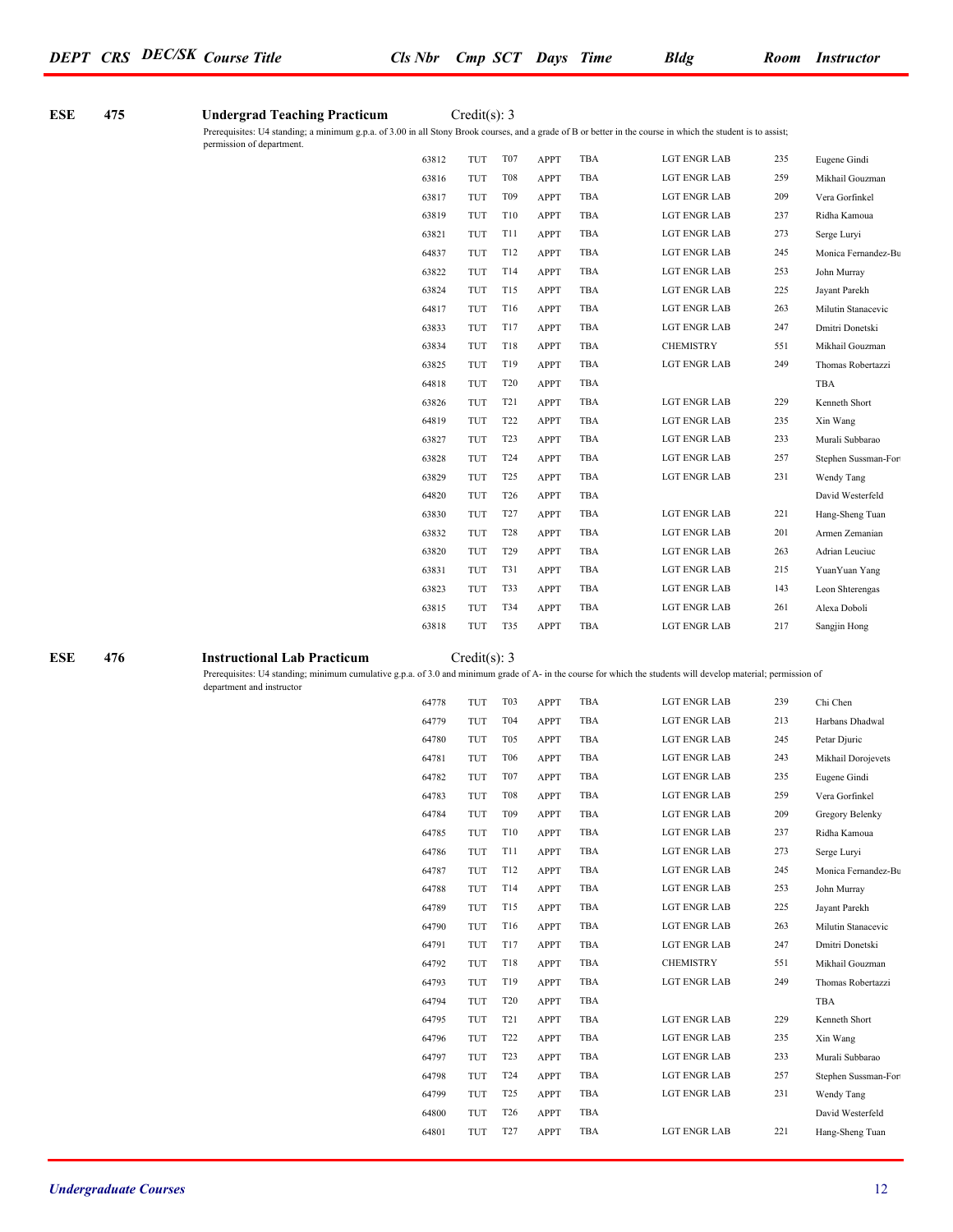| ESE | 476 | <b>Instructional Lab Practicum</b>                                                                                                                                                          |       | Credit(s): 3   |                 |             |               |                     |     |                     |
|-----|-----|---------------------------------------------------------------------------------------------------------------------------------------------------------------------------------------------|-------|----------------|-----------------|-------------|---------------|---------------------|-----|---------------------|
|     |     | Prerequisites: U4 standing; minimum cumulative g.p.a. of 3.0 and minimum grade of A- in the course for which the students will develop material; permission of<br>department and instructor |       |                |                 |             |               |                     |     |                     |
|     |     |                                                                                                                                                                                             | 64802 | TUT            | <b>T28</b>      | APPT        | TBA           | LGT ENGR LAB        | 201 | Armen Zemanian      |
|     |     |                                                                                                                                                                                             | 64803 | TUT            | T <sub>29</sub> | APPT        | TBA           | LGT ENGR LAB        | 263 | Adrian Leuciuc      |
|     |     |                                                                                                                                                                                             | 64805 | TUT            | T31             | APPT        | TBA           | LGT ENGR LAB        | 215 | Yuan Yuan Yang      |
|     |     |                                                                                                                                                                                             | 64807 | <b>TUT</b>     | T33             | <b>APPT</b> | TBA           | <b>LGT ENGR LAB</b> | 143 | Leon Shterengas     |
|     |     |                                                                                                                                                                                             | 64808 | <b>TUT</b>     | T34             | APPT        | TBA           | <b>LGT ENGR LAB</b> | 261 | Alexa Doboli        |
|     |     |                                                                                                                                                                                             | 64809 | <b>TUT</b>     | T35             | <b>APPT</b> | TBA           | <b>LGT ENGR LAB</b> | 217 | Sangjin Hong        |
| ESE | 488 | <b>Internship Electr/Comp Engnrng</b>                                                                                                                                                       |       | Credit(s): $3$ |                 |             |               |                     |     |                     |
|     |     | Prerequisites: ECE or ESE major; U3 or U4 standing; 3.00 g.p.a. minimum in all engineering courses; permission of department                                                                |       |                |                 |             |               |                     |     |                     |
|     |     |                                                                                                                                                                                             | 63971 | TUT            | T03             | APPT        | TBA           | <b>LGT ENGR LAB</b> | 239 | Chi Chen            |
|     |     |                                                                                                                                                                                             | 63972 | <b>TUT</b>     | T04             | APPT        | TBA           | <b>LGT ENGR LAB</b> | 213 | Harbans Dhadwal     |
|     |     |                                                                                                                                                                                             | 63900 | <b>TUT</b>     | T <sub>05</sub> | APPT        | TBA           | <b>LGT ENGR LAB</b> | 245 | Petar Djuric        |
|     |     |                                                                                                                                                                                             | 63898 | <b>TUT</b>     | <b>T06</b>      | <b>APPT</b> | TBA           | <b>LGT ENGR LAB</b> | 243 | Mikhail Dorojevets  |
|     |     |                                                                                                                                                                                             | 63903 | TUT            | T <sub>07</sub> | APPT        | TBA           | <b>LGT ENGR LAB</b> | 235 | Eugene Gindi        |
|     |     |                                                                                                                                                                                             | 63905 | TUT            | <b>T08</b>      | APPT        | TBA           | LGT ENGR LAB        | 259 | Vera Gorfinkel      |
|     |     |                                                                                                                                                                                             | 63901 | TUT            | T09             | APPT        | <b>TBA</b>    | LGT ENGR LAB        | 209 | Gregory Belenky     |
|     |     |                                                                                                                                                                                             | 63907 | TUT            | T10             | APPT        | <b>TBA</b>    | <b>LGT ENGR LAB</b> | 237 | Ridha Kamoua        |
|     |     |                                                                                                                                                                                             | 63909 | <b>TUT</b>     | <b>T11</b>      | APPT        | TBA           | <b>LGT ENGR LAB</b> | 273 | Serge Luryi         |
|     |     |                                                                                                                                                                                             | 64828 | <b>TUT</b>     | T12             | <b>APPT</b> | 12:00-12:00AM | <b>LGT ENGR LAB</b> | 245 | Monica Fernandez-Bu |
|     |     |                                                                                                                                                                                             | 63910 | TUT            | T14             | APPT        | TBA           | <b>LGT ENGR LAB</b> | 253 | John Murray         |
|     |     |                                                                                                                                                                                             | 63912 | TUT            | T15             | APPT        | TBA           | LGT ENGR LAB        | 225 | Jayant Parekh       |
|     |     |                                                                                                                                                                                             | 64829 | <b>TUT</b>     | T16             | APPT        | TBA           | <b>LGT ENGR LAB</b> | 263 | Milutin Stanacevic  |
|     |     |                                                                                                                                                                                             | 63902 | <b>TUT</b>     | T17             | APPT        | TBA           | <b>LGT ENGR LAB</b> | 247 | Dmitri Donetski     |
|     |     |                                                                                                                                                                                             | 63904 | <b>TUT</b>     | T18             | APPT        | TBA           | <b>CHEMISTRY</b>    | 551 | Mikhail Gouzman     |
|     |     |                                                                                                                                                                                             | 63913 | TUT            | T19             | <b>APPT</b> | TBA           | LGT ENGR LAB        | 249 | Thomas Robertazzi   |
|     |     |                                                                                                                                                                                             | 64830 | TUT            | T20             | APPT        | TBA           |                     |     | TBA                 |
|     |     |                                                                                                                                                                                             | 63914 | TUT            | T <sub>21</sub> | APPT        | <b>TBA</b>    | <b>LGT ENGR LAB</b> | 229 | Kenneth Short       |
|     |     |                                                                                                                                                                                             | 64831 | <b>TUT</b>     | T22             | APPT        | TBA           | <b>LGT ENGR LAB</b> | 235 | Xin Wang            |
|     |     |                                                                                                                                                                                             | 63915 | <b>TUT</b>     | T <sub>23</sub> | APPT        | TBA           | <b>LGT ENGR LAB</b> | 233 | Murali Subbarao     |
|     |     |                                                                                                                                                                                             | 63916 | <b>TUT</b>     | T <sub>24</sub> | <b>APPT</b> | TBA           | LGT ENGR LAB        | 257 | Stephen Sussman-For |
|     |     |                                                                                                                                                                                             | 63917 | TUT            | T <sub>25</sub> | APPT        | TBA           | LGT ENGR LAB        | 231 | Wendy Tang          |
|     |     |                                                                                                                                                                                             | 64832 | TUT            | T <sub>26</sub> | APPT        | TBA           |                     |     | David Westerfeld    |
|     |     |                                                                                                                                                                                             | 63918 | <b>TUT</b>     | T <sub>27</sub> | APPT        | TBA           | LGT ENGR LAB        | 221 | Hang-Sheng Tuan     |
|     |     |                                                                                                                                                                                             | 63920 | TUT            | <b>T28</b>      | APPT        | TBA           | <b>LGT ENGR LAB</b> | 201 | Armen Zemanian      |
|     |     |                                                                                                                                                                                             | 63908 | <b>TUT</b>     | T <sub>29</sub> | APPT        | TBA           | LGT ENGR LAB        | 263 | Adrian Leuciuc      |
|     |     |                                                                                                                                                                                             | 63919 | <b>TUT</b>     | T31             | <b>APPT</b> | TBA           | <b>LGT ENGR LAB</b> | 215 | Yuan Yuan Yang      |
|     |     |                                                                                                                                                                                             | 63911 | TUT            | T33             | APPT        | TBA           | LGT ENGR LAB        | 143 | Leon Shterengas     |
|     |     |                                                                                                                                                                                             | 63899 | TUT            | T34             | APPT        | TBA           | <b>LGT ENGR LAB</b> | 261 | Alexa Doboli        |
|     |     |                                                                                                                                                                                             | 63906 | TUT            | T35             | <b>APPT</b> | <b>TBA</b>    | <b>LGT ENGR LAB</b> | 217 | Sangjin Hong        |
|     |     |                                                                                                                                                                                             |       |                |                 |             |               |                     |     |                     |

#### **Technology and Society (EST) Courses**

| EST | 104 |   | <b>Projects/Technology &amp; Society</b><br>Prerequisite: Permission of department<br>Note: Enrollment limited to students in the STEP/CSTEP Program |       | Credit(s): 1          |     |             |               |                |      |            |  |
|-----|-----|---|------------------------------------------------------------------------------------------------------------------------------------------------------|-------|-----------------------|-----|-------------|---------------|----------------|------|------------|--|
|     |     |   |                                                                                                                                                      | 64731 | <b>LEC</b>            | -11 | <b>HTBA</b> | TBA           | <b>TBA</b>     |      | <b>TBA</b> |  |
| EST | 325 | Н | <b>Technology in the Workplace</b><br>Prerequisites: Completion of D.E.C. category E<br>Note: Some seats reserved for seniors                        | 64479 | Credit(s): 3<br>LEC . | 01  | MW          | 05:30-08:55PM | <b>PHYSICS</b> | P118 | <b>TBA</b> |  |
| EST | 499 |   | <b>Research in Tech &amp; Society</b><br>Prerequisite: Permission of instructor                                                                      |       | Credit(s): $0$ to $3$ |     |             |               |                |      |            |  |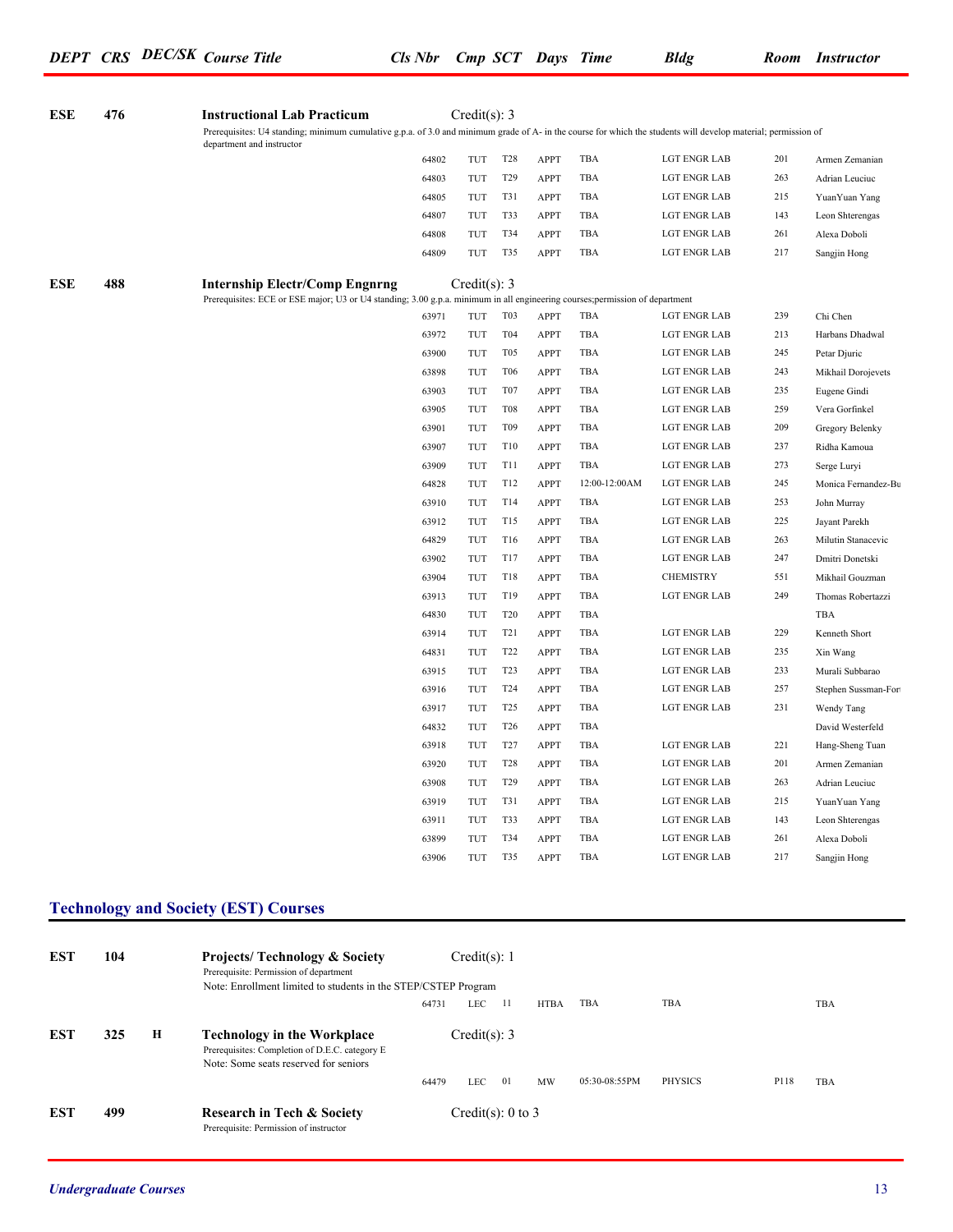| <b>EST</b> | 499 | <b>Research in Tech &amp; Society</b><br>Prerequisite: Permission of instructor |       | Credit(s): $0$ to $3$ |     |             |     |                     |     |            |  |
|------------|-----|---------------------------------------------------------------------------------|-------|-----------------------|-----|-------------|-----|---------------------|-----|------------|--|
|            |     |                                                                                 | 65108 | TUT                   | T11 | <b>APPT</b> | TBA | <b>HARRIMAN HLL</b> | 342 | <b>TBA</b> |  |

#### **European Studies (EUR) Courses**

| EUR        | 201 | <b>Dypt of European Culture</b><br>Prerequisite: Completion of D.E.C. category B |       | Credit(s): 3      |                  |             |               |              |       |                 |
|------------|-----|----------------------------------------------------------------------------------|-------|-------------------|------------------|-------------|---------------|--------------|-------|-----------------|
|            |     |                                                                                  | 63384 | LEC               | 01               | <b>MW</b>   | 06:00-09:25PM | MELVILLE LBR | E4315 | Tatyana Grenkov |
| <b>EUR</b> | 488 | Internship<br>Prerequisites: Permission of instructor and department             |       | Credit(s): 0 to 6 |                  |             |               |              |       |                 |
|            |     |                                                                                  | 6297  | TU                | T <sub>0</sub> 1 | <b>APPT</b> | <b>TBA</b>    |              |       | Robert Bloomer  |

#### **Externships (EXT) Courses**

| EXT | 288 | Internship<br>Prerequisites: Minimum g.p.a. 2.5; one prior semester of attendance at Stony Brook; completion of DEC A, first course; acceptance by a faculty sponsor;<br>permission of appropriate department and the Career Center Internship Manager |       | Credit(s): $0$ to $3$ |                  |             |                    |               |
|-----|-----|--------------------------------------------------------------------------------------------------------------------------------------------------------------------------------------------------------------------------------------------------------|-------|-----------------------|------------------|-------------|--------------------|---------------|
|     |     |                                                                                                                                                                                                                                                        | 63741 | <b>SUP</b>            | V <sub>0</sub> 1 | <b>APPT</b> | TBA                | Alfreda James |
| EXT | 488 | Internship                                                                                                                                                                                                                                             |       | Credit(s): $0$ to $6$ |                  |             |                    |               |
|     |     | Prerequisites: Minimum g.p.a. of 2.50; U3 standing; one prior semester of attendance at Stony Brook; acceptance by faculty sponsor; permission of appropriate<br>department and internship manager                                                     |       |                       |                  |             |                    |               |
|     |     |                                                                                                                                                                                                                                                        | 66556 | TUI                   | <b>T01</b>       | <b>APPT</b> | TBA                | Alfreda James |
|     |     |                                                                                                                                                                                                                                                        | 66576 | TUT                   | T <sub>05</sub>  | <b>APPT</b> | $01.00 - 01.00$ PM | TBA           |

#### **French (FRN) Courses**

| <b>FRN</b> | 201 | S <sub>3</sub> | Intensive Intermediate French<br>Prerequisite: FRN 101 or 112<br>Note: Offered as FRN 201 and FRN 212 and FRN 581. | Credit(s): $6$    |            |             |               |                     |       |               |
|------------|-----|----------------|--------------------------------------------------------------------------------------------------------------------|-------------------|------------|-------------|---------------|---------------------|-------|---------------|
|            |     |                | 60396                                                                                                              | <b>LEC</b>        | 01         | <b>MTWT</b> | 06:00-09:30PM | <b>HUMANITIES</b>   | 3020  | Mathilde Kang |
| <b>FRN</b> | 212 | S <sub>3</sub> | <b>Intermediate French II</b><br>Prerequisite: FRN 211<br>Note: Offered as FRN 201 and FRN 212 and FRN 581.        | Credit(s): $3$    |            |             |               |                     |       |               |
|            |     |                | 60572                                                                                                              | <b>LEC</b>        | 01         | <b>MTWT</b> | 06:00-09:30PM | <b>HUMANITIES</b>   | 3020  | Mathilde Kang |
| <b>FRN</b> | 447 | S <sub>3</sub> | <b>Directed Readings in French</b><br>Prerequisite: Permission of department                                       | Credit(s): 1 to 6 |            |             |               |                     |       |               |
|            |     |                | 60564                                                                                                              | TUT               | <b>T01</b> | <b>APPT</b> | TBA           | <b>MELVILLE LBR</b> | N4030 | Sini Sanou    |
| <b>FRN</b> | 475 | S <sub>3</sub> | <b>Undergrad Teaching Practicum I</b><br>Prerequisites: Fluency in French; permission of instructor and department | Credit(s): $3$    |            |             |               |                     |       |               |
|            |     |                | 62123                                                                                                              | TUT               | <b>T01</b> | <b>HTBA</b> | TBA           |                     |       | Sini Sanou    |

#### **Study Abroad: Italian Studies (FSI) Courses**

| <b>FSI</b> | 111 |           | <b>Elementary Italian I</b><br>Students must be registered by the Study Abroad Office. | Credit(s): 4 |            |     |             |     |                |
|------------|-----|-----------|----------------------------------------------------------------------------------------|--------------|------------|-----|-------------|-----|----------------|
|            |     |           | 66543                                                                                  |              | <b>LEC</b> | -01 | <b>HTBA</b> | TBA | Alfredo Varela |
| FSI        | 112 | <b>S3</b> | <b>Elementary Italian II</b>                                                           | Credit(s): 4 |            |     |             |     |                |
|            |     |           | 66568                                                                                  | LEC          |            | 01  | <b>HTBA</b> | TBA | TBA            |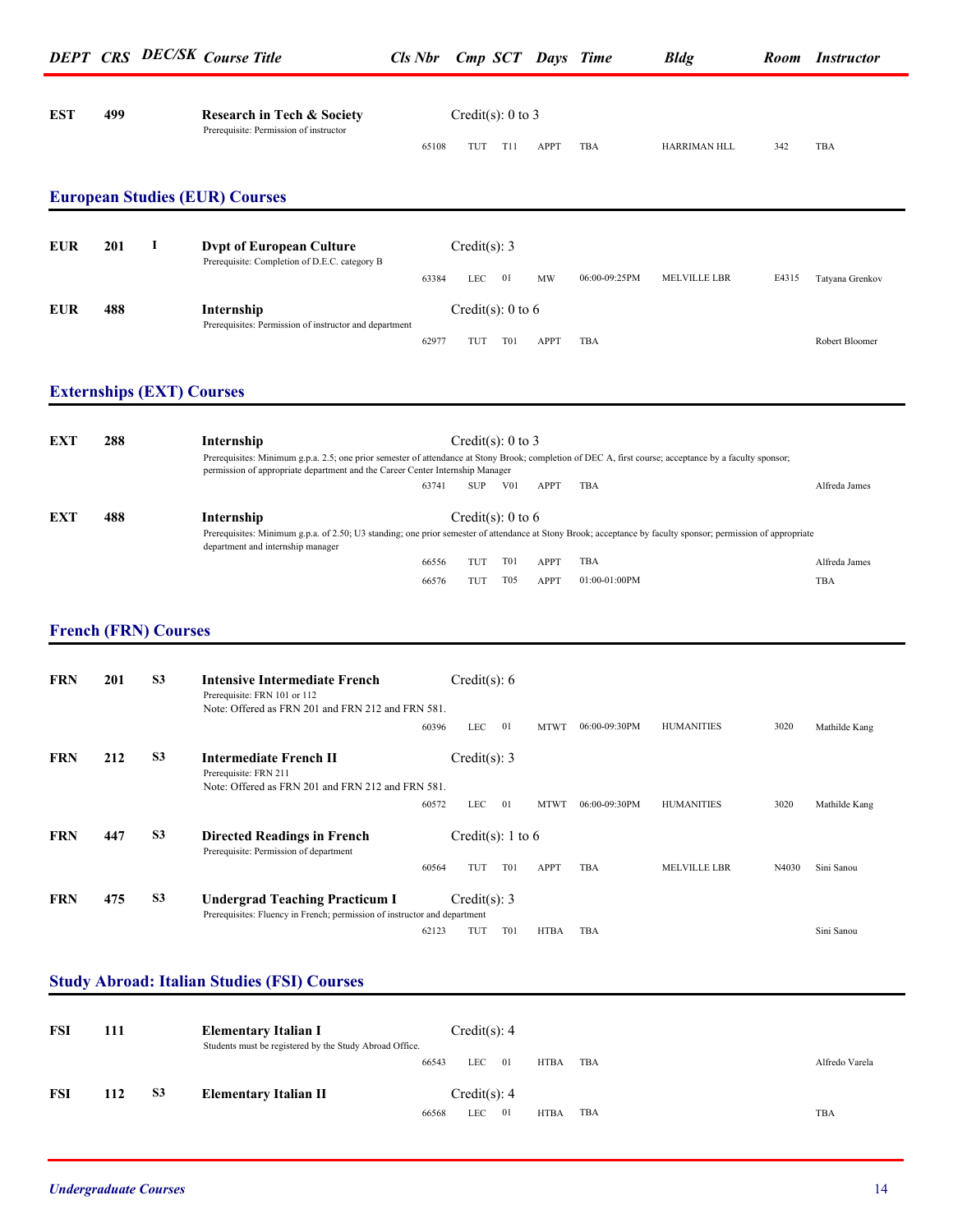*DEPT CRS DEC/SK Course Title Cls Nbr Cmp SCT Days Time Bldg Room Instructor*

| 211 | <b>S3</b>      |                                                                                                                                                                   | 66557                                                            | TUT T01                                                                         |                                                                                                                                                                                                                                                                                                                                                                                                           | APPT                                                                                                                                                                                 | TBA                                                 |            | Alfredo Varela |
|-----|----------------|-------------------------------------------------------------------------------------------------------------------------------------------------------------------|------------------------------------------------------------------|---------------------------------------------------------------------------------|-----------------------------------------------------------------------------------------------------------------------------------------------------------------------------------------------------------------------------------------------------------------------------------------------------------------------------------------------------------------------------------------------------------|--------------------------------------------------------------------------------------------------------------------------------------------------------------------------------------|-----------------------------------------------------|------------|----------------|
|     |                |                                                                                                                                                                   |                                                                  |                                                                                 |                                                                                                                                                                                                                                                                                                                                                                                                           |                                                                                                                                                                                      |                                                     |            |                |
|     |                | <b>Intermediate Italian I</b><br>Prerequisite: ITL 101 or 112<br>Note: Students Must Be registered by the Study Abroad Office.<br>Offered as FSI 211 and ITL 211. |                                                                  | Credit $(s)$ : 3                                                                |                                                                                                                                                                                                                                                                                                                                                                                                           |                                                                                                                                                                                      |                                                     |            |                |
|     |                |                                                                                                                                                                   | 66545                                                            | LEC                                                                             | 01                                                                                                                                                                                                                                                                                                                                                                                                        | HTBA                                                                                                                                                                                 | TBA                                                 |            | Alfredo Varela |
| 212 | S <sub>3</sub> | <b>Intermediate Italian II</b><br>Prerequisite: ITL 211                                                                                                           |                                                                  |                                                                                 |                                                                                                                                                                                                                                                                                                                                                                                                           |                                                                                                                                                                                      |                                                     |            |                |
|     |                | Offered as FSI 212 and ITL 212.                                                                                                                                   |                                                                  |                                                                                 |                                                                                                                                                                                                                                                                                                                                                                                                           |                                                                                                                                                                                      |                                                     |            |                |
|     |                |                                                                                                                                                                   | 66546                                                            | LEC                                                                             | 01                                                                                                                                                                                                                                                                                                                                                                                                        | HTBA                                                                                                                                                                                 | TBA                                                 |            | Alfredo Varela |
| 299 | -1             | <b>Modern Italy</b><br>Offered as FSI 299 andHUI 239.                                                                                                             |                                                                  |                                                                                 |                                                                                                                                                                                                                                                                                                                                                                                                           |                                                                                                                                                                                      |                                                     |            |                |
|     |                |                                                                                                                                                                   | 66551                                                            | LEC                                                                             | 01                                                                                                                                                                                                                                                                                                                                                                                                        | HTBA                                                                                                                                                                                 | TBA                                                 |            | Alfredo Varela |
| 311 | <b>S3</b>      | Italian Conversatn & Compositn<br>Prerequisite: ITL 201 or 212                                                                                                    |                                                                  |                                                                                 |                                                                                                                                                                                                                                                                                                                                                                                                           |                                                                                                                                                                                      |                                                     |            |                |
|     |                | Offered as FSI 311 and ITL 311.                                                                                                                                   |                                                                  |                                                                                 |                                                                                                                                                                                                                                                                                                                                                                                                           |                                                                                                                                                                                      |                                                     |            |                |
|     |                |                                                                                                                                                                   | 66547                                                            | LEC                                                                             | 01                                                                                                                                                                                                                                                                                                                                                                                                        | HTBA                                                                                                                                                                                 | TBA                                                 |            | Alfredo Varela |
| 312 | <b>S3</b>      | Italian Conversatn & Compositn<br>Prerequisite: ITL 201 or 212                                                                                                    |                                                                  |                                                                                 |                                                                                                                                                                                                                                                                                                                                                                                                           |                                                                                                                                                                                      |                                                     |            |                |
|     |                | Offered as FSI 212 and ITL 212                                                                                                                                    | 66548                                                            | LEC                                                                             | 01                                                                                                                                                                                                                                                                                                                                                                                                        | HTBA                                                                                                                                                                                 | TBA                                                 |            | Alfredo Varela |
| 411 |                | <b>Adv Conversation, Composition</b>                                                                                                                              |                                                                  |                                                                                 |                                                                                                                                                                                                                                                                                                                                                                                                           |                                                                                                                                                                                      |                                                     |            |                |
|     |                | Offered as FSI 411 and ITL 411.                                                                                                                                   |                                                                  |                                                                                 |                                                                                                                                                                                                                                                                                                                                                                                                           |                                                                                                                                                                                      |                                                     |            |                |
|     |                |                                                                                                                                                                   | 66549                                                            | LEC                                                                             |                                                                                                                                                                                                                                                                                                                                                                                                           | HTBA                                                                                                                                                                                 | TBA                                                 |            | Alfredo Varela |
| 412 |                | <b>Adv Conversation, Comp II</b><br>Prerequisites: ITL 311 and 312                                                                                                |                                                                  |                                                                                 |                                                                                                                                                                                                                                                                                                                                                                                                           |                                                                                                                                                                                      |                                                     |            |                |
|     |                |                                                                                                                                                                   | 66550                                                            | LEC                                                                             | 01                                                                                                                                                                                                                                                                                                                                                                                                        | HTBA                                                                                                                                                                                 | TBA                                                 |            | Alfredo Varela |
| 440 |                | <b>The Italian Scene</b>                                                                                                                                          |                                                                  |                                                                                 |                                                                                                                                                                                                                                                                                                                                                                                                           |                                                                                                                                                                                      |                                                     |            |                |
|     |                |                                                                                                                                                                   |                                                                  |                                                                                 |                                                                                                                                                                                                                                                                                                                                                                                                           |                                                                                                                                                                                      |                                                     |            |                |
|     |                |                                                                                                                                                                   |                                                                  |                                                                                 |                                                                                                                                                                                                                                                                                                                                                                                                           |                                                                                                                                                                                      |                                                     |            | Alfredo Varela |
| 441 | S <sub>3</sub> | <b>Topic Seminar</b><br>Prerequisite: ITL 311 or 312                                                                                                              |                                                                  |                                                                                 |                                                                                                                                                                                                                                                                                                                                                                                                           |                                                                                                                                                                                      |                                                     |            |                |
|     |                |                                                                                                                                                                   |                                                                  |                                                                                 |                                                                                                                                                                                                                                                                                                                                                                                                           |                                                                                                                                                                                      |                                                     |            | Alfredo Varela |
| 447 | S <sub>3</sub> | <b>Directed Readings in Italian</b>                                                                                                                               |                                                                  |                                                                                 |                                                                                                                                                                                                                                                                                                                                                                                                           |                                                                                                                                                                                      |                                                     |            |                |
|     |                |                                                                                                                                                                   | 66559                                                            | TUT                                                                             |                                                                                                                                                                                                                                                                                                                                                                                                           | APPT                                                                                                                                                                                 | TBA                                                 |            | TBA            |
|     |                |                                                                                                                                                                   | 66560                                                            | TUT                                                                             | T <sub>02</sub>                                                                                                                                                                                                                                                                                                                                                                                           | <b>APPT</b>                                                                                                                                                                          | TBA                                                 |            | TBA            |
|     |                |                                                                                                                                                                   | 66561                                                            | TUT                                                                             | T <sub>0</sub> 3                                                                                                                                                                                                                                                                                                                                                                                          | <b>APPT</b>                                                                                                                                                                          | TBA                                                 |            | TBA            |
|     |                |                                                                                                                                                                   | 66562                                                            | TUT                                                                             | T04                                                                                                                                                                                                                                                                                                                                                                                                       | APPT                                                                                                                                                                                 | TBA                                                 |            | TBA            |
|     |                |                                                                                                                                                                   | 66563                                                            | TUT                                                                             | T <sub>05</sub>                                                                                                                                                                                                                                                                                                                                                                                           | <b>APPT</b>                                                                                                                                                                          | TBA                                                 |            | TBA            |
|     |                |                                                                                                                                                                   | 66564                                                            | TUT                                                                             | T <sub>06</sub>                                                                                                                                                                                                                                                                                                                                                                                           | <b>APPT</b>                                                                                                                                                                          | TBA                                                 |            | TBA            |
|     |                |                                                                                                                                                                   | Prerequisites: ITL 311 and 312<br>Prerequisites: ITL 311 and 312 | Note: Students Must Be registered by the Study Abroad Office.<br>66552<br>66565 | Note: Students Must Be registered by the Study Abroad Office.<br>Note: Students Must Be registered by the Study Abroad Office.<br>Note: Students Must Be registered by the Study Abroad Office.<br>Note: Students Must Be registered by the Study Abroad Office.<br>Note: Students Must Be registered by the Study Abroad Office.<br>Note: Students must be registered by the Study Abroad Office.<br>LEC | Credit(s): $3$<br>Credit(s): $3$<br>Credit(s): 3<br>Credit(s): $3$<br>Credit(s): $3$<br>01<br>Credit(s): $3$<br>Credit(s): 3<br>01<br>Credit $(s)$ : 3<br>LEC 01<br>T <sub>0</sub> 1 | <b>HTBA</b><br><b>HTBA</b><br>Credit(s): $1$ to $6$ | TBA<br>TBA |                |

#### **Geosciences (GEO) Courses**

**GEO 107 E Natural Hazards** Credit(s): 3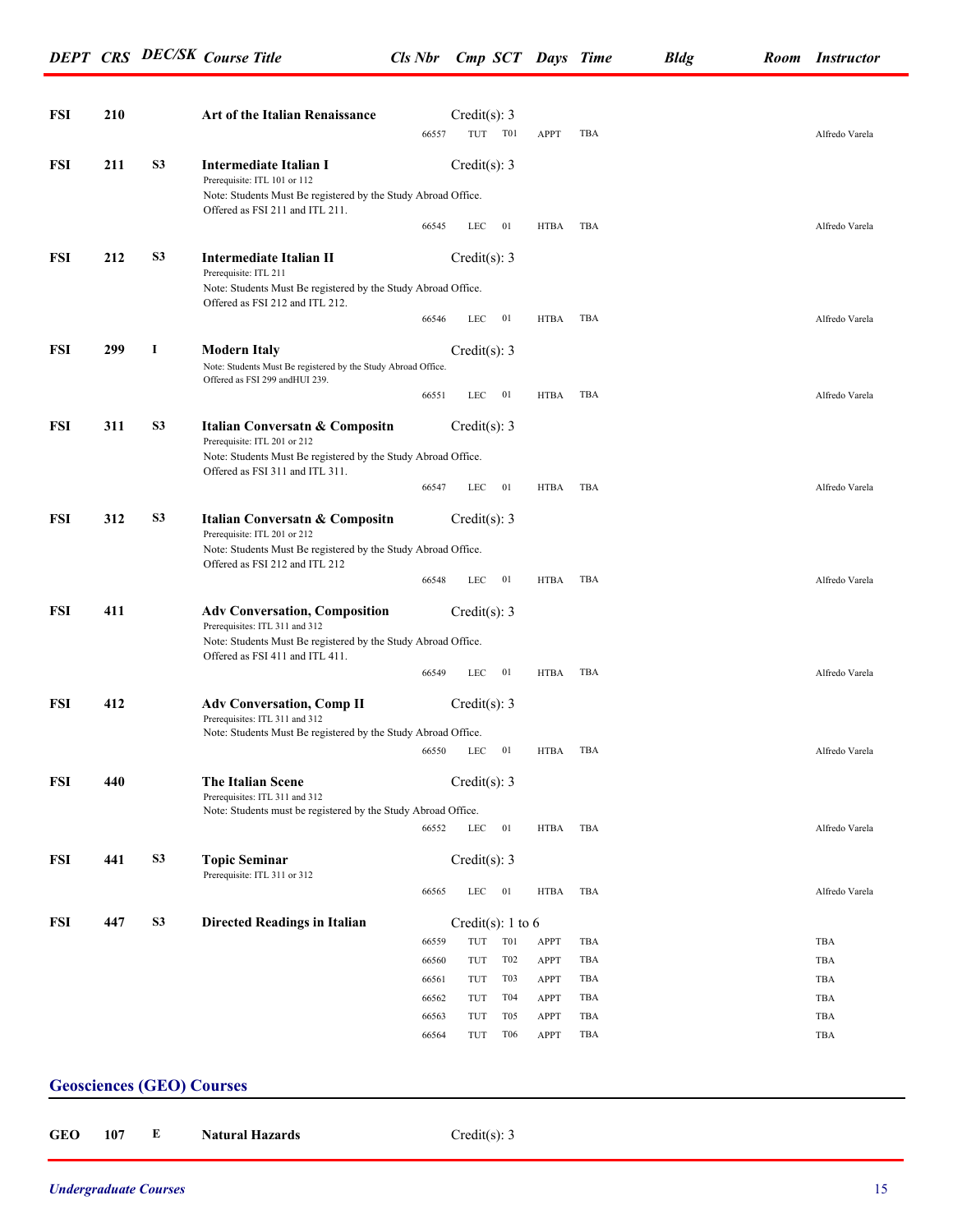|            |     |                              | <b>DEPT CRS DEC/SK Course Title</b>                                                                                                                     |                |                               | Cls Nbr Cmp SCT Days Time      |                                | <b>Bldg</b>                              |              | <b>Room</b> Instructor           |
|------------|-----|------------------------------|---------------------------------------------------------------------------------------------------------------------------------------------------------|----------------|-------------------------------|--------------------------------|--------------------------------|------------------------------------------|--------------|----------------------------------|
| <b>GEO</b> | 107 | E                            | <b>Natural Hazards</b>                                                                                                                                  | 62436          | Credit(s): $3$<br>$LEC$ 01    | TUTH                           | 06:00-09:25PM                  | EARTH&SPACE                              | 131          | Alexander Smirnov                |
|            |     |                              | <b>Germanic Languages and Lit (GER) Courses</b>                                                                                                         |                |                               |                                |                                |                                          |              |                                  |
| <b>GER</b> | 475 | S <sub>3</sub>               | <b>Undergrad Teaching Practicum I</b><br>Prerequisites: Fluency in German; permission of instructor and department                                      | 62700          | Credit(s): 3<br>TUT           | T01<br>APPT                    | TBA                            | <b>HUMANITIES</b>                        | 1136         | Robert Bloomer                   |
|            |     |                              | <b>Athletic Training (HAL) Courses</b>                                                                                                                  |                |                               |                                |                                |                                          |              |                                  |
| HAL        | 481 |                              | <b>Athletic Training Practicum I</b><br>Prerequisite: Admission to Undergraduate Health Sciences Center program<br>Note: Class meets 8/06/09 - 8/30/09. |                | Credit(s): 3 to 6             |                                |                                |                                          |              |                                  |
| HAL        | 484 |                              | <b>Athletic Training Practicum IV</b><br>Prerequisite: Admission to Undergraduate Health Sciences Center program<br>Note: Class meets 8/06/09 - 8/30/09 | 65583          | CLN<br>Credit(s): $3$ to 6    | C <sub>01</sub><br>HTBA        | TBA                            | <b>GYMNASIUM</b>                         | E033         | Jeanine Engelmann                |
|            |     |                              |                                                                                                                                                         | 65584          | CLN                           | C <sub>01</sub><br><b>HTBA</b> | TBA                            | <b>GYMNASIUM</b>                         | E033         | Christopher O'Brien              |
|            |     | <b>History (HIS) Courses</b> |                                                                                                                                                         |                |                               |                                |                                |                                          |              |                                  |
| <b>HIS</b> | 103 | F&4                          | <b>American History to 1877</b>                                                                                                                         | 67834          | Credit(s): 3<br>$LEC$ 01      | TUTH                           | 09:30-12:55PM                  | <b>SOCBEHAV SCI</b>                      | S328         | Sung Yup Kim                     |
| <b>HIS</b> | 216 | $\bf J$                      | <b>History of US-Latin Am Relatns</b><br>Advisory Prerequisite: One HIS course<br>Note: Offered as HIS 216 and POL 216                                  |                | Credit(s): $3$                |                                |                                |                                          |              |                                  |
| <b>HIS</b> | 241 | 1                            | <b>Holocaust: Destr Europn Jewry</b><br>Advisory Prerequisite: JDS/HIS 226 or HIS 101 or 102                                                            | 62614          | LEC<br>- 01<br>Credit(s): $3$ | MW                             | 01:30-04:55PM                  | <b>SOCBEHAV SCI</b>                      | S328         | Gregory Jackson                  |
|            |     |                              | Note: Offered as HIS 241 and JDS 241                                                                                                                    | 62280          | 01<br>LEC                     | TUTH                           | 01:30-04:55PM                  | <b>SOCBEHAV SCI</b>                      | N310         | Ronald Van Cleef                 |
| <b>HIS</b> | 268 | K&4                          | <b>Recent US History, 1919-Presnt</b><br>Advisory Prerequisite: HIS 104                                                                                 | 67835          | Credit(s): $3$<br>LEC<br>02   | MW                             | 09:30-12:55PM                  | <b>SOCBEHAV SCI</b>                      | S328         | Cristobal Zuniga Espi            |
| <b>HIS</b> | 380 | J                            | <b>Topics/Latin American History</b><br>Prerequisite: HIS 213 or HIS/POL 214 or HIS/POL 216                                                             |                | Credit(s): $3$                |                                |                                |                                          |              |                                  |
| <b>HIS</b> | 391 | -1                           | #ARGENTINA, BRAZIL & CHILE<br><b>Topics in Early Modern Europe</b>                                                                                      | 63560          | LEC<br>01<br>Credit(s): 3     | TUTH                           | 06:00-09:25PM                  | <b>SOCBEHAV SCI</b>                      | S328         | Mark Rice                        |
|            |     |                              | Prerequisites: U3 or U4 standing; one European history course<br>#IMPERIAL BRITAIN: PIRATES, PRIN<br>#ITALIAN RENAISSANCE                               | 67907<br>67837 | LEC<br>LEC                    | 01<br>MW<br>60<br>TUTH         | 01:30-04:55PM<br>09:30-12:55PM | <b>SOCBEHAV SCI</b><br><b>HUMANITIES</b> | N310<br>3020 | Elizabeth Hornor<br>Andrea Boffa |
| <b>HIS</b> | 393 | -1                           | <b>Topics in Modern European Hist</b><br>Prerequisite: HIS 102                                                                                          |                | Credit(s): $3$                |                                |                                |                                          |              |                                  |
|            |     |                              | #MUSIC & EUROPEAN YOUTH<br><b>CULTURE</b>                                                                                                               | 62610          | $LEC$ 01                      | TUTH                           | 06:00-09:25PM                  | <b>SOCBEHAV SCI</b>                      | N310         | Ryan Shaffer                     |
| <b>HIS</b> | 396 | K&4                          | <b>Topics in US History</b><br>Prerequisites: U3 or U4 standing; HIS 103 or 104<br>#EARLY                                                               | 62274          | Credit(s): 3<br>01<br>LEC     | MW                             | 06:00-09:25PM                  | <b>SOCBEHAV SCI</b>                      | S328         | Mark Chambers                    |
|            |     |                              | FRONTIER: ADVENTURE&INVEN                                                                                                                               |                |                               |                                |                                |                                          |              |                                  |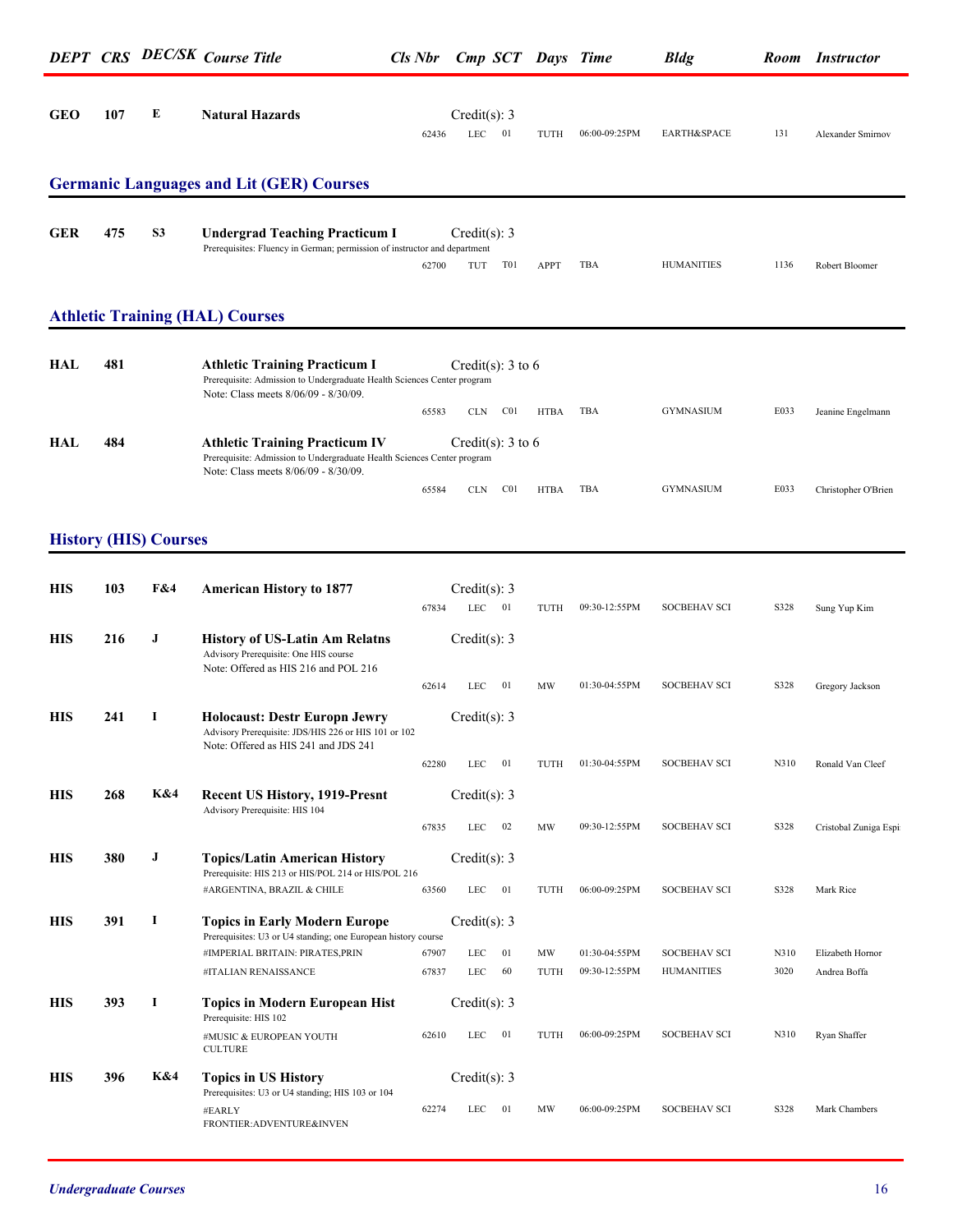| <b>HIS</b> | 396 | K&4 | <b>Topics in US History</b><br>Prerequisites: U3 or U4 standing; HIS 103 or 104                                            |       | Credit $(s)$ : 3      |                  |      |               |                     |      |                      |
|------------|-----|-----|----------------------------------------------------------------------------------------------------------------------------|-------|-----------------------|------------------|------|---------------|---------------------|------|----------------------|
|            |     |     | #20TH CENTURY URBAN AMERICA                                                                                                | 62825 | LEC                   | 02               | TUTH | 01:30-04:55PM | <b>SOCBEHAV SCI</b> | S218 | Adam Charboneau      |
| <b>HIS</b> | 447 |     | <b>Indep Readings in History</b><br>Prerequisites: A strong background in history; permission of instructor and department |       | Credit(s): $1$ to $3$ |                  |      |               |                     |      |                      |
|            |     |     |                                                                                                                            | 60733 | TUT                   | T <sub>0</sub> 1 | APPT | TBA           |                     |      | April Masten         |
|            |     |     |                                                                                                                            | 60848 | TUT                   | T04              | APPT | TBA           |                     |      | Eric Beverley        |
|            |     |     |                                                                                                                            | 60863 | TUT                   | T <sub>06</sub>  | APPT | TBA           |                     |      | Wilbur Miller        |
|            |     |     |                                                                                                                            | 60864 | TUT                   | T <sub>08</sub>  | APPT | TBA           |                     |      | Donna Rilling        |
|            |     |     |                                                                                                                            | 60850 | TUT                   | T <sub>09</sub>  | APPT | TBA           |                     |      | Alice Ritscherle     |
|            |     |     |                                                                                                                            | 60853 | TUT                   | T10              | APPT | TBA           |                     |      | Paul Gootenberg      |
|            |     |     |                                                                                                                            | 62317 | TUT                   | T12              | APPT | TBA           | <b>SOCBEHAV SCI</b> | S349 | Janis Mimura         |
|            |     |     |                                                                                                                            | 60857 | TUT                   | T15              | APPT | TBA           |                     |      | Herman Lebovics      |
|            |     |     |                                                                                                                            | 60870 | TUT                   | T16              | APPT | TBA           |                     |      | Kathleen Wilson      |
|            |     |     |                                                                                                                            | 60858 | TUT                   | T17              | APPT | TBA           |                     |      | TBA                  |
|            |     |     |                                                                                                                            | 60856 | TUT                   | <b>T18</b>       | APPT | TBA           |                     |      | <b>Brooke Larson</b> |
|            |     |     |                                                                                                                            | 60854 | TUT                   | T <sub>20</sub>  | APPT | TBA           |                     |      | Young-Sun Hong       |
|            |     |     |                                                                                                                            | 60866 | TUT                   | T <sub>2</sub> 1 | APPT | TBA           |                     |      | Wolf Schafer         |
|            |     |     |                                                                                                                            | 62409 | TUT                   | T <sub>22</sub>  | APPT | TBA           | <b>SOCBEHAV SCI</b> | S339 | Themis Chronopoulos  |
|            |     |     |                                                                                                                            | 60847 | TUT                   | T <sub>2</sub> 3 | APPT | TBA           |                     |      | Michael Barnhart     |
|            |     |     |                                                                                                                            | 60865 | TUT                   | T <sub>24</sub>  | APPT | TBA           | <b>SOCBEHAV SCI</b> | S315 | Kathleen Nutter      |
|            |     |     |                                                                                                                            | 60862 | TUT                   | T <sub>25</sub>  | APPT | TBA           |                     |      | Gary Marker          |
|            |     |     |                                                                                                                            | 60861 | TUT                   | T <sub>26</sub>  | APPT | TBA           |                     |      | Iona Man-Cheong      |
|            |     |     |                                                                                                                            | 60868 | TUT                   | <b>T28</b>       | APPT | TBA           |                     |      | Nancy Tomes          |
|            |     |     |                                                                                                                            | 60869 | TUT                   | T33              | APPT | TBA           |                     |      | Jennifer Anderson    |
|            |     |     |                                                                                                                            | 60855 | TUT                   | T35              | APPT | TBA           |                     |      | Ned Landsman         |
|            |     |     |                                                                                                                            | 60852 | TUT                   | T45              | APPT | TBA           |                     |      | Robert Goldenberg    |
|            |     |     |                                                                                                                            | 60867 | TUT                   | T46              | APPT | TBA           |                     |      | Christopher Sellers  |
|            |     |     |                                                                                                                            | 60860 | TUT                   | T47              | APPT | TBA           |                     |      | Sara Lipton          |
|            |     |     |                                                                                                                            | 60859 | TUT                   | T48              | APPT | TBA           |                     |      | Shirley Lim          |
|            |     |     |                                                                                                                            | 60851 | TUT                   | T49              | APPT | TBA           |                     |      | Jared Farmer         |
|            |     |     |                                                                                                                            | 60849 | TUT                   | <b>T51</b>       | APPT | TBA           |                     |      | Mary Cooper          |
|            | 495 |     |                                                                                                                            |       |                       |                  |      |               |                     |      |                      |
| <b>HIS</b> |     |     | <b>Sr Honors Project in History</b><br>Prerequisite: Admission to the history honors program                               |       | Credit(s): 3          |                  |      |               |                     |      |                      |
|            |     |     |                                                                                                                            | 60735 | TUT                   | T01              | APPT | TBA           |                     |      | April Masten         |
| <b>HIS</b> | 496 |     | <b>Sr Honors Project in History</b>                                                                                        |       | Credit(s): $3$        |                  |      |               |                     |      |                      |
|            |     |     | Prerequisite: Admission to the history honors program                                                                      | 60736 | TUT                   | T01              | APPT | TBA           |                     |      | April Masten         |
|            |     |     |                                                                                                                            |       |                       |                  |      |               |                     |      |                      |
|            |     |     | <b>Adapted Aquatics (HSQ) Courses</b>                                                                                      |       |                       |                  |      |               |                     |      |                      |
| <b>HSQ</b> | 222 |     | <b>Lifeguard Training II</b>                                                                                               |       | Credit(s): 2          |                  |      |               |                     |      |                      |
|            |     |     | Note: Additional fee required. P/NC not permitted.                                                                         | 67998 | LAB                   | L <sub>01</sub>  | TUTH | 06:00-10:00PM | <b>GYMNASIUM</b>    | E053 | Jennifer Champagne   |
| <b>HSQ</b> | 270 |     | <b>Emgrcy Response, CPR, Safety</b>                                                                                        |       | Credit(s): $3$        |                  |      |               |                     |      |                      |
|            |     |     | Note: Additional fee required. P/NC not permitted.                                                                         | 65488 | LEC                   | $\overline{01}$  | MW   | 06:00-09:25PM | <b>GYMNASIUM</b>    | E053 | Peter Angelo         |
| <b>HSQ</b> | 271 |     | <b>Instructor of CPR</b>                                                                                                   |       | Credit(s): 2          |                  |      |               |                     |      |                      |
|            |     |     |                                                                                                                            |       |                       |                  |      |               |                     |      |                      |

**HSQ 272 Instructor of First Aid** Credit(s): 2

LEC 01 MW 06:00-09:25PM GYMNASIUM E053 Peter Angelo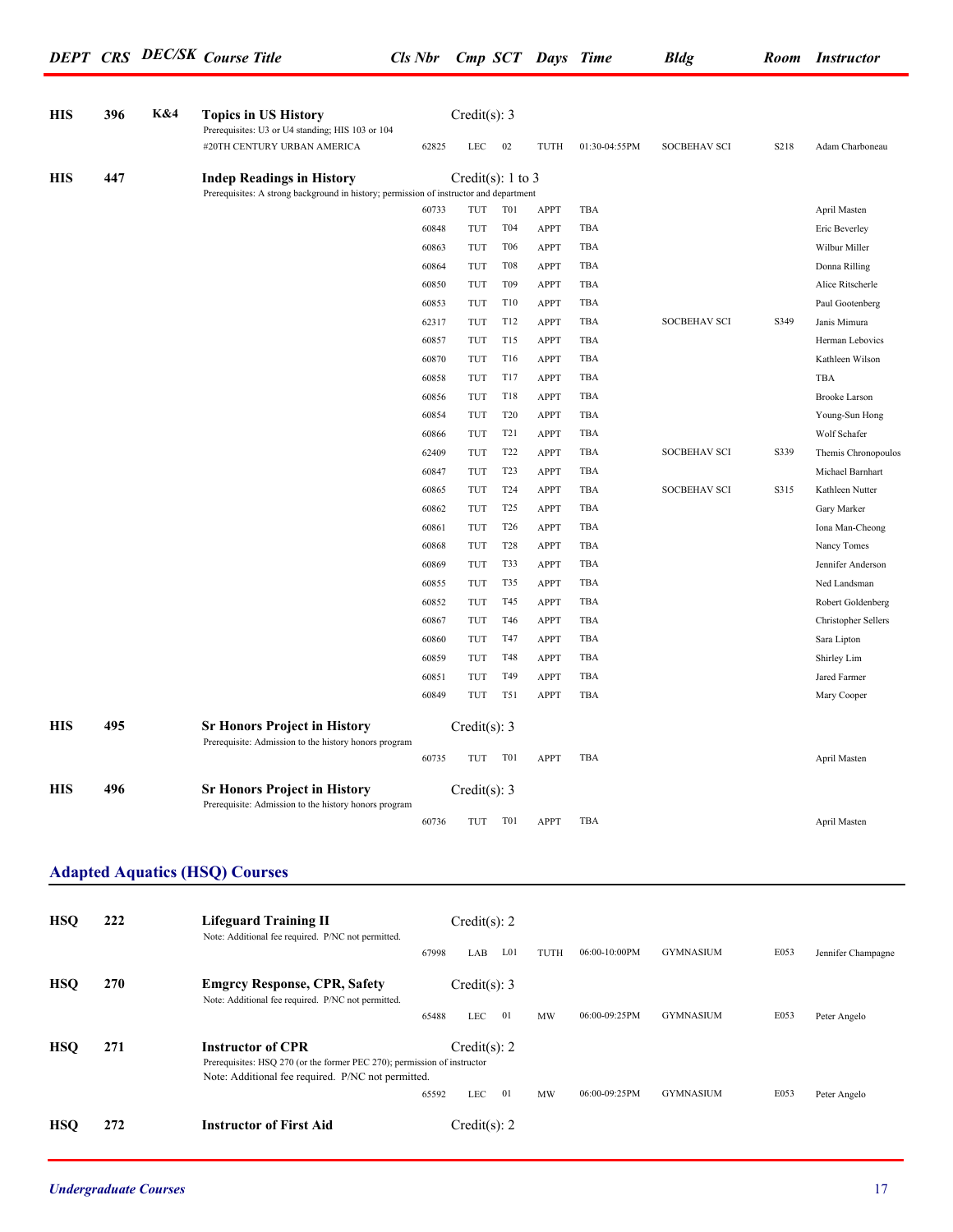| <b>HSO</b> | 272 | Credit(s): 2<br><b>Instructor of First Aid</b><br>Prerequisites: HSQ 270 (or the former PEC 270); permission of instructor<br>Note: Additional fee required. P/NC not permitted.                |
|------------|-----|-------------------------------------------------------------------------------------------------------------------------------------------------------------------------------------------------|
|            |     | 06:00-09:25PM<br><b>GYMNASIUM</b><br>E053<br>-01<br>65593<br>LEC<br><b>MW</b><br>Peter Angelo                                                                                                   |
| <b>HSO</b> | 475 | Credit(s): 2<br><b>Adapted Aquatics Teaching Pra</b><br>Prerequisites: Advanced skill level; permission of instructor and department<br>P/NC grading option not permitted. Permission Required. |
|            |     | <b>TBA</b><br><b>GYMNASIUM</b><br>E053<br><b>T01</b><br>65560<br>TUT<br><b>APPT</b><br>Peter Angelo                                                                                             |
| <b>HSO</b> | 476 | <b>Adapted Aquatics Tchng Prt II</b><br>Credit(s): 2<br>Prerequisites: Advanced skill level; permission of instructor and department<br>P/NC grading option not permitted. Permission Required. |
|            |     | TBA<br>E053<br><b>GYMNASIUM</b><br>T01<br>65565<br><b>APPT</b><br>Peter Angelo<br>TUT                                                                                                           |

#### **Italian Literature and Culture (HUI) Courses**

| HUI | 234 | G | <b>Intro to 20th-Century Drama</b><br>Advisory Prerequisite: Completion of D.E.C. category B or THR 101           |       | Credit(s): 3 |                   |             |               |                     |      |                   |
|-----|-----|---|-------------------------------------------------------------------------------------------------------------------|-------|--------------|-------------------|-------------|---------------|---------------------|------|-------------------|
|     |     |   |                                                                                                                   | 67432 | LEC          | 02                | TUTH        | 01:30-04:55PM | <b>HARRIMAN HLL</b> | 108  | Michele Giua      |
| HUI | 447 |   | Dir Readings in Italian Stds<br>Prerequisite: Permission of department                                            |       |              | Credit(s): 1 to 6 |             |               |                     |      |                   |
|     |     |   |                                                                                                                   | 63675 | TUT          | T <sub>02</sub>   | <b>APPT</b> | TBA           | <b>HUMANITIES</b>   | 1149 | Peter Carravetta  |
| HUI | 475 |   | <b>Teaching Practicum I</b><br>Prerequisite: U3 or U4 standing; permission of instructor and language coordinator |       | Credit(s): 3 |                   |             |               |                     |      |                   |
|     |     |   |                                                                                                                   | 62289 | TUT          | T <sub>0</sub> 1  | <b>APPT</b> | TBA           | <b>HUMANITIES</b>   | 1146 | Giuseppe Costa    |
|     |     |   |                                                                                                                   | 62290 | TUT          | T <sub>02</sub>   | APPT        | TBA           | <b>HUMANITIES</b>   | 1074 | Irene Marchegiani |

### **Humanities (HUM) Courses**

| <b>HUM</b> | 121 | B | Death & Afterlife in Lit<br>Note: Meets in Manhattan.                             |       | Credit(s): 3 |    |      |               |                     |       |                |
|------------|-----|---|-----------------------------------------------------------------------------------|-------|--------------|----|------|---------------|---------------------|-------|----------------|
|            |     |   |                                                                                   | 63067 | LEC          | 01 | MW   | 01:30-04:55PM | <b>MELVILLE LBR</b> | W4535 | Briana Martino |
| <b>HUM</b> | 202 | D | <b>Film History</b><br>Prerequisite: Completion of D.E.C. category B              |       | Credit(s): 3 |    |      |               |                     |       |                |
|            |     |   |                                                                                   | 62855 | LEC          | 01 | TUTH | 05:30-09:55PM | <b>HUMANITIES</b>   | 3017  | Michael High   |
| <b>HUM</b> | 220 | G | <b>Cross-Cultural Encounters</b><br>Prerequisite: Completion of D.E.C. category B |       | Credit(s): 3 |    |      |               |                     |       |                |
|            |     |   |                                                                                   | 63527 | <b>LEC</b>   | 01 | TUTH | 01:30-04:55PM | <b>MELVILLE LBR</b> | W4535 | I-Te Sung      |

### **Russian Literature and Culture (HUR) Courses**

| <b>HUR</b> | 231 | <b>Saints and Fools</b><br>Advisory Prerequisite: Completion of D.E.C. category B |       | Credit(s): 3 |    |    |               |                |      |                 |
|------------|-----|-----------------------------------------------------------------------------------|-------|--------------|----|----|---------------|----------------|------|-----------------|
|            |     |                                                                                   | 63601 | LEC          | 01 | MW | 01:30-04:55PM | <b>PHYSICS</b> | P118 | Tatyana Grenkov |

#### **Intensive English Center (IEC) Courses**

| <b>IEC</b> | 102 | <b>INTENS EGL LO-INTER</b><br>Note: Placement Exam Required |       | Credit(s): 0 |      |     |               |         |      |               |
|------------|-----|-------------------------------------------------------------|-------|--------------|------|-----|---------------|---------|------|---------------|
|            |     |                                                             | 60494 | LEC          | - 01 | M-F | 09:00-03:00PM | PHYSICS | P122 | Efie Spentzos |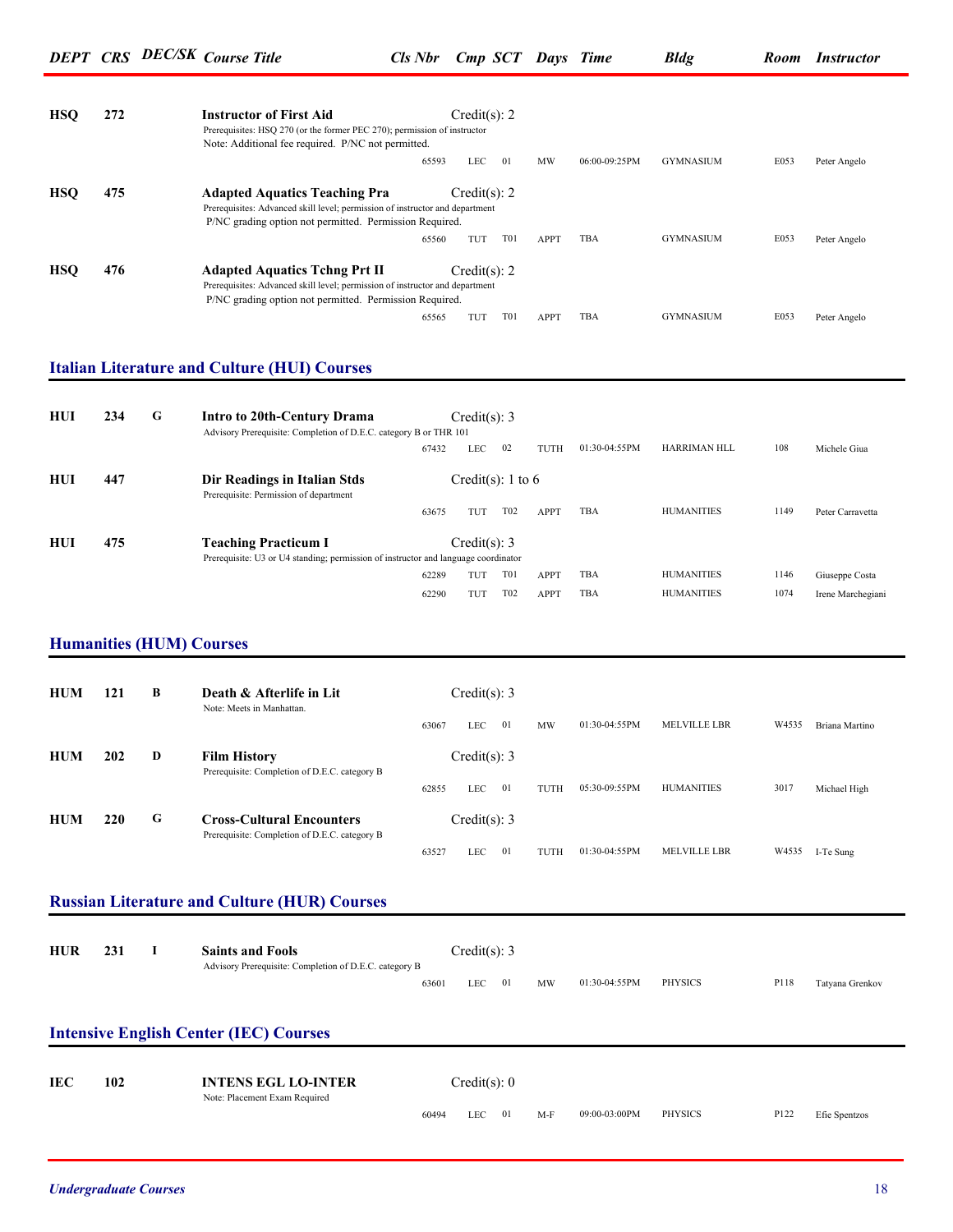|            |     |                              | <b>DEPT CRS DEC/SK Course Title</b>                                                                                                                                                                   | <b>Cls Nbr</b> |                   |                                     | <b>Cmp SCT Days Time</b>   |                    | <b>Bldg</b>                            |              | Room Instructor                         |
|------------|-----|------------------------------|-------------------------------------------------------------------------------------------------------------------------------------------------------------------------------------------------------|----------------|-------------------|-------------------------------------|----------------------------|--------------------|----------------------------------------|--------------|-----------------------------------------|
| <b>IEC</b> | 103 |                              | <b>Intensive Intermediate EGL</b>                                                                                                                                                                     |                | Credit(s): 0      |                                     |                            |                    |                                        |              |                                         |
|            |     |                              |                                                                                                                                                                                                       | 62134          | LEC               | 01                                  | $M-F$                      | 09:00-03:00PM      | <b>SOCBEHAV SCI</b>                    | N102         | Efie Spentzos                           |
|            |     |                              |                                                                                                                                                                                                       | 62753          | LEC               | 02                                  | M-F                        | 09:00-03:00PM      | SOCBEHAV SCI                           | N118         | Efie Spentzos                           |
|            |     |                              |                                                                                                                                                                                                       |                |                   |                                     |                            |                    |                                        |              |                                         |
| <b>IEC</b> | 104 |                              | <b>Intensive High Intermed EGL</b><br>Note: Placement Exam Required                                                                                                                                   |                | Credit(s): 0      |                                     |                            |                    |                                        |              |                                         |
|            |     |                              |                                                                                                                                                                                                       | 60495          | LEC               | 01                                  | M-F                        | 09:00-03:00PM      | HARRIMAN HLL                           | 115          | Efie Spentzos                           |
|            |     |                              |                                                                                                                                                                                                       | 62982          | LEC               | 02                                  | M-F                        | 09:00-03:00PM      | <b>SOCBEHAV SCI</b>                    | N115         | Efie Spentzos                           |
|            |     |                              |                                                                                                                                                                                                       |                |                   |                                     |                            |                    |                                        |              |                                         |
|            |     |                              | <b>Information Systems (ISE) Courses</b>                                                                                                                                                              |                |                   |                                     |                            |                    |                                        |              |                                         |
|            |     |                              |                                                                                                                                                                                                       |                |                   |                                     |                            |                    |                                        |              |                                         |
| ISE        | 475 |                              | <b>Undergrad Teaching Practicum</b><br>Prerequisites: U4 standing as an undergraduate CEAS major; a minimum g.p.a. of 3.00 in all Stony Brook courses; grade of Bor better in the course in which the |                | Credit(s): $3$    |                                     |                            |                    |                                        |              |                                         |
|            |     |                              | student is to assist; or permission of department                                                                                                                                                     |                |                   |                                     |                            |                    |                                        |              |                                         |
|            |     |                              |                                                                                                                                                                                                       | 63843<br>64238 | TUT<br>TUT        | T01<br>T <sub>02</sub>              | <b>APPT</b><br><b>APPT</b> | TBA<br>TBA         |                                        |              | Anita Wasilewska<br>Ahmad Esmaili       |
|            |     |                              |                                                                                                                                                                                                       |                |                   |                                     |                            |                    |                                        |              |                                         |
| ISE        | 488 |                              | <b>Information Systems Internship</b>                                                                                                                                                                 |                | Credit(s): 3      |                                     |                            |                    |                                        |              |                                         |
|            |     |                              | Prerequisites: ISE major; U3 or U4 standing; permission of faculty sponsor and department                                                                                                             |                |                   | T01                                 | APPT                       | TBA                | <b>COMPUTER SCI</b>                    | 1425         | Radu Grosu                              |
|            |     |                              |                                                                                                                                                                                                       |                |                   |                                     |                            |                    |                                        |              |                                         |
|            |     |                              |                                                                                                                                                                                                       | 63846          | TUT               |                                     |                            |                    |                                        |              |                                         |
|            |     |                              |                                                                                                                                                                                                       |                |                   |                                     |                            |                    |                                        |              |                                         |
|            |     | <b>Italian (ITL) Courses</b> |                                                                                                                                                                                                       |                |                   |                                     |                            |                    |                                        |              |                                         |
| <b>ITL</b> | 101 | S <sub>3</sub>               | <b>Intensive Elementary Italian</b>                                                                                                                                                                   |                | Credit(s): $6$    |                                     |                            |                    |                                        |              |                                         |
|            |     |                              | Note: Offered as ITL 101 and ITL 112                                                                                                                                                                  |                |                   |                                     |                            |                    |                                        |              |                                         |
|            |     |                              |                                                                                                                                                                                                       | 67430          | LEC               | - 02                                |                            | MTWT 06:00-09:25PM | <b>HUMANITIES</b>                      | 1023         | Valentina Lo Piccolo                    |
| ITL        | 112 | S <sub>3</sub>               | <b>Elementary Italian II</b><br>Prerequisite: ITL 111                                                                                                                                                 |                | Credit(s): $4$    |                                     |                            |                    |                                        |              |                                         |
|            |     |                              | Note: Offered as ITL 112and ITL 101                                                                                                                                                                   | 67431          | LEC               | 02                                  | MTWT                       | 06:00-09:25PM      | <b>HUMANITIES</b>                      | 1023         | Valentina Lo Piccolo                    |
| <b>ITL</b> | 201 | S <sub>3</sub>               | <b>Intensive Intermediate Italian</b><br>Prerequisite: ITL 101 or 112<br>Note: Offered as ITL 201 and ITL 212.                                                                                        |                | Credit(s): $6$    |                                     |                            |                    |                                        |              |                                         |
|            |     |                              |                                                                                                                                                                                                       | 60397          | LEC               | 01                                  |                            | MTWT 06:00-09:30PM | MELVILLE LBR                           | W4550        | Michele Giua                            |
| ITL        | 212 | S <sub>3</sub>               | <b>Intermediate Italian II</b>                                                                                                                                                                        |                | Credit(s): $3$    |                                     |                            |                    |                                        |              |                                         |
|            |     |                              | Prerequisite: ITL 211<br>Note: Offered as ITL 212 and ITL 201                                                                                                                                         |                |                   |                                     |                            |                    |                                        |              |                                         |
|            |     |                              |                                                                                                                                                                                                       | 60570          | LEC               | 01                                  |                            | MTWT 06:00-09:30PM | MELVILLE LBR                           | W4550        | Michele Giua                            |
| ITL        | 447 | S <sub>3</sub>               | <b>Directed Readings in Italian</b><br>Prerequisite: Permission of instructor                                                                                                                         |                | Credit(s): 1 to 6 |                                     |                            |                    |                                        |              |                                         |
|            |     |                              |                                                                                                                                                                                                       | 60567          | TUT               | T01                                 | <b>APPT</b>                | TBA                | <b>HUMANITIES</b>                      | 1075         | Giuseppe Costa                          |
|            |     |                              |                                                                                                                                                                                                       | 62713<br>62714 | TUT<br>TUT        | T <sub>0</sub> 3<br>T <sub>04</sub> | <b>APPT</b><br><b>APPT</b> | TBA<br>TBA         | <b>HUMANITIES</b><br><b>HUMANITIES</b> | 1143<br>1146 | Gioacchino Balducci<br>Luigi Fontanella |

## **Japanese Language (JPN) Courses**

| <b>JPN</b><br>447 | <b>Independent Study</b><br>Prerequisites: U3 or U4 standing; permission of instructor |       |     | Credit(s): 1 to 6 |             |               |            |
|-------------------|----------------------------------------------------------------------------------------|-------|-----|-------------------|-------------|---------------|------------|
|                   |                                                                                        | 63724 | TUT | T <sub>06</sub>   | APPT        | TBA           | TBA        |
|                   |                                                                                        | 63609 | TUT | T10               | <b>APPT</b> | TBA           | Eriko Sato |
|                   |                                                                                        |       |     |                   |             | 12:00-12:00AM | Eriko Sato |
|                   |                                                                                        | 63725 | TUT | T17               | APPT        | TBA           | TBA        |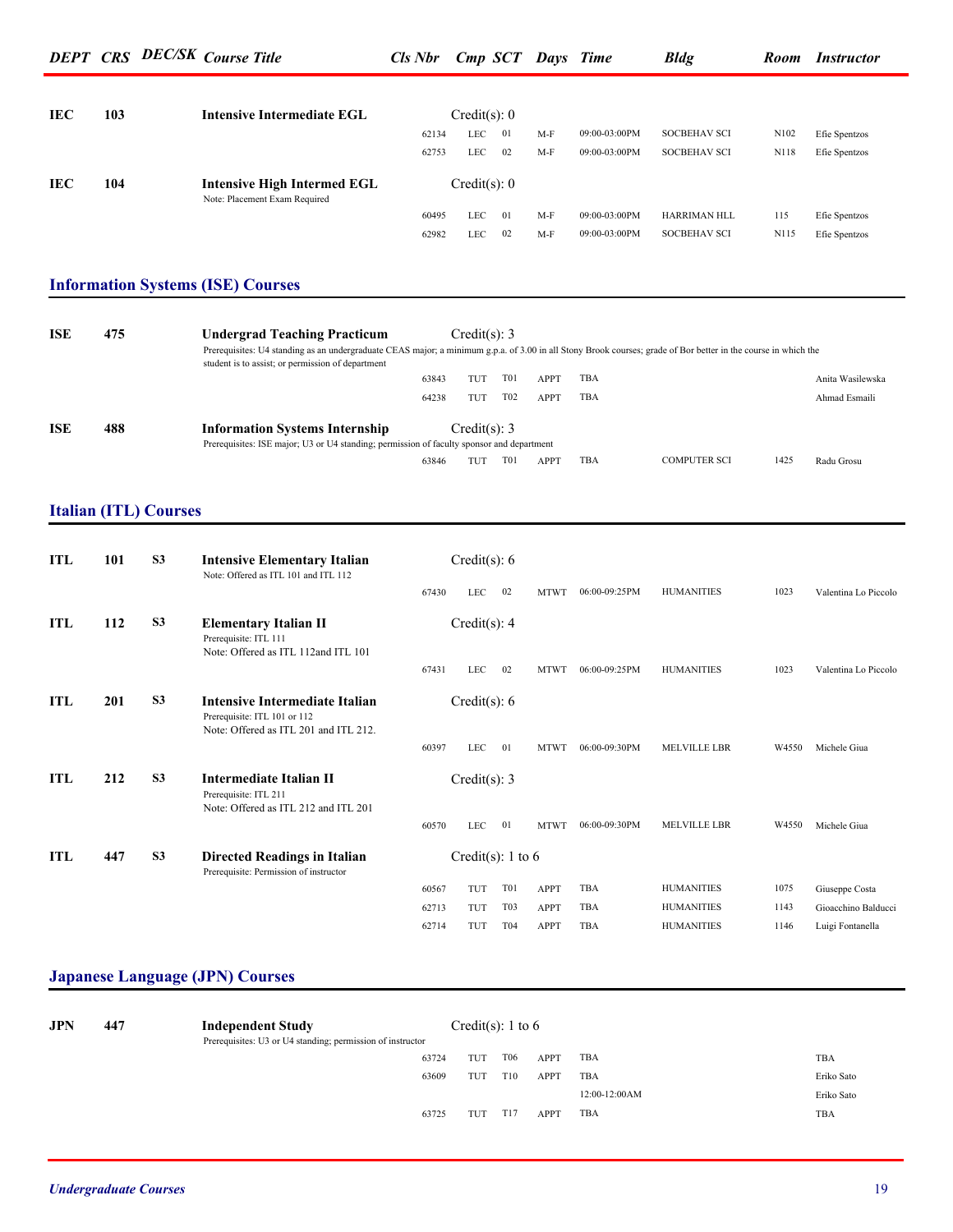#### **Journalism (JRN) Courses**

| <b>JRN</b> | 101 | В | <b>News Literacy</b><br>Pre- or co-requisite: WRT 101 or higher or equivalent, or permission of department<br>Note: Offered as JRN 101 and JRN 103          |       | Credit(s): 3      |                 |             |               |                     |       |                |
|------------|-----|---|-------------------------------------------------------------------------------------------------------------------------------------------------------------|-------|-------------------|-----------------|-------------|---------------|---------------------|-------|----------------|
|            |     |   |                                                                                                                                                             | 67752 | LEC               | 01              | TUTH        | 06:00-09:25PM | <b>JAVITS LECTR</b> | 103   | Kenneth Ryan   |
| <b>JRN</b> | 103 | G | <b>News Literacy</b><br>Pre- or co-requisite: WRT 101 or higher or equivalent, or permission of department<br>Note: Offered as JRN 103 and JRN 101          |       | Credit(s): 3      |                 |             |               |                     |       |                |
|            |     |   |                                                                                                                                                             | 67758 | LEC               | 01              | TUTH        | 06:00-09:25PM | <b>JAVITS LECTR</b> | 103   | Kenneth Ryan   |
| <b>JRN</b> | 488 |   | Internship<br>Prerequisites: JRN 210 and 211; 310 if broadcast or online; JRN 288; 12 JRN credits; permission. Recommended GPA: 2.5 overall and 3.0 in JRN. |       | Credit(s): 0 to 6 |                 |             |               |                     |       |                |
|            |     |   |                                                                                                                                                             | 67341 | TUT               | T <sub>02</sub> | <b>APPT</b> | TBA           | <b>MELVILLE LBR</b> | N4012 | Barbara Selvin |

#### **Latin American & Caribbean Std (LAC) Courses**

| <b>LAC</b> | 488 | Internship                                                                      | Credit(s): 0 to 6 |     |     |      |     |                     |      |                 |  |
|------------|-----|---------------------------------------------------------------------------------|-------------------|-----|-----|------|-----|---------------------|------|-----------------|--|
|            |     | Prerequisites: 15 credits in LAC studies; permission of instructor and director |                   |     |     |      |     |                     |      |                 |  |
|            |     |                                                                                 | 61121             | TUT | T02 | APPT | TBA | <b>SOCBEHAV SCI</b> | N320 | Paul Gootenberg |  |

#### **Uncommonly Taught Languages (LAN) Courses**

| LAN | 447 | <b>S3</b> | Dir Reading in Uncommon Lang<br>Prerequisite: Permission of instructor                  | Credit(s): 1 to 6                                             |                 |
|-----|-----|-----------|-----------------------------------------------------------------------------------------|---------------------------------------------------------------|-----------------|
|     |     |           |                                                                                         | TBA<br>T <sub>0</sub> 1<br><b>TUT</b><br><b>APPT</b><br>63729 | Robert Hoberman |
| LAN | 476 | -S3       | <b>Practicum in Lang Teaching II</b>                                                    | Credit(s): 3                                                  |                 |
|     |     |           | Prerequisites: LAN 475; fluency in the language being taught; permission of instructor. |                                                               |                 |
|     |     |           | Note: Summer 05: Arabic                                                                 |                                                               |                 |
|     |     |           |                                                                                         | TBA<br>T01<br><b>APPT</b><br>62465<br>ГU.                     | TBA             |

#### **LLC: Health and Wellness (LHW) Courses**

| <b>LHW</b> | 488 | Internship in Health & Wellnes<br>Prerequisites: LHW 301; permission of director of the minor | Credit(s): 0 to 6 |     |      |            |               |     |     |
|------------|-----|-----------------------------------------------------------------------------------------------|-------------------|-----|------|------------|---------------|-----|-----|
|            |     | 66567                                                                                         | TUT               | T01 | APPT | <b>TBA</b> | <b>SCHICK</b> | 101 | TBA |

#### **Linguistics (LIN) Courses**

| <b>LIN</b> | 201 | F | <b>Phonetics</b>                                                                                                                                         |       | Credit(s): $4$               |                 |             |               |                     |      |            |
|------------|-----|---|----------------------------------------------------------------------------------------------------------------------------------------------------------|-------|------------------------------|-----------------|-------------|---------------|---------------------|------|------------|
|            |     |   |                                                                                                                                                          | 63102 | <b>LEC</b>                   | 01              | MW          | 01:30-04:55PM | <b>SOCBEHAV SCI</b> | N103 | TBA        |
|            |     |   |                                                                                                                                                          |       |                              |                 | W           | 05:10-06:00PM | <b>SOCBEHAV SCI</b> | N103 | <b>TBA</b> |
| LIN        | 307 | K | <b>Sociolinguistics</b><br>Prerequisite: LIN 101; Advisory Prerequisite: Completion of D.E.C. categories I and J<br>Note: Offered as LIN 307 and LIN 542 | 67889 | Credit(s): $3$<br><b>LEC</b> | 01              | TUTH        | 01:30-04:55PM | <b>HUMANITIES</b>   | 3018 | TBA        |
| <b>LIN</b> | 447 |   | Dir Readings in Linguististics<br>Prerequisite: Permission of department                                                                                 | 62663 | Credit(s): 1 to 6<br>TUT     | <b>T01</b>      | <b>APPT</b> | TBA           |                     |      | TBA        |
|            |     |   |                                                                                                                                                          | 62664 | TUT                          | T <sub>02</sub> | APPT        | TBA           |                     |      | TBA        |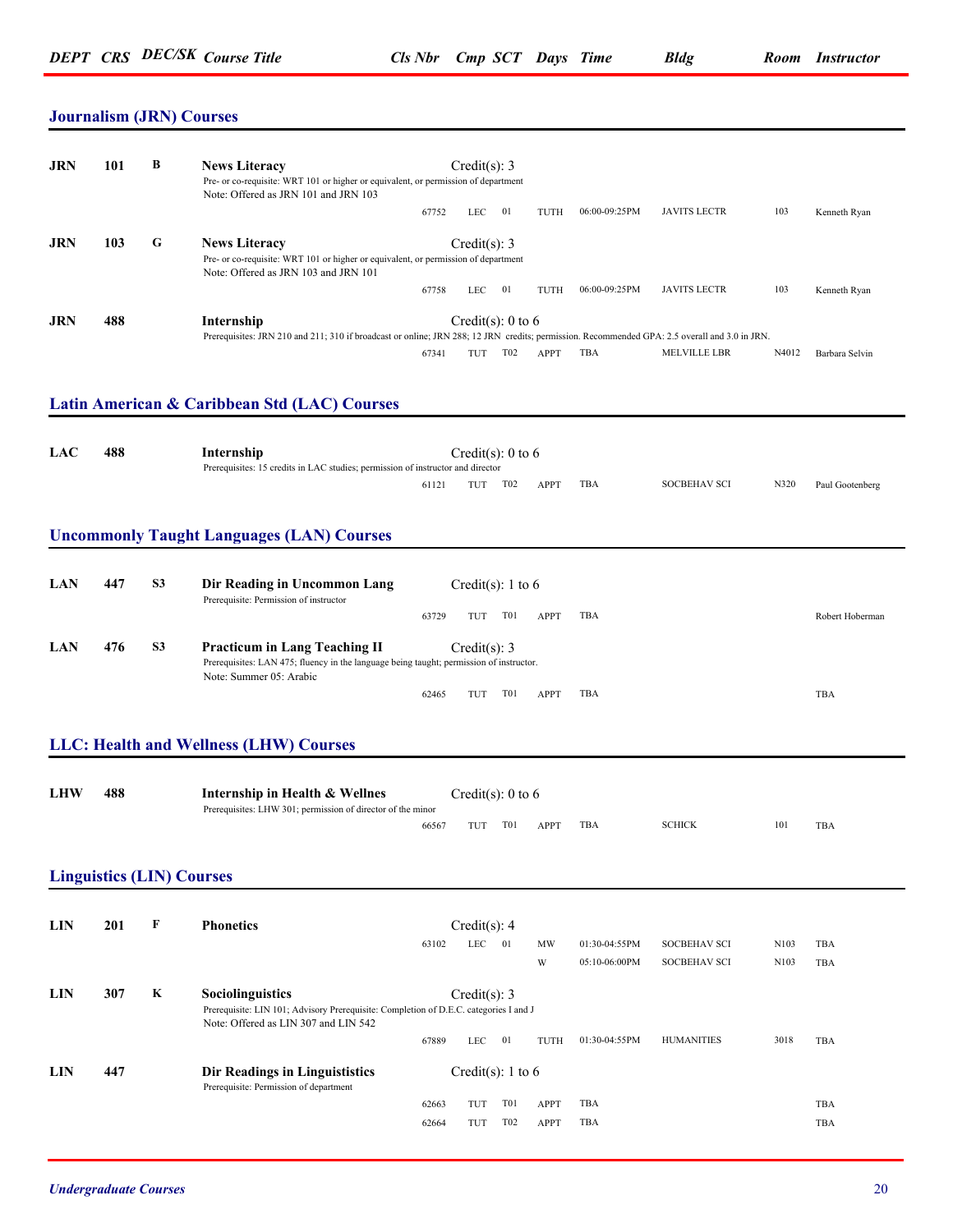|            |     |              |                                                                                                                                                                                                       |                |                                      |              |                    | $\circ$             |      |                |
|------------|-----|--------------|-------------------------------------------------------------------------------------------------------------------------------------------------------------------------------------------------------|----------------|--------------------------------------|--------------|--------------------|---------------------|------|----------------|
| <b>LIN</b> | 487 |              | <b>Directed Rsrch in Linguistics</b>                                                                                                                                                                  |                | Credit(s): 1 to 6                    |              |                    |                     |      |                |
|            |     |              | Prerequisite: Permission of department                                                                                                                                                                | 62666<br>62667 | TUT<br>T01<br>T <sub>02</sub><br>TUT | APPT<br>APPT | TBA<br>TBA         |                     |      | TBA<br>TBA     |
|            |     |              | <b>Mathematics Proficiency (MAP) Courses</b>                                                                                                                                                          |                |                                      |              |                    |                     |      |                |
| MAP        | 103 | S1           | <b>Proficiency Algebra</b><br>Prerequisite: Level 2 on the mathematics placement examination or MAP 101                                                                                               | 60576          | Credit(s): 3<br>01<br>LEC            |              | MWTH 06:00-08:15PM | LGT ENGR LAB        | 152  | TBA            |
|            |     |              | <b>Marine Sciences (MAR) Courses</b>                                                                                                                                                                  |                |                                      |              |                    |                     |      |                |
| <b>MAR</b> | 340 | Н            | <b>Envir Problems &amp; Solutions</b><br>Prerequisites: U3 or U4 standing; one course in chemistry or biology                                                                                         | 66526          | Credit(s): 3<br>01<br><b>LEC</b>     | TUTH         | 09:30-12:55PM      | <b>ENDEVOR HALL</b> | 168  | Owen Doherty   |
| <b>MAR</b> | 487 |              | <b>Research in Marine Sciences</b><br>Prerequisite: Permission of instructor and SoMAS Undergraduate Programs Director                                                                                | 66523          | Credit(s): $0$ to $6$<br>T07<br>TUT  | APPT         | TBA                |                     |      | Robert Cerrato |
|            |     |              | <b>Mathematics (MAT) Courses</b>                                                                                                                                                                      |                |                                      |              |                    |                     |      |                |
| <b>MAT</b> | 122 | C            | <b>Overview of Calculus with Appl</b><br>Prerequisite: C or better in MAP 103 or level 3 on the mathematics placement exam; (Prerequisite must be met within one year prior to beginning the course.) | 63227          | Credit(s): 3<br>01<br><b>LEC</b>     | MW           | 01:30-04:55PM      | <b>PHYSICS</b>      | P112 | TBA            |
| <b>MAT</b> | 123 | C            | <b>Introduction to Calculus</b><br>Prerequisite: C or better in MAP 103 or level 3 on the mathematics placement exam; (Prerequisite must be met within one year prior to beginning the course.)       | 67773          | Credit(s): 3<br>02<br><b>LEC</b>     |              | MWTH 09:30-11:45AM | <b>PHYSICS</b>      | P113 | TBA            |
| <b>MAT</b> | 125 | C            | <b>Calculus A</b><br>Prerequisite: C or higher in MAT 123; or level 4 on the mathematics placement examination; or MAT 122 and coregistration in MAT 130                                              | 67768          | Credit $(s)$ : 3<br>LEC<br>02        |              | MWTH 06:00-08:15PM | <b>HVY ENGR LAB</b> | 201  | TBA            |
| <b>MAT</b> | 126 | C            | <b>Calculus B</b><br>Prerequisite: C or higher in MAT 125 or 131 or 141 or AMS 151 or level 6 on the mathematics placement examination                                                                | 60400          | Credit(s): $3$<br>LEC<br>02          |              | MWTH 09:30-11:45AM | HARRIMAN HLL        | 108  | TBA            |
| <b>MAT</b> | 127 | $\mathbf C$  | Calculus C<br>Prerequisite: C or higher in MAT 126 or level 8 on the mathematics placement examination                                                                                                | 60578          | Credit(s): $3$<br>LEC<br>01          | TUTH         | 01:30-04:55PM      | <b>HVY ENGR LAB</b> | 201  | TBA            |
| <b>MAT</b> | 132 | $\mathbf{C}$ | <b>Calculus II</b>                                                                                                                                                                                    | 63686          | LEC<br>02<br>Credit(s): $4$          | TUTH         | 01:30-04:55PM      | PHYSICS             | P118 | TBA            |
|            |     |              | Prerequisite: C or higher in AMS 151 or MAT 131 or 141, or level 7 on the mathematics placement examination                                                                                           | 60579          | 01<br><b>LEC</b>                     |              | MWTH 06:00-09:05PM | HARRIMAN HLL        | 112  | TBA            |
| <b>MAT</b> | 303 |              | <b>Calculus IV with Applications</b><br>Prerequisite: C or higher in MAT 127 or 132 or 142 or AMS 161 or level 9 on the mathematics placement examination                                             | 60580          | Credit(s): $4$<br><b>LEC</b><br>01   |              | MWTH 06:00-09:05PM | HARRIMAN HLL        | 116  | TBA            |
| <b>MAT</b> | 312 |              | <b>Applied Algebra</b><br>Prerequisite: C or higher in AMS 210 or MAT 211; Advisory Prerequiste: MAT 200 or CSE 113<br>Note: Offered as MAT 312 and AMS 351.                                          |                | Credit(s): 3                         |              |                    |                     |      |                |
| MAT        | 342 |              | <b>Applied Complex Analysis</b>                                                                                                                                                                       | 61198          | 01<br>LEC<br>Credit(s): $3$          | TUTH         | 09:30-12:55PM      | PHYSICS             | P118 | TBA            |
|            |     |              |                                                                                                                                                                                                       |                |                                      |              |                    |                     |      |                |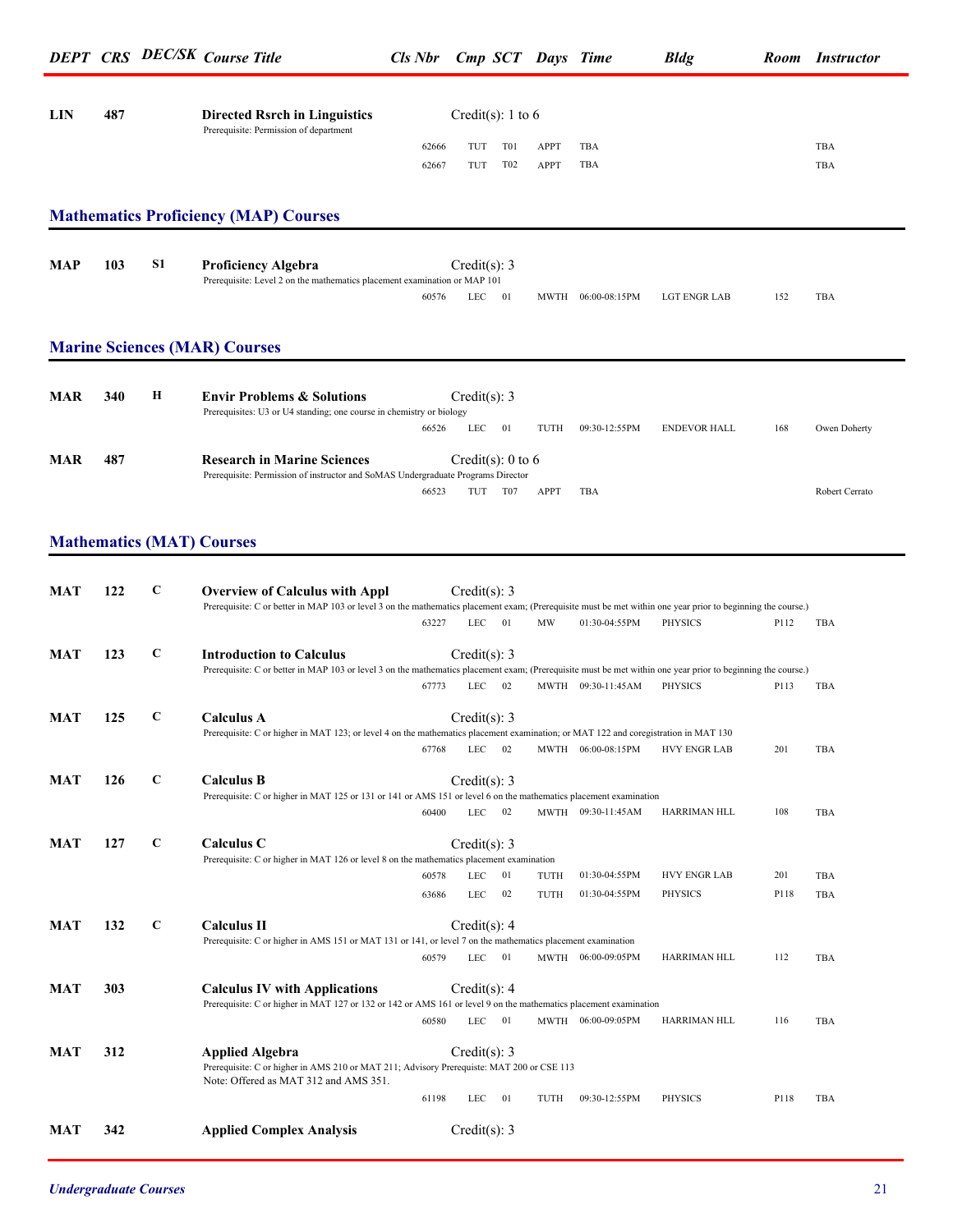| MAT | 342 | <b>Applied Complex Analysis</b>                                                                                                   |       | Credit(s): 3 |      |               |              |     |  |
|-----|-----|-----------------------------------------------------------------------------------------------------------------------------------|-------|--------------|------|---------------|--------------|-----|--|
|     |     | Prerequisites: C or higher in the following: MAT 203 or 205 or AMS 261; MAT 303 or 305 or AMS 361; Advisory Prerequisite: MAT 200 |       |              |      |               |              |     |  |
|     |     |                                                                                                                                   | 67940 | $IEC = 01$   | TUTH | 01:30-04:55PM | HARRIMAN HLL | TBA |  |

### **Mechanical Engineering (MEC) Courses**

| MEC | 488 | <b>Mechanical Engnrng Internship</b><br>Prerequisite: Permission of undergraduate program director | Credit(s): $3$ to $9$ |     |      |     |     |  |
|-----|-----|----------------------------------------------------------------------------------------------------|-----------------------|-----|------|-----|-----|--|
|     |     | 65103                                                                                              | TUT                   | T01 | APPT | TBA | TBA |  |

#### **Music (MUS) Courses**

| <b>MUS</b> | 101 | D | <b>Introduction to Music</b>                                                                      |       | Credit(s): 3 |                   |                  |               |                    |      |               |
|------------|-----|---|---------------------------------------------------------------------------------------------------|-------|--------------|-------------------|------------------|---------------|--------------------|------|---------------|
|            |     |   |                                                                                                   | 60516 | LEC          | -01               | TUTH             | 09:30-12:55PM | <b>STALLER CTR</b> | 2322 | Jon Fessenden |
|            |     |   |                                                                                                   |       |              |                   |                  |               |                    |      |               |
| <b>MUS</b> | 488 |   | Internship                                                                                        |       |              | Credit(s): 0 to 6 |                  |               |                    |      |               |
|            |     |   | Prerequisite: U3 or U4 standing; 15 credits in music department courses; permission of department |       |              |                   |                  |               |                    |      |               |
|            |     |   |                                                                                                   | 60539 | TUT          | T <sub>0</sub> 1  | APP <sup>*</sup> | TBA           | <b>STALLER CTR</b> | 3332 | Sheila Silver |

#### **Philosophy (PHI) Courses**

| PHI | 100 | B | <b>Concepts of the Person</b><br>Note: Section reserved for EOP/AIM |       | Credit(s): 3                 |      |           |               |                     |       |                    |
|-----|-----|---|---------------------------------------------------------------------|-------|------------------------------|------|-----------|---------------|---------------------|-------|--------------------|
|     |     |   |                                                                     | 62108 | <b>LEC</b>                   | 03   | $M-F$     | 08:20-10:30AM | <b>HARRIMAN HLL</b> | 112   | <b>TBA</b>         |
|     |     |   |                                                                     | 62316 | <b>LEC</b>                   | 04   | $M-F$     | 08:20-10:30AM | <b>HARRIMAN HLL</b> | 116   | TBA                |
|     |     |   |                                                                     | 62107 | <b>LEC</b>                   | 05   | $M-F$     | 08:20-10:30AM | <b>MELVILLE LBR</b> | E4330 | <b>TBA</b>         |
| PHI | 108 | B | <b>Logical and Critical Reasoning</b>                               | 62844 | Credit(s): $3$<br><b>LEC</b> | - 01 | <b>MW</b> | 09:30-12:55PM | <b>PHYSICS</b>      | P123  | Frances Bottenberg |
| PHI | 111 | В | <b>Intro to Eastern Philosophy</b>                                  | 62870 | Credit(s): $3$<br><b>LEC</b> | 01   | MW        | 09:30-12:55PM | <b>PHYSICS</b>      | P124  | David Dilworth     |

#### **Physics (PHY) Courses**

| PHY | 122 | E | <b>Physics for Life Sciences II</b><br>Prerequisite: C or higher in PHY 121/123; Corequisite: PHY 124<br>Note: Students may not enroll in PHY 122 without enrolling in PHY 124.       |       | Credit(s): 3 |                 |            |               |                     |      |             |
|-----|-----|---|---------------------------------------------------------------------------------------------------------------------------------------------------------------------------------------|-------|--------------|-----------------|------------|---------------|---------------------|------|-------------|
|     |     |   |                                                                                                                                                                                       | 60402 | <b>LEC</b>   | 01              | <b>MWF</b> | 11:45-02:45PM | <b>HARRIMAN HLL</b> | 137  | <b>TBA</b>  |
| PHY | 124 |   | <b>Physics for Life Sci Lab II</b><br>Prerequisite: C or higher in PHY 121/123; Corequisite: PHY 122<br>Note: If you are registering for PHY 124, you must also register for PHY 122. |       | Credit(s): 1 |                 |            |               |                     |      |             |
|     |     |   |                                                                                                                                                                                       | 60457 | LAB          | L01             | <b>MWF</b> | 09:30-11:30AM | <b>PHYSICS</b>      | A120 | TBA         |
|     |     |   |                                                                                                                                                                                       | 60458 | LAB          | $L_{02}$        | <b>MWF</b> | 03:00-05:00PM | <b>PHYSICS</b>      | A120 | <b>TBA</b>  |
|     |     |   |                                                                                                                                                                                       | 62094 | LAB          | L <sub>03</sub> | <b>MWF</b> | 05:00-07:00PM | <b>PHYSICS</b>      | A120 | TBA         |
| PHY | 127 | E | <b>Classical Physics C</b>                                                                                                                                                            |       | Credit(s): 4 |                 |            |               |                     |      |             |
|     |     |   | Prerequisite: C or higher in PHY 125 or 131/133 or 141; Corequisite: MAT 126, 132, 142, 171 or AMS 161 or level 7 or higher on math placement exam                                    |       |              |                 |            |               |                     |      |             |
|     |     |   |                                                                                                                                                                                       |       | <b>LEC</b>   | 01              | <b>MWF</b> | 11:45-02:45PM | PHYSICS             | P113 | Erlend Graf |
|     |     |   |                                                                                                                                                                                       | 60426 | LAB          | L01             | <b>MWF</b> | 09:30-11:30AM | PHYSICS             | A116 | Erlend Graf |
|     |     |   |                                                                                                                                                                                       | 61445 | LAB          | L02             | <b>MWF</b> | 03:00-05:00PM | <b>PHYSICS</b>      | A116 | Erlend Graf |
| PHY | 191 |   | <b>Transitional Study</b><br>Prerequisite: Permission of department                                                                                                                   |       | Credit(s): 1 |                 |            |               |                     |      |             |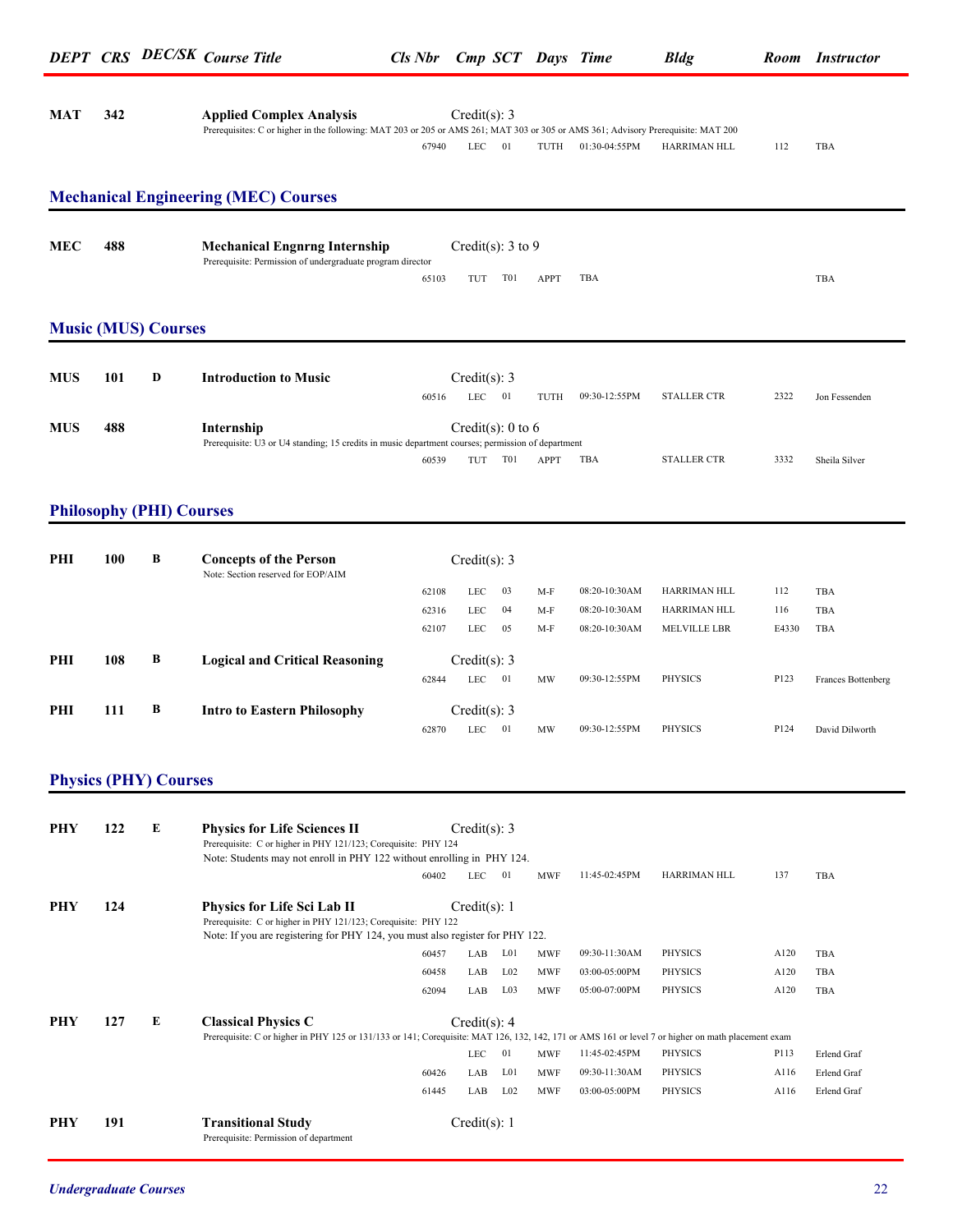*DEPT CRS DEC/SK Course Title Cls Nbr Cmp SCT Days Time Bldg Room Instructor*

| PHY | 191 | <b>Transitional Study</b><br>Prerequisite: Permission of department          | Credit(s): $1$                                               |  |
|-----|-----|------------------------------------------------------------------------------|--------------------------------------------------------------|--|
|     |     |                                                                              | L <sub>02</sub><br>TBA<br>61434<br><b>HTBA</b><br>TBA<br>LAB |  |
| PHY | 192 | <b>Transitional Study</b><br>Prerequisite: Permission of department          | Credit(s): $1$                                               |  |
|     |     |                                                                              | TBA<br>L <sub>02</sub><br>61435<br><b>HTBA</b><br>LAB<br>TBA |  |
| PHY | 447 | <b>Tutorial in Advanced Topics</b><br>Prerequisite: Permission of department | Credit(s): 1 to 6                                            |  |
|     |     |                                                                              | <b>TBA</b><br>T43<br>63745<br>TUT<br>APPT<br>TBA             |  |
| PHY | 487 | Research<br>Prerequisite: Permission of department                           | Credit(s): 0 to 6                                            |  |
|     |     |                                                                              | TBA<br>T43<br><b>TBA</b><br>63746<br>APPT<br>TUT             |  |

### **Political Science (POL) Courses**

| <b>POL</b> | 101 | F           | <b>World Politics</b>                                                                                                                   |       | Credit $(s)$ : 3           |                  |             |               |                     |       |                    |
|------------|-----|-------------|-----------------------------------------------------------------------------------------------------------------------------------------|-------|----------------------------|------------------|-------------|---------------|---------------------|-------|--------------------|
|            |     |             |                                                                                                                                         | 62867 | <b>LEC</b>                 | 01               | TUTH        | 06:00-09:25PM | <b>MELVILLE LBR</b> | E4330 | Clara Suong        |
|            |     |             |                                                                                                                                         |       |                            |                  |             |               |                     |       |                    |
| POL        | 102 | F&4         | <b>Intro to American Government</b>                                                                                                     | 62900 | Credit(s): 3<br><b>LEC</b> | 01               | MW          | 06:00-09:25PM | MELVILLE LBR        | W4540 | Jacob Sohlberg     |
|            |     |             |                                                                                                                                         |       |                            |                  |             |               |                     |       |                    |
| POL        | 103 | F           | <b>Intro to Comparative Politics</b>                                                                                                    |       | Credit(s): $3$             |                  |             |               |                     |       |                    |
|            |     |             |                                                                                                                                         | 62868 | <b>LEC</b>                 | 01               | MW          | 06:00-09:25PM | PSYCHOLOGY A        | 137   | David Martin       |
| POL        | 201 | $\mathbf C$ | <b>Intro to Stat Methin Pol Sci</b>                                                                                                     |       | Credit(s): 3               |                  |             |               |                     |       |                    |
|            |     |             | Prerequisite: Satisfaction of entry skill in mathematics requirement; Advisory Prerequisite: POL 101 or 102 or 103 or 105               |       |                            |                  |             |               |                     |       |                    |
|            |     |             |                                                                                                                                         | 62911 | <b>LEC</b>                 | 01               | TUTH        | 09:30-12:55PM | <b>SOCBEHAV SCI</b> | N705  | TBA                |
| POL        | 216 | J           | <b>History of US-Latin Am Relatns</b><br>Advisory Prerequisite: One HIS course                                                          |       | Credit(s): $3$             |                  |             |               |                     |       |                    |
|            |     |             | Note: Meets with HIS 216                                                                                                                |       |                            |                  |             |               |                     |       |                    |
|            |     |             |                                                                                                                                         | 62617 | <b>LEC</b>                 | 01               | MW          | 01:30-04:55PM | <b>SOCBEHAV SCI</b> | S328  | Gregory Jackson    |
| POL        | 325 | F           | <b>Civil Liberties &amp; Civil Rights</b><br>Prerequisite: U3 or U4 standing; Advisory Prerequisite: POL 320                            |       | Credit(s): $3$             |                  |             |               |                     |       |                    |
|            |     |             |                                                                                                                                         | 62637 | LEC                        | 01               | MW          | 09:30-12:55PM | <b>S B UNION</b>    | 236   | Christopher Parker |
| <b>POL</b> | 346 | F           | <b>Political Psychology</b><br>Prerequisite: U3 or U4 standing                                                                          |       | Credit(s): $3$             |                  |             |               |                     |       |                    |
|            |     |             |                                                                                                                                         | 67482 | <b>LEC</b>                 | 01               | MW          | 01:30-04:55PM | HARRIMAN HLL        | 108   | David Perkins      |
| POL        | 447 |             | Directed Readings in Pol Sci                                                                                                            |       | Credit(s): 1 to 6          |                  |             |               |                     |       |                    |
|            |     |             | Prerequisites: Political science major with U3 or U4 standing; 15 credits in political science; permission of instructor and department |       |                            |                  |             |               |                     |       |                    |
|            |     |             |                                                                                                                                         | 61122 | TUT                        | T <sub>0</sub> 1 | <b>APPT</b> | TBA           | <b>SOCBEHAV SCI</b> | N711  | Albert Cover       |
|            |     |             |                                                                                                                                         | 61156 | TUT                        | T04              | <b>APPT</b> | <b>TBA</b>    |                     |       | Frank Myers        |
| POL        | 475 |             | <b>Undergrad Teachng Practicum I</b>                                                                                                    |       | Credit(s): $3$             |                  |             |               |                     |       |                    |
|            |     |             |                                                                                                                                         |       |                            |                  |             |               |                     |       |                    |
|            |     |             | Prerequisites: Political science major; U4 standing; permission of instructor                                                           | 60538 | TUT                        | T <sub>0</sub> 1 | APPT        | TBA           |                     |       | Albert Cover       |
|            |     |             |                                                                                                                                         | 61151 | TUT                        | T <sub>02</sub>  | <b>APPT</b> | TBA           |                     |       | Charles Taber      |
|            |     |             |                                                                                                                                         | 61152 | TUT                        | T03              | APPT        | TBA           |                     |       | TBA                |
|            |     |             |                                                                                                                                         | 61153 | TUT                        | T04              | APPT        | TBA           |                     |       | Frank Myers        |
|            |     |             |                                                                                                                                         | 61154 | TUT                        | <b>T05</b>       | APPT        | TBA           |                     |       | Gallya Lahav       |
|            |     |             |                                                                                                                                         |       |                            |                  |             |               |                     |       |                    |
| POL        | 476 |             | <b>Undergrad Teachng Practicum II</b><br>Prerequisites: POL 475; permission of instructor and department                                |       | Credit(s): $3$             |                  |             |               |                     |       |                    |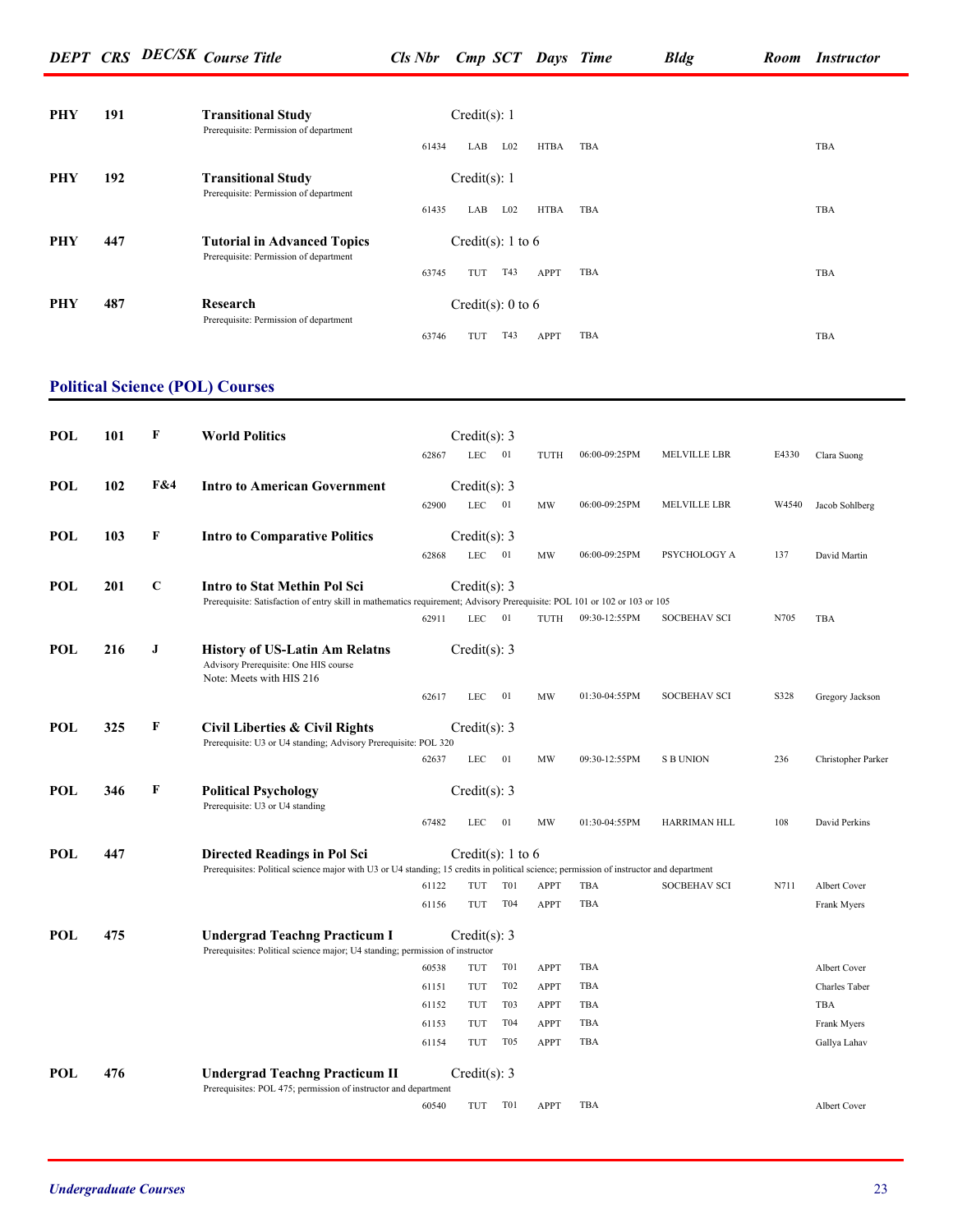| POL        | 487 | <b>Directed Research</b><br>Prerequisites: Political science major; 15 credits in political science; permission of instructor and department; permission of departmental research coordinator<br>may be substituted. |       | Credit(s): 0 to 6     |                  |             |            |                     |      |                     |
|------------|-----|----------------------------------------------------------------------------------------------------------------------------------------------------------------------------------------------------------------------|-------|-----------------------|------------------|-------------|------------|---------------------|------|---------------------|
|            |     |                                                                                                                                                                                                                      | 63246 | TUT                   | T <sub>0</sub> 1 | <b>APPT</b> | TBA        | <b>SOCBEHAV SCI</b> | N711 | Albert Cover        |
|            |     |                                                                                                                                                                                                                      | 63247 | TUT                   | T <sub>02</sub>  | <b>APPT</b> | TBA        | <b>SOCBEHAV SCI</b> | N711 | Charles Taber       |
|            |     |                                                                                                                                                                                                                      | 63248 | TUT                   | T <sub>0</sub> 3 | <b>APPT</b> | TBA        | <b>SOCBEHAV SCI</b> | N711 | TBA                 |
|            |     |                                                                                                                                                                                                                      | 63249 | TUT                   | T04              | <b>APPT</b> | TBA        | <b>SOCBEHAV SCI</b> | N711 | Frank Myers         |
|            |     |                                                                                                                                                                                                                      | 63250 | TUT                   | T <sub>05</sub>  | <b>APPT</b> | TBA        | <b>SOCBEHAV SCI</b> | N711 | Gallya Lahav        |
|            |     |                                                                                                                                                                                                                      | 63251 | TUT                   | <b>T06</b>       | <b>APPT</b> | TBA        | <b>SOCBEHAV SCI</b> | N711 | Leonie Huddy        |
|            |     |                                                                                                                                                                                                                      | 63252 | TUT                   | T <sub>07</sub>  | <b>APPT</b> | TBA        | <b>SOCBEHAV SCI</b> | N711 | Howard Lavine       |
|            |     |                                                                                                                                                                                                                      | 63253 | TUT                   | <b>T08</b>       | <b>APPT</b> | TBA        | <b>SOCBEHAV SCI</b> | N711 | Matthew Lebo        |
|            |     |                                                                                                                                                                                                                      | 63254 | TUT                   | T <sub>09</sub>  | APPT        | TBA        |                     |      | TBA                 |
|            |     |                                                                                                                                                                                                                      | 63255 | TUT                   | T10              | <b>APPT</b> | <b>TBA</b> |                     |      | TBA                 |
| POL        | 488 | Internship<br>Prerequisites: Political science major or minor with 3.00 g.p.a.; 15 credits in political science; permission of instructor and department                                                             |       | Credit(s): $0$ to $6$ |                  |             |            |                     |      |                     |
|            |     |                                                                                                                                                                                                                      | 60884 | TUT                   | T <sub>0</sub> 1 | APPT        | TBA        | <b>SOCBEHAV SCI</b> | S701 | <b>Albert Cover</b> |
|            |     |                                                                                                                                                                                                                      | 61170 | TUT                   | T <sub>02</sub>  | <b>APPT</b> | TBA        |                     |      | Charles Taber       |
|            |     |                                                                                                                                                                                                                      | 61169 | TUT                   | T <sub>0</sub> 3 | <b>APPT</b> | <b>TBA</b> |                     |      | TBA                 |
|            |     |                                                                                                                                                                                                                      | 61171 | TUT                   | T04              | <b>APPT</b> | <b>TBA</b> |                     |      | Frank Myers         |
|            |     |                                                                                                                                                                                                                      | 60885 | TUT                   | T <sub>05</sub>  | <b>APPT</b> | TBA        |                     |      | Gallya Lahav        |
|            |     |                                                                                                                                                                                                                      | 61172 | TUT                   | <b>T06</b>       | <b>APPT</b> | TBA        |                     |      | Leonie Huddy        |
|            |     |                                                                                                                                                                                                                      | 61173 | TUT                   | T <sub>07</sub>  | <b>APPT</b> | <b>TBA</b> |                     |      | Howard Lavine       |
|            |     |                                                                                                                                                                                                                      | 61174 | TUT                   | <b>T08</b>       | <b>APPT</b> | TBA        |                     |      | Matthew Lebo        |
| <b>POL</b> | 489 | <b>Washingtn or Albany Internship</b><br>Prerequisites: Completion of pre-application orientation; admission to Washington Center or NY State; Corequisite: POL 490                                                  |       | Credit(s): $12$       |                  |             |            |                     |      |                     |
|            |     |                                                                                                                                                                                                                      | 60555 | TUT                   | <b>T01</b>       | <b>APPT</b> | <b>TBA</b> |                     |      | <b>Albert Cover</b> |
|            |     |                                                                                                                                                                                                                      | 60557 | TUT                   | T <sub>05</sub>  | <b>APPT</b> | <b>TBA</b> |                     |      | Charles Taber       |
| POL        | 490 | <b>Washington or Albany Seminar</b><br>Prerequisites: Completion of pre-application orientation; admission to Washington Center or NY State; Corequisite: POL 489                                                    |       | Credit(s): 3          |                  |             |            |                     |      |                     |
|            |     |                                                                                                                                                                                                                      | 60550 | <b>SEM</b>            | S <sub>0</sub> 1 | <b>APPT</b> | TBA        |                     |      | <b>Albert Cover</b> |
|            |     |                                                                                                                                                                                                                      | 60552 | <b>SEM</b>            | S05              | <b>APPT</b> | <b>TBA</b> |                     |      | Charles Taber       |

### **Psychology (PSY) Courses**

| <b>PSY</b> | 103        | F | <b>Introduction to Psychology</b><br>Note: This class has an automatic waitlist                                            |       | Credit(s): 3      |                  |             |               |                     |      |                    |
|------------|------------|---|----------------------------------------------------------------------------------------------------------------------------|-------|-------------------|------------------|-------------|---------------|---------------------|------|--------------------|
|            |            |   |                                                                                                                            | 67779 | <b>LEC</b>        | 02               | <b>MW</b>   | 06:00-09:25PM | <b>PHYSICS</b>      | P112 | Catherine Glenn    |
| <b>PSY</b> | <b>230</b> | F | Survey in Abnormal & Clin Psy<br>Prerequisite: PSY 103<br>Note: This class has an automatic wait list.                     |       | Credit(s): 3      |                  |             |               |                     |      |                    |
|            |            |   |                                                                                                                            | 62392 | <b>LEC</b>        | 01               | TUTH        | 06:00-09:25PM | <b>JAVITS LECTR</b> | 101  | Catherine Glenn    |
| <b>PSY</b> | <b>250</b> | F | <b>Survey in Biopsychology</b><br>Prerequisite: PSY 103 or BIO 101 or 150<br>Note: This course has an automatic wait list. |       | Credit(s): 3      |                  |             |               |                     |      |                    |
|            |            |   |                                                                                                                            | 67440 | LEC               | 01               | TUTH        | 06:00-09:25PM | <b>PHYSICS</b>      | P113 | Diane Kim          |
| <b>PSY</b> | <b>260</b> | F | <b>Survey in Cognition &amp; Perceptn</b><br>Prerequisite: PSY 103<br>Note: This class has an automatic wait list          |       | Credit(s): 3      |                  |             |               |                     |      |                    |
|            |            |   |                                                                                                                            | 63377 | <b>LEC</b>        | 01               | TUTH        | 01:30-04:55PM | <b>PHYSICS</b>      | P113 | Michael Greenstein |
| <b>PSY</b> | 273        |   | <b>Supervised Rsrch in Psychology</b><br>Prerequisite: Permission of instructor                                            |       | Credit(s): 0 to 6 |                  |             |               |                     |      |                    |
|            |            |   |                                                                                                                            | 60141 | TUT               | T <sub>0</sub> 1 | <b>APPT</b> | TBA           | <b>PSYCHOLOGY B</b> | 115  | Richard Gerrig     |
|            |            |   |                                                                                                                            | 60165 | TUT               | T03              | <b>APPT</b> | TBA           | PSYCHOLOGY B        | 152  | Patricia Whitaker  |
|            |            |   |                                                                                                                            |       |                   |                  |             |               |                     |      |                    |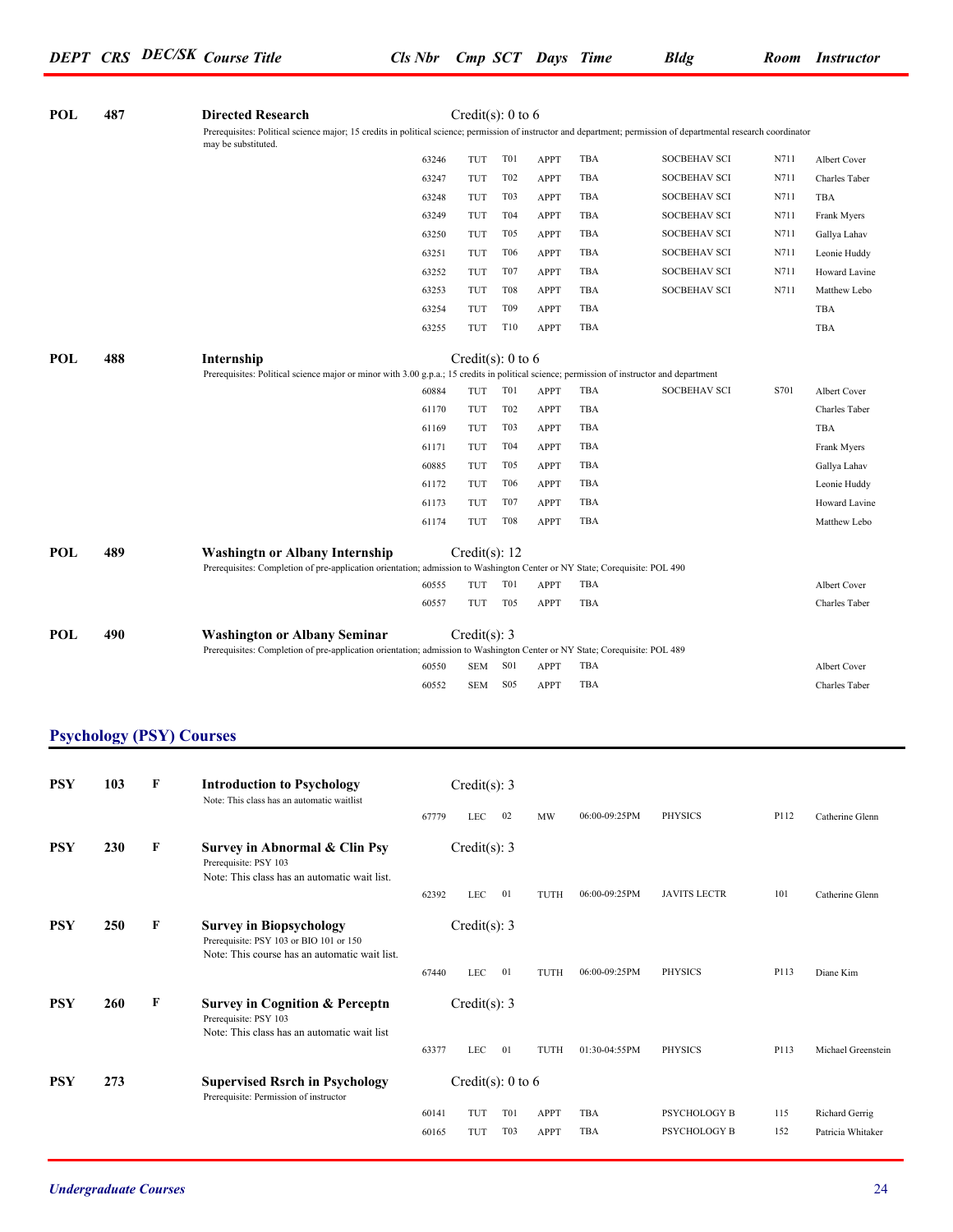*DEPT CRS DEC/SK Course Title Cls Nbr Cmp SCT Days Time Bldg Room Instructor*

| <b>PSY</b> | 273 |   | <b>Supervised Rsrch in Psychology</b><br>Prerequisite: Permission of instructor                                                                                                                                          |       | Credit(s): $0$ to $6$        |                  |             |               |                     |       |                       |
|------------|-----|---|--------------------------------------------------------------------------------------------------------------------------------------------------------------------------------------------------------------------------|-------|------------------------------|------------------|-------------|---------------|---------------------|-------|-----------------------|
|            |     |   |                                                                                                                                                                                                                          | 60152 | TUT                          | T <sub>06</sub>  | <b>APPT</b> | TBA           | PSYCHOLOGY B        | 214   | Turhan Canli          |
|            |     |   |                                                                                                                                                                                                                          | 60160 | TUT                          | T <sub>07</sub>  | <b>APPT</b> | TBA           | PSYCHOLOGY A        | 240   | Arthur Samuel         |
|            |     |   |                                                                                                                                                                                                                          | 61201 | TUT                          | T <sub>09</sub>  | <b>APPT</b> | TBA           | PSYCHOLOGY B        | 311   | Joanne Davila         |
|            |     |   |                                                                                                                                                                                                                          | 60159 | TUT                          | T11              | <b>APPT</b> | TBA           | PSYCHOLOGY B        | 254   | John Robinson         |
|            |     |   |                                                                                                                                                                                                                          | 60147 | TUT                          | T12              | <b>APPT</b> | TBA           | PSYCHOLOGY B        | 338   | Nancy Franklin        |
|            |     |   |                                                                                                                                                                                                                          | 60170 | TUT                          | T13              | <b>APPT</b> | TBA           | PSYCHOLOGY B        | 220   | Marvin Goldfried      |
|            |     |   |                                                                                                                                                                                                                          | 60168 | TUT                          | T14              | <b>APPT</b> | TBA           | PSYCHOLOGY B        | 240   | Gregory Zelinsky      |
|            |     |   |                                                                                                                                                                                                                          | 60148 | TUT                          | T17              | <b>APPT</b> | TBA           | PSYCHOLOGY B        | 201   | Richard Gerrig        |
|            |     |   |                                                                                                                                                                                                                          | 60169 | TUT                          | T18              | <b>APPT</b> | TBA           | PSYCHOLOGY B        | 142   | Sheri Levy            |
|            |     |   |                                                                                                                                                                                                                          | 61202 | TUT                          | T19              | <b>APPT</b> | TBA           | PSYCHOLOGY B        | 203   | Antonio Freitas       |
|            |     |   |                                                                                                                                                                                                                          | 60142 | TUT                          | <b>T20</b>       | <b>APPT</b> | TBA           | PSYCHOLOGY B        | 216   | Brenda Anderson       |
|            |     |   |                                                                                                                                                                                                                          | 60149 | TUT                          | T <sub>2</sub> 1 | <b>APPT</b> | TBA           | PSYCHOLOGY A        | 142   | Richard Heyman        |
|            |     |   |                                                                                                                                                                                                                          | 60151 | TUT                          | T <sub>22</sub>  | <b>APPT</b> | TBA           | PSYCHOLOGY B        | 444   | Daniel Klein          |
|            |     |   |                                                                                                                                                                                                                          | 62794 | TUT                          | T <sub>24</sub>  | <b>APPT</b> | TBA           | PSYCHOLOGY B        | 146   | Greg Hajcak           |
|            |     |   |                                                                                                                                                                                                                          | 62648 | TUT                          | T <sub>25</sub>  | <b>APPT</b> | TBA           | PSYCHOLOGY A        | 142   | Amy Smith-Slep        |
|            |     |   |                                                                                                                                                                                                                          | 60153 | TUT                          | T <sub>27</sub>  | <b>APPT</b> | TBA           | PSYCHOLOGY B        | 314   | Hoi-Chung Leung       |
|            |     |   |                                                                                                                                                                                                                          | 60156 | TUT                          | <b>T28</b>       | <b>APPT</b> | TBA           | PSYCHOLOGY B        | 411   | K O'Leary             |
|            |     |   |                                                                                                                                                                                                                          | 60157 | TUT                          | T <sub>29</sub>  | <b>APPT</b> | TBA           | PSYCHOLOGY B        | 244   | Susan O'Leary         |
|            |     |   |                                                                                                                                                                                                                          | 60154 | TUT                          | <b>T30</b>       | <b>APPT</b> | TBA           | PSYCHOLOGY B        | 224   | Anne Moyer            |
|            |     |   |                                                                                                                                                                                                                          | 62795 | TUT                          | T31              | <b>APPT</b> | TBA           | PSYCHOLOGY B        | 242   | Bonita London-Thom    |
|            |     |   |                                                                                                                                                                                                                          | 60163 | TUT                          | T33              | <b>APPT</b> | TBA           | PSYCHOLOGY B        | 356   | Harriet Waters        |
|            |     |   |                                                                                                                                                                                                                          | 60161 | TUT                          | T35              | <b>APPT</b> | TBA           | PSYCHOLOGY B        | 154   | Nancy Squires         |
|            |     |   |                                                                                                                                                                                                                          | 63663 | TUT                          | T36              | <b>APPT</b> | TBA           | PSYCHOLOGY B        | 340   | Markus Maier          |
|            |     |   |                                                                                                                                                                                                                          | 60162 | TUT                          | T41              | <b>APPT</b> | TBA           | PSYCHOLOGY B        | 358   | <b>Everett Waters</b> |
|            |     |   |                                                                                                                                                                                                                          | 60155 | TUT                          | T47              | <b>APPT</b> | TBA           | PSYCHOLOGY B        | 222   | Marci Lobel           |
|            |     |   |                                                                                                                                                                                                                          | 60144 | TUT                          | T49              | <b>APPT</b> | TBA           | PSYCHOLOGY B        | 322   | Susan Brennan         |
|            |     |   |                                                                                                                                                                                                                          | 60150 | TUT                          | T50              | <b>APPT</b> | TBA           | PSYCHOLOGY B        | 265   | Paul Kaplan           |
|            |     |   |                                                                                                                                                                                                                          | 60167 | TUT                          | T66              | <b>APPT</b> | TBA           | PSYCHOLOGY B        | 252   | Camille Wortman       |
|            |     |   |                                                                                                                                                                                                                          | 60158 | TUT                          | T93              | <b>APPT</b> | TBA           | PSYCHOLOGY B        | 340   | Suparna Rajaram       |
|            |     |   |                                                                                                                                                                                                                          | 60143 | TUT                          | T94              | <b>APPT</b> | TBA           | PSYCHOLOGY B        | 226   |                       |
|            |     |   |                                                                                                                                                                                                                          |       |                              |                  |             |               |                     |       | Arthur Aron           |
| <b>PSY</b> | 283 |   | <b>Applications &amp; Community Serve</b><br>Prerequisite: Permission of instructor                                                                                                                                      |       | Credit(s): $1$ to $3$        |                  |             |               |                     |       |                       |
|            |     |   |                                                                                                                                                                                                                          | 62104 | TUT                          | T <sub>0</sub> 1 | <b>APPT</b> | TBA           | PSYCHOLOGY B        | 222   | Richard Gerrig        |
|            |     |   |                                                                                                                                                                                                                          | 60591 | TUT                          | T <sub>05</sub>  | <b>APPT</b> | TBA           | PSYCHOLOGY B        | 222   | Richard Gerrig        |
|            |     |   |                                                                                                                                                                                                                          | 60592 | TUT                          | T15              | <b>APPT</b> | TBA           | PSYCHOLOGY B        | 244   | Susan O'Leary         |
|            |     |   |                                                                                                                                                                                                                          | 60593 | TUT                          | T45              | APPT        | TBA           | PSYCHOLOGY B        | 324   | TBA                   |
|            |     |   |                                                                                                                                                                                                                          | 60594 | TUT                          | T95              | <b>APPT</b> | TBA           | PSYCHOLOGY B        | 222   | Richard Gerrig        |
| <b>PSY</b> | 310 | F | <b>Research and Writing in Psych</b><br>Prerequisites: PSY 103; PSY 201 or any other course satisfying the department's statistics requirement<br>Note: This class has an automatic wait list                            |       | Credit(s): 4                 |                  |             |               |                     |       |                       |
|            |     |   |                                                                                                                                                                                                                          | 62685 | <b>LEC</b>                   | 01               | TUTH        | 09:00-01:25PM | PSYCHOLOGY A        | 141   | Diane Kim             |
| <b>PSY</b> | 327 |   | <b>Human Dev: Educational Context</b>                                                                                                                                                                                    |       | Credit(s): 3                 |                  |             |               |                     |       |                       |
|            |     |   | Prerequisites: U3 or U4 standing; admission to a teacher education program, or admission in the Psychology major<br>Note: This class will focus on abnormal adolescent behavior. This course has an automatic wait list. |       |                              |                  |             |               |                     |       |                       |
|            |     |   |                                                                                                                                                                                                                          | 62686 | $LEC$ 01                     |                  | MW          | 06:00-09:25PM | MELVILLE LBR        | E4310 | Dylan Selterman       |
| <b>PSY</b> | 339 |   | <b>Topics in Clinical Psychology</b><br>Prerequisite: PSY 230; Advisory Prerequisite: PSY 310<br>Note: This course has an automatic wait list.<br>#PSYCHOPHYSIOLOGY                                                      | 67439 | Credit(s): $3$<br><b>LEC</b> | 02               | TUTH        | 01:30-04:55PM | <b>MELVILLE LBR</b> | E4310 | Jonathan Dunning      |
| <b>PSY</b> | 365 |   | <b>Psychology of Language</b>                                                                                                                                                                                            |       | Credit(s): 3                 |                  |             |               |                     |       |                       |
|            |     |   | Prerequisite: PSY 260; Advisory Prerequisite: PSY 310                                                                                                                                                                    | 67442 | <b>LEC</b>                   | 01               | MW          | 09:30-12:55PM | MELVILLE LBR        | E4310 | Jeffrey Foy           |
|            |     |   |                                                                                                                                                                                                                          |       |                              |                  |             |               |                     |       |                       |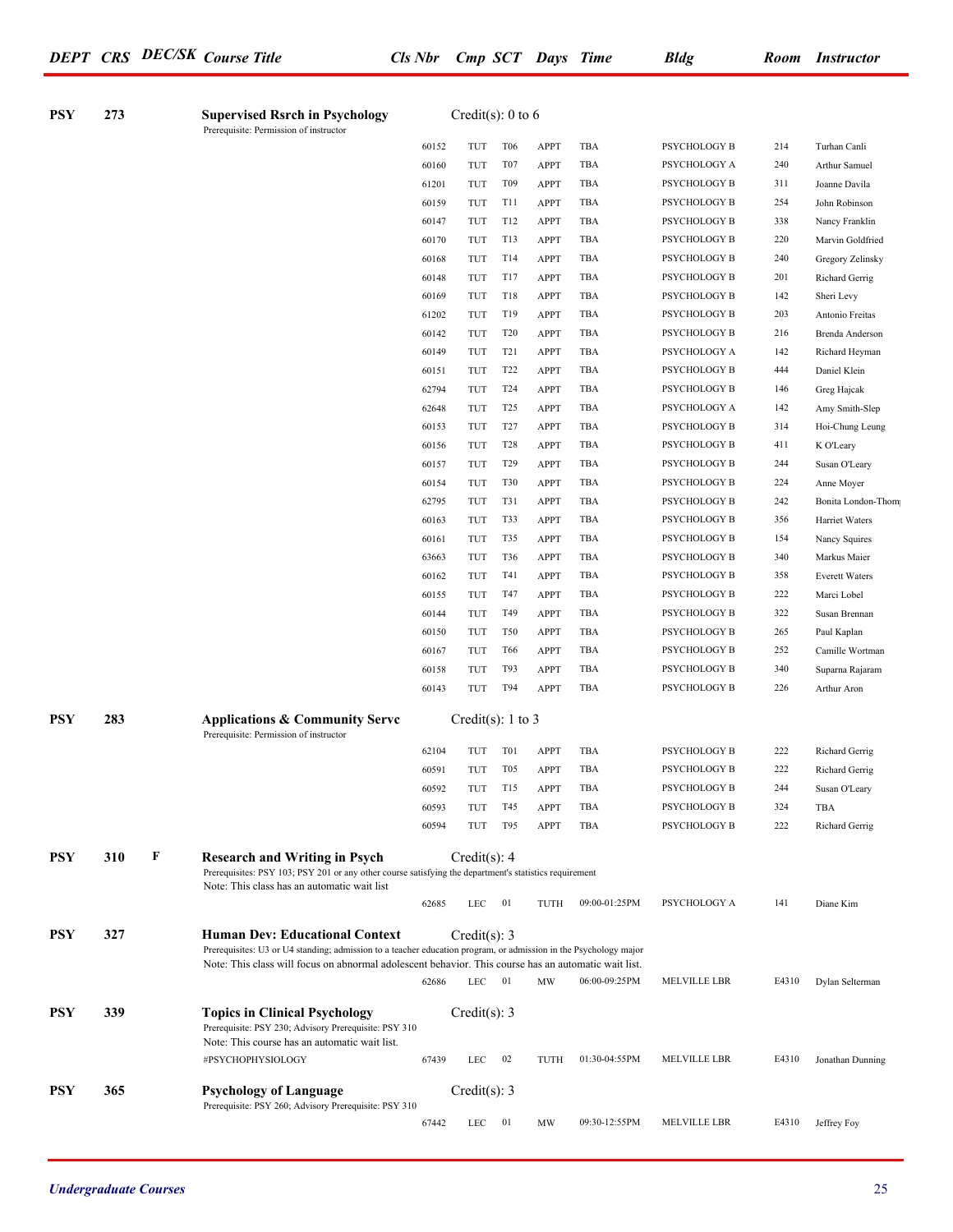| <b>PSY</b> | 367 | <b>Memory</b><br>Prerequisite: PSY 260; Advisory Prerequisite: PSY 310<br>Note: This course has an automatic wait list.                          |       | Credit $(s)$ : 3  |                  |             |               |              |       |                       |
|------------|-----|--------------------------------------------------------------------------------------------------------------------------------------------------|-------|-------------------|------------------|-------------|---------------|--------------|-------|-----------------------|
|            |     |                                                                                                                                                  | 67443 | LEC               | 01               | MW          | 01:30-04:55PM | MELVILLE LBR | E4310 | Adam Congleton        |
| <b>PSY</b> | 447 | <b>Readings in Psychology</b><br>Advisory Prerequisite: PSY 310                                                                                  |       | Credit(s): 1 to 6 |                  |             |               |              |       |                       |
|            |     |                                                                                                                                                  | 60218 | TUT               | T01              | <b>APPT</b> | TBA           | PSYCHOLOGY B | 115   | Richard Gerrig        |
|            |     |                                                                                                                                                  | 60219 | TUT               | T <sub>0</sub> 3 | <b>APPT</b> | TBA           | PSYCHOLOGY B | 312   | Patricia Whitaker     |
|            |     |                                                                                                                                                  | 60220 | TUT               | <b>T06</b>       | <b>APPT</b> | TBA           | PSYCHOLOGY B | 214   | Turhan Canli          |
|            |     |                                                                                                                                                  | 60221 | TUT               | T <sub>07</sub>  | <b>APPT</b> | TBA           | PSYCHOLOGY A | 240   | Arthur Samuel         |
|            |     |                                                                                                                                                  | 61205 | TUT               | T <sub>09</sub>  | <b>APPT</b> | TBA           | PSYCHOLOGY B | 311   | Joanne Davila         |
|            |     |                                                                                                                                                  | 60223 | TUT               | <b>T11</b>       | <b>APPT</b> | TBA           | PSYCHOLOGY B | 254   | John Robinson         |
|            |     |                                                                                                                                                  | 60224 | TUT               | T12              | <b>APPT</b> | TBA           | PSYCHOLOGY B | 338   | Nancy Franklin        |
|            |     |                                                                                                                                                  | 60225 | TUT               | T13              | <b>APPT</b> | TBA           | PSYCHOLOGY B | 220   | Marvin Goldfried      |
|            |     |                                                                                                                                                  | 60226 | TUT               | T14              | <b>APPT</b> | TBA           | PSYCHOLOGY B | 240   | Gregory Zelinsky      |
|            |     |                                                                                                                                                  | 60227 | TUT               | T17              | <b>APPT</b> | TBA           | PSYCHOLOGY B | 201   | Richard Gerrig        |
|            |     |                                                                                                                                                  | 60228 | TUT               | <b>T18</b>       | <b>APPT</b> | TBA           | PSYCHOLOGY B | 142   | Sheri Levy            |
|            |     |                                                                                                                                                  | 61206 | TUT               | T19              | <b>APPT</b> | TBA           | PSYCHOLOGY B | 203   | Antonio Freitas       |
|            |     |                                                                                                                                                  | 60229 | TUT               | T <sub>20</sub>  | <b>APPT</b> | TBA           | PSYCHOLOGY B | 216   | Brenda Anderson       |
|            |     |                                                                                                                                                  | 63258 | TUT               | T <sub>2</sub> 1 | <b>APPT</b> | TBA           |              |       | TBA                   |
|            |     |                                                                                                                                                  | 60230 | TUT               | T <sub>22</sub>  | <b>APPT</b> | TBA           | PSYCHOLOGY B | 444   | Daniel Klein          |
|            |     |                                                                                                                                                  | 62797 | TUT               | T <sub>24</sub>  | <b>APPT</b> | TBA           | PSYCHOLOGY B | 146   | Greg Hajcak           |
|            |     |                                                                                                                                                  | 63259 | TUT               | T <sub>25</sub>  | <b>APPT</b> | TBA           |              |       | TBA                   |
|            |     |                                                                                                                                                  | 60234 | TUT               | T <sub>27</sub>  | <b>APPT</b> | TBA           | PSYCHOLOGY B | 314   | Hoi-Chung Leung       |
|            |     |                                                                                                                                                  | 60235 | TUT               | <b>T28</b>       | <b>APPT</b> | TBA           | PSYCHOLOGY B | 411   | K O'Leary             |
|            |     |                                                                                                                                                  | 60236 | TUT               | T <sub>29</sub>  | <b>APPT</b> | TBA           | PSYCHOLOGY B | 244   | Susan O'Leary         |
|            |     |                                                                                                                                                  | 60237 | TUT               | T30              | <b>APPT</b> | TBA           | PSYCHOLOGY B | 224   | Anne Moyer            |
|            |     |                                                                                                                                                  | 62793 | TUT               | T31              | <b>APPT</b> | TBA           | PSYCHOLOGY B | 242   | Bonita London-Thom    |
|            |     |                                                                                                                                                  | 60238 | TUT               | T33              | <b>APPT</b> | TBA           | PSYCHOLOGY B | 356   | Harriet Waters        |
|            |     |                                                                                                                                                  | 60239 | TUT               | T35              | <b>APPT</b> | TBA           | PSYCHOLOGY B | 154   | Nancy Squires         |
|            |     |                                                                                                                                                  | 63665 | TUT               | T36              | <b>APPT</b> | TBA           | PSYCHOLOGY B | 340   | Markus Maier          |
|            |     |                                                                                                                                                  | 60240 | TUT               | T41              | <b>APPT</b> | TBA           | PSYCHOLOGY B | 358   | <b>Everett Waters</b> |
|            |     |                                                                                                                                                  | 60243 | TUT               | T47              | <b>APPT</b> | TBA           | PSYCHOLOGY B | 222   | Marci Lobel           |
|            |     |                                                                                                                                                  | 60244 | TUT               | T49              | <b>APPT</b> | TBA           | PSYCHOLOGY B | 322   | Susan Brennan         |
|            |     |                                                                                                                                                  | 60245 | TUT               | <b>T50</b>       | <b>APPT</b> | TBA           | PSYCHOLOGY B | 265   | Paul Kaplan           |
|            |     |                                                                                                                                                  | 60246 | TUT               | T <sub>66</sub>  | <b>APPT</b> | TBA           | PSYCHOLOGY B | 252   | Camille Wortman       |
|            |     |                                                                                                                                                  | 60247 | TUT               | T93              | <b>APPT</b> | TBA           | PSYCHOLOGY B | 340   | Suparna Rajaram       |
|            |     |                                                                                                                                                  | 60248 | TUT T94           |                  | APPT        | TBA           | PSYCHOLOGY B | 226   | Arthur Aron           |
| <b>PSY</b> | 475 | <b>Undergrad Teachng Practicum I</b><br>Prerequisites: PSY 310; U4 standing in psychology major; permission of instructor and department         |       | Credit(s): $3$    |                  |             |               |              |       |                       |
|            |     |                                                                                                                                                  | 61054 | TUT               | T01              | APPT        | TBA           | PSYCHOLOGY B | 115   | Richard Gerrig        |
| <b>PSY</b> | 476 | <b>Undergrad Teachng Practicum II</b><br>Prerequisites: PSY 475; permission of instructor and department                                         |       | Credit(s): $3$    |                  |             |               |              |       |                       |
|            |     |                                                                                                                                                  | 60922 | TUT               | T01              | APPT        | TBA           | PSYCHOLOGY B | 115   | Richard Gerrig        |
| <b>PSY</b> | 487 | <b>Independent Rsrch in Psych</b><br>Prerequisites: U3 or U4 standing; PSY 310; permission of department                                         |       | Credit(s): 0 to 6 |                  |             |               |              |       |                       |
|            |     |                                                                                                                                                  | 63747 | TUT T01           |                  | APPT        | TBA           |              |       | TBA                   |
| <b>PSY</b> | 488 | Internship<br>Prerequisites: 12 credits in psychology including PSY 310; permission of the supervising faculty member and undergraduate director |       | Credit(s): 0 to 6 |                  |             |               |              |       |                       |
|            |     |                                                                                                                                                  | 61430 | TUT               | T <sub>0</sub> 1 | <b>APPT</b> | TBA           | PSYCHOLOGY B | 115   | Richard Gerrig        |
|            |     |                                                                                                                                                  | 63262 | TUT               | T <sub>21</sub>  | <b>APPT</b> | TBA           |              |       | Richard Heyman        |
|            |     |                                                                                                                                                  | 63316 | TUT               | T <sub>24</sub>  | <b>APPT</b> | TBA           | PSYCHOLOGY B | 420   | Greg Hajcak           |
|            |     |                                                                                                                                                  | 63263 | TUT               | T <sub>25</sub>  | <b>APPT</b> | TBA           |              |       | Amy Smith-Slep        |
|            |     |                                                                                                                                                  | 62096 | TUT               | <b>T50</b>       | <b>APPT</b> | TBA           | PSYCHOLOGY B | 265   | Paul Kaplan           |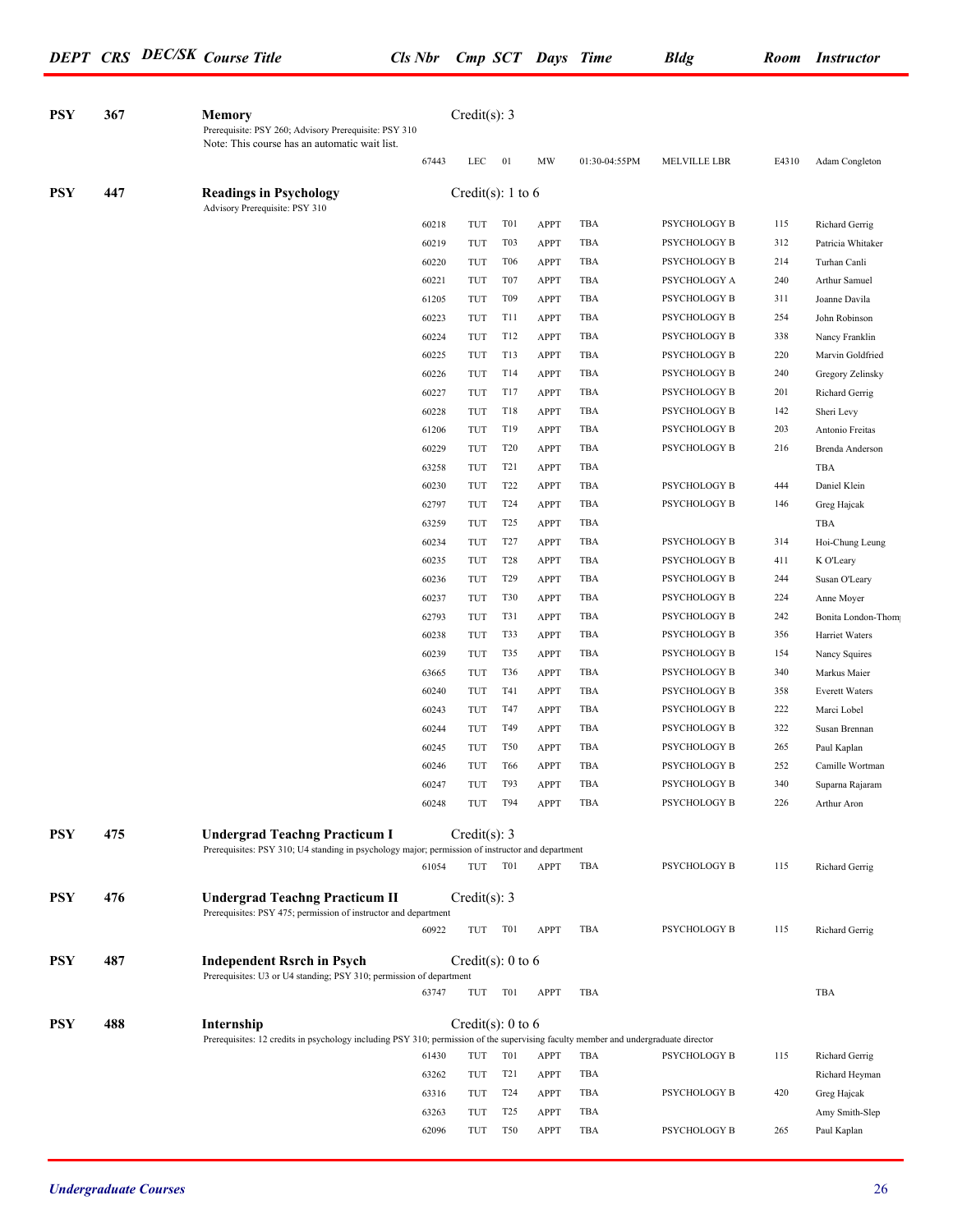| PSY | 488 | Internship                                                                                                                         |       | Credit(s): $0$ to $6$ |     |      |     |              |     |             |
|-----|-----|------------------------------------------------------------------------------------------------------------------------------------|-------|-----------------------|-----|------|-----|--------------|-----|-------------|
|     |     | Prerequisites: 12 credits in psychology including PSY 310; permission of the supervising faculty member and undergraduate director |       |                       |     |      |     |              |     |             |
|     |     |                                                                                                                                    | 61077 | TUT                   | T94 | APPT | TBA | PSYCHOLOGY B | 226 | Arthur Aron |

#### **Religious Studies (RLS) Courses**

| <b>RLS</b> | 240 | J  | <b>Confucianism and Taoism</b><br>Note: Offered as AAS 240 and RLS 240                  |       | Credit(s): 3      |                  |             |               |                     |       |                  |
|------------|-----|----|-----------------------------------------------------------------------------------------|-------|-------------------|------------------|-------------|---------------|---------------------|-------|------------------|
|            |     |    |                                                                                         | 63597 | <b>LEC</b>        | 01               | TUTH        | 06:00-09:25PM | <b>MELVILLE LBR</b> | W4540 | Mary Diaz        |
| <b>RLS</b> | 260 | J  | <b>Buddhism</b><br>Note: Offered as RLS 260 and AAS 260                                 |       | Credit(s): 3      |                  |             |               |                     |       |                  |
|            |     |    |                                                                                         | 62437 | <b>LEC</b>        | 01               | TUTH        | 01:30-04:55PM | <b>MELVILLE LBR</b> | W4550 | Mary Diaz        |
| <b>RLS</b> | 270 | -1 | Christianity                                                                            |       | Credit(s): 3      |                  |             |               |                     |       |                  |
|            |     |    |                                                                                         | 60303 | <b>LEC</b>        | 02               | TUTH        | 06:00-09:25PM | PSYCHOLOGY A        | 137   | Mary Ward        |
| <b>RLS</b> | 447 |    | <b>Readings in Religious Studies</b><br>Prerequisite: Permission of program coordinator |       | Credit(s): 1 to 6 |                  |             |               |                     |       |                  |
|            |     |    |                                                                                         | 63290 | TUT               | <b>T01</b>       | <b>APPT</b> | TBA           | <b>HUMANITIES</b>   | 1120  | William Chittick |
|            |     |    |                                                                                         | 61194 | TUT               | T <sub>02</sub>  | <b>HTBA</b> | TBA           |                     |       | TBA              |
|            |     |    |                                                                                         | 62544 | TUT               | T <sub>0</sub> 3 | APPT        | TBA           |                     |       | Peter Manchester |

#### **Russian (RUS) Courses**

| <b>RUS</b> | 447 | Directed Readings in Russian                                                                                                                                |       |     | Credit(s): 1 to 3 |      |     |                    |
|------------|-----|-------------------------------------------------------------------------------------------------------------------------------------------------------------|-------|-----|-------------------|------|-----|--------------------|
|            |     | Prerequisites: RUS 311, 312 or equivalent proficiency in Russian; a 300- or 400-level course in Russian literature; permission of instructor and department |       |     |                   |      |     |                    |
|            |     |                                                                                                                                                             | 63701 | TUT | T02               | APPT | TBA | Timothy Westphalen |

#### **Sign Language (SLN) Courses**

| <b>SLN</b> | 112 | S <sub>3</sub> | Elem American Sign Language II<br>Prerequisite: SLN 111                                            |       | Credit(s): $3$ |                  |             |               |                     |       |              |
|------------|-----|----------------|----------------------------------------------------------------------------------------------------|-------|----------------|------------------|-------------|---------------|---------------------|-------|--------------|
|            |     |                |                                                                                                    | 60609 | LEC            | 01               | MW          | 09:30-12:55PM | PHYSICS             | P112  | Dawn Derisi  |
|            |     |                |                                                                                                    | 60611 | <b>LEC</b>     | 02               | MW          | 06:00-09:25PM | <b>MELVILLE LBR</b> | N3033 | Linnae Janky |
|            |     |                |                                                                                                    | 60612 | LEC            | 03               | TUTH        | 01:30-04:55PM | <b>PHYSICS</b>      | P112  | Linnae Janky |
|            |     |                |                                                                                                    | 60613 | LEC            | 04               | TUTH        | 06:00-09:25PM | PHYSICS             | P112  | Linnae Janky |
| <b>SLN</b> | 475 |                | <b>Undergrad Teachng Practicum I</b><br>Prerequisites: U3 or U4 standing; permission of instructor |       | Credit(s): $3$ |                  |             |               |                     |       |              |
|            |     |                |                                                                                                    | 62467 | TUT            | T <sub>0</sub> 1 | APPT        | <b>TBA</b>    |                     |       | TBA          |
|            |     |                |                                                                                                    | 62468 | TUT            | T <sub>02</sub>  | APPT        | <b>TBA</b>    |                     |       | TBA          |
|            |     |                |                                                                                                    | 62469 | TUT            | T <sub>0</sub> 3 | <b>APPT</b> | TBA           |                     |       | TBA          |
| <b>SLN</b> | 476 |                | <b>Undergrad Teachng Practicum II</b><br>Prerequisites: SLN 475; permission of instructor          |       | Credit(s): $3$ |                  |             |               |                     |       |              |
|            |     |                |                                                                                                    | 62444 | TUT            | T <sub>0</sub> 1 | <b>APPT</b> | 12:00-12:00AM |                     |       | TBA          |
|            |     |                |                                                                                                    | 62445 | TUT            | T <sub>02</sub>  | <b>APPT</b> | 12:00-12:00AM |                     |       | TBA          |
|            |     |                |                                                                                                    | 62446 | TUT            | T <sub>0</sub> 3 | APPT        | 12:00-12:00AM |                     |       | TBA          |
|            |     |                |                                                                                                    |       |                |                  |             |               |                     |       |              |

### **Sociology (SOC) Courses**

| <b>SOC</b> | 105 | <b>Introduction to Sociology</b> |       | Credit(s): 3 |  |                           |              |      |             |
|------------|-----|----------------------------------|-------|--------------|--|---------------------------|--------------|------|-------------|
|            |     |                                  | 60022 |              |  | LEC 01 TUTH 01:30-04:55PM | SOCBEHAV SCI | N436 | Harvun Peun |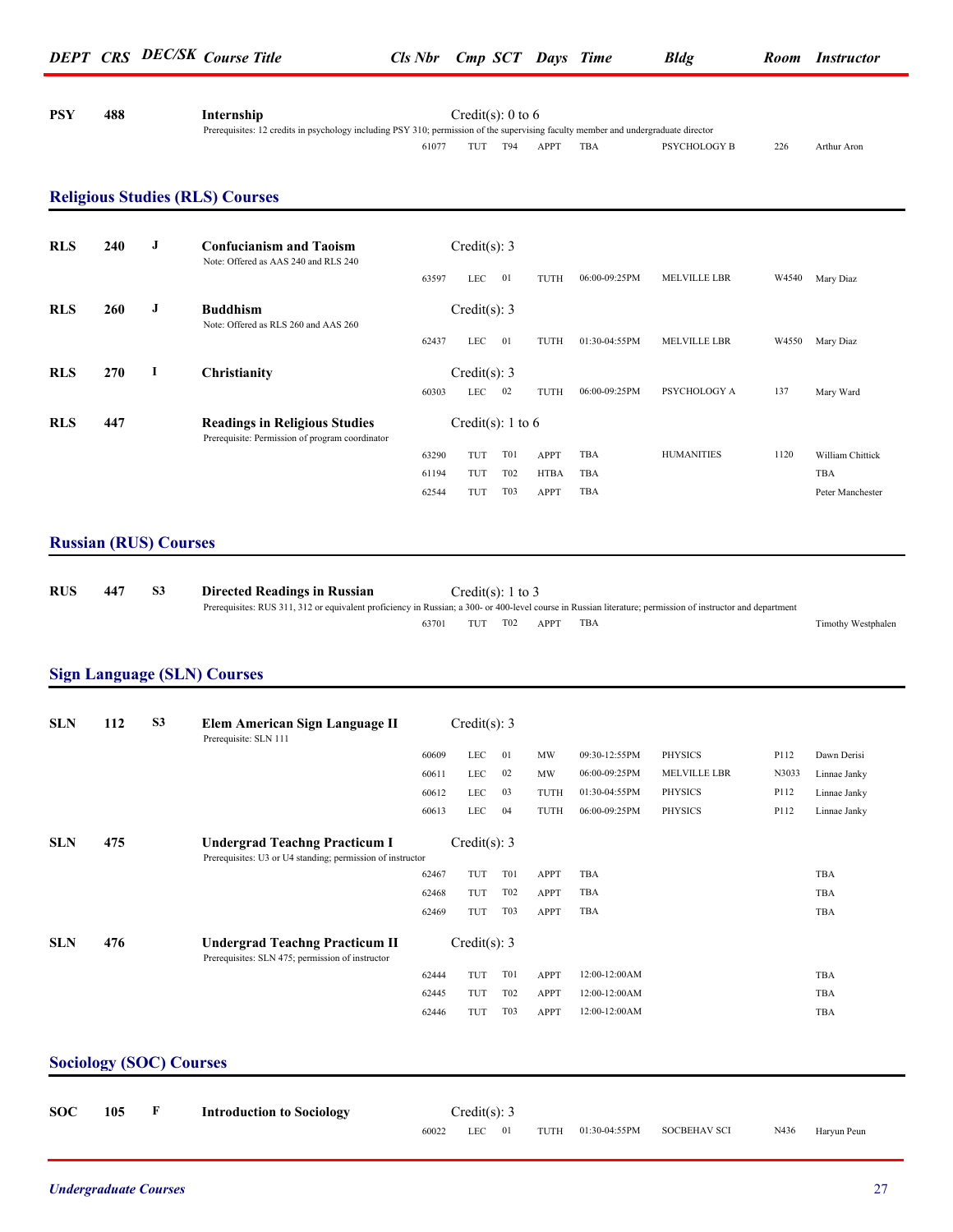| <b>SOC</b> | 201 |   | <b>Research Methods in Sociology</b><br>Prerequisite: SOC 105                                                                                                                   |       | Credit $(s)$ : 3             |                 |             |               |                     |      |                      |
|------------|-----|---|---------------------------------------------------------------------------------------------------------------------------------------------------------------------------------|-------|------------------------------|-----------------|-------------|---------------|---------------------|------|----------------------|
|            |     |   |                                                                                                                                                                                 | 63353 | <b>LEC</b>                   | 02              | MW          | 09:30-12:55PM | <b>SOCBEHAV SCI</b> | N436 | Eric Shireliff       |
| <b>SOC</b> | 302 | K | <b>American Society</b><br>Prerequisite: U3 or U4 standing; Advisory Prerequisites: Completion of D.E.C. categories I and J                                                     |       | Credit(s): $3$               |                 |             |               |                     |      |                      |
|            |     |   |                                                                                                                                                                                 | 62138 | LEC                          | 01              | MW          | 06:00-09:25PM | <b>SOCBEHAV SCI</b> | N436 | J Putt               |
| <b>SOC</b> | 304 | F | <b>Sociology of the Family</b><br>Prerequisites: SOC 105; U3 or U4 standing                                                                                                     | 62757 | Credit(s): $3$<br><b>LEC</b> | 01              | MW          | 01:30-04:55PM | <b>SOCBEHAV SCI</b> | N436 | Elizabeth Nagel      |
| <b>SOC</b> | 315 | Н | <b>Sociology of Technology</b>                                                                                                                                                  |       | Credit(s): 3                 |                 |             |               |                     |      |                      |
|            |     |   | Prerequisites: SOC 105; two other courses in the social sciences; one D.E.C. category E course                                                                                  | 60024 | <b>LEC</b>                   | - 01            | TUTH        | 09:30-12:55PM | <b>SOCBEHAV SCI</b> | N436 | Michael Restivo      |
| <b>SOC</b> | 338 | F | <b>Sociology of Crime</b><br>Prerequisites: SOC 105; U3 or U4 standing                                                                                                          |       | Credit(s): $3$               |                 |             |               |                     |      |                      |
|            |     |   |                                                                                                                                                                                 | 60025 | <b>LEC</b>                   | - 01            | TUTH        | 06:00-09:25PM | <b>SOCBEHAV SCI</b> | N436 | Deirdre Caputo-Levin |
| <b>SOC</b> | 339 | F | Sociology of Alcoholism & Drug<br>Prerequisites: SOC 105; U3 or U4 standing                                                                                                     | 62758 | Credit(s): 3<br>LEC          | - 01            | MW          | 09:30-12:55PM | <b>HUMANITIES</b>   | 3017 | Gary Maynard         |
| <b>SOC</b> | 364 | J | <b>Sociology of Latin America</b>                                                                                                                                               |       | Credit(s): $3$               |                 |             |               |                     |      |                      |
|            |     |   | Prerequisites: SOC 105; two other courses in the social sciences                                                                                                                | 67369 | LEC                          | - 01            | TUTH        | 06:00-09:25PM | <b>HUMANITIES</b>   | 3018 | Helen Jolly          |
| <b>SOC</b> | 371 | K | <b>Gender and Work</b><br>Prerequisites: SOC 105 or WST 102 (formerly SSI/WST 102) or WST 103; two other courses in the social sciences<br>Note: Offered as SOC 371 and WST 371 |       | Credit(s): $3$               |                 |             |               |                     |      |                      |
|            |     |   |                                                                                                                                                                                 | 60507 | LEC                          | - 01            | TUTH        | 09:30-12:55PM | <b>HUMANITIES</b>   | 3017 | So-Yon Kim           |
| <b>SOC</b> | 392 | F | <b>Special Topics</b><br>Prerequisites: SOC 105; U3 or U4 standing<br>#SOCIOLOGY OF SEXUALITY                                                                                   | 67368 | Credit(s): $3$<br>LEC        | 01              | TUTH        | 01:30-04:55PM | <b>HUMANITIES</b>   | 3017 | Amy Braksmajer       |
| <b>SOC</b> | 447 |   | <b>Independent Readings</b>                                                                                                                                                     |       | Credit(s): 1 to 6            |                 |             |               |                     |      |                      |
|            |     |   | Prerequisites: Written permission of instructor and director of undergraduate studies                                                                                           | 60232 | TUT                          | T02             | <b>APPT</b> | TBA           | <b>SOCBEHAV SCI</b> | N411 | Ivan Chase           |
| <b>SOC</b> | 475 |   | <b>Undergrad Teachng Practicum I</b><br>Prerequisite: U3 or U4 standing; 12 credits of sociology; permission of instructor and director of undergraduate studies                |       | Credit(s): 3                 |                 |             |               |                     |      |                      |
|            |     |   | Note: S/U Grading Only                                                                                                                                                          | 60233 | TUT T02                      |                 | APPT        | TBA           | SOCBEHAV SCI        | N411 | Ivan Chase           |
| <b>SOC</b> | 476 |   | <b>Undergrad Teachng Practicum II</b><br>Prerequisite: SOC 475; permission of instructor and director of undergraduate studies                                                  |       | Credit(s): $3$               |                 |             |               |                     |      |                      |
|            |     |   | Note: S/U Grading Only                                                                                                                                                          | 60249 | TUT                          | T02             | APPT        | TBA           | <b>SOCBEHAV SCI</b> | N411 | Ivan Chase           |
| <b>SOC</b> | 488 |   | Internship<br>Prerequisite: Twelve credits in sociology; permission of instructor and department<br>Note: S/U Grading Only                                                      |       | Credit(s): 0 to 6            |                 |             |               |                     |      |                      |
|            |     |   |                                                                                                                                                                                 | 60250 | TUT                          | T02             | <b>APPT</b> | TBA           | <b>SOCBEHAV SCI</b> | N411 | Ivan Chase           |
| <b>SOC</b> | 495 |   | <b>Senior Honors Project I</b><br>Prerequisite: Admission to the sociology honors program                                                                                       |       | Credit(s): $3$               |                 |             |               |                     |      |                      |
|            |     |   |                                                                                                                                                                                 | 60498 | TUT                          | T02             | <b>APPT</b> | TBA           | <b>SOCBEHAV SCI</b> | N411 | Ivan Chase           |
| <b>SOC</b> | 496 |   | <b>Senior Honors Project II</b><br>Prerequisite: SOC 495                                                                                                                        |       | Credit(s): 3                 |                 |             |               |                     |      |                      |
|            |     |   |                                                                                                                                                                                 | 60500 | TUT                          | T <sub>02</sub> | APPT        | TBA           | <b>SOCBEHAV SCI</b> | N411 | Ivan Chase           |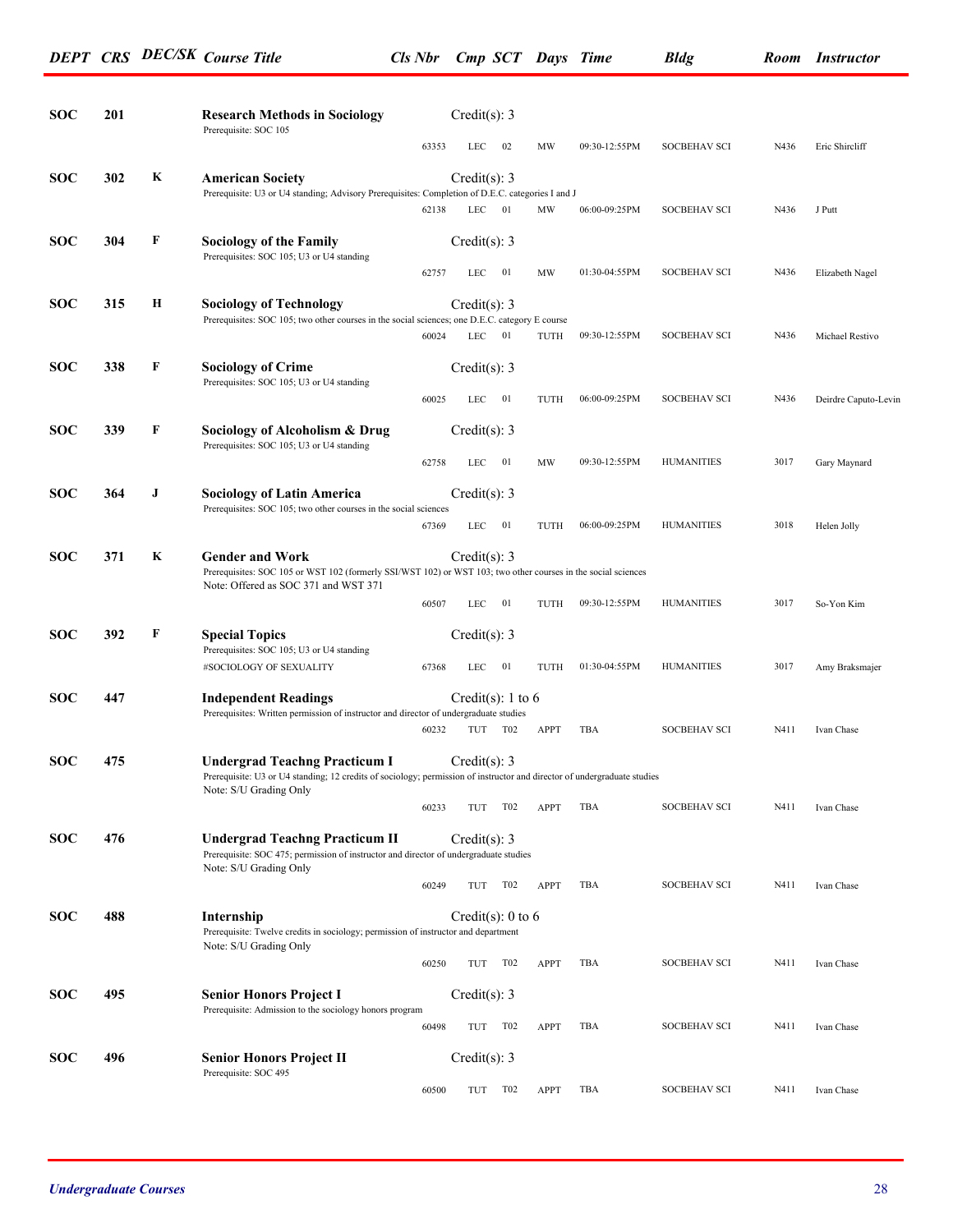#### **Spanish (SPN) Courses**

| <b>SPN</b> | 112 | S <sub>3</sub> | <b>Elementary Spanish II</b><br>Prerequisite: SPN 111<br>Note: Some seats reserved for seniors. |       | Credit(s): 4   |    |      |               |                     |       |     |
|------------|-----|----------------|-------------------------------------------------------------------------------------------------|-------|----------------|----|------|---------------|---------------------|-------|-----|
|            |     |                |                                                                                                 | 67788 | <b>LEC</b>     | 03 | TUTH | 09:00-01:25PM | <b>MELVILLE LBR</b> | N5004 | TBA |
| <b>SPN</b> | 212 | S <sub>3</sub> | <b>Intermediate Spanish II</b><br>Prerequisite: SPN 210 or 211                                  |       | Credit(s): $3$ |    |      |               |                     |       |     |
|            |     |                |                                                                                                 | 60595 | <b>LEC</b>     | 01 | TUTH | 09:30-12:55PM | <b>CHEMISTRY</b>    | 123   | TBA |
| <b>SPN</b> | 312 | G&3            | <b>Intro to Literary Studies</b><br>Prerequisite: SPN 310 or 311                                |       | Credit(s): 3   |    |      |               |                     |       |     |
|            |     |                |                                                                                                 | 67945 | <b>LEC</b>     | 01 | TUTH | 09:30-12:55PM | <b>CHEMISTRY</b>    | 124   | TBA |
| <b>SPN</b> | 322 | S <sub>3</sub> | <b>Practical Spanish</b><br>Prerequisites: SPN 312                                              |       | Credit(s): $3$ |    |      |               |                     |       |     |
|            |     |                |                                                                                                 | 60581 | LEC            | 01 | TUTH | 01:30-04:55PM | <b>CHEMISTRY</b>    | 123   | TBA |

#### **Theatre Arts (THR) Courses**

| <b>THR</b> | 447 | <b>Readings In Theatre Arts</b><br>Prerequisites: At least four theatre arts courses; sponsorship of a faculty member; permission of department |       | Credit(s): 3          |                 |             |     |                    |      |                 |
|------------|-----|-------------------------------------------------------------------------------------------------------------------------------------------------|-------|-----------------------|-----------------|-------------|-----|--------------------|------|-----------------|
|            |     |                                                                                                                                                 | 62752 | TUT                   | <b>T35</b>      | <b>APPT</b> | TBA | <b>STALLER CTR</b> | 3016 | Norman Prusslin |
| <b>THR</b> | 475 | <b>Undergrad Teachng Practicum I</b><br>Prerequisite: Theatre arts major; U4 standing; permission of instructor and department                  |       | Credit(s): 3          |                 |             |     |                    |      |                 |
|            |     |                                                                                                                                                 | 62754 | TUT                   | T15             | APPT        | TBA |                    |      | Robin Gil       |
| <b>THR</b> | 480 | <b>Projects in Media</b><br>Prerequisite: Permission of department                                                                              |       | Credit(s): $0$ to $3$ |                 |             |     |                    |      |                 |
|            |     |                                                                                                                                                 | 60887 | TUT                   | <b>T02</b>      | APPT        | TBA |                    |      | David Barnett   |
|            |     |                                                                                                                                                 | 61181 | TUT                   | T35             | <b>APPT</b> | TBA | <b>S B UNION</b>   | 266  | Norman Prusslin |
| <b>THR</b> | 484 | <b>Projects in Theater</b><br>Prerequisite: Permission of department                                                                            |       | Credit(s): $0$ to $3$ |                 |             |     |                    |      |                 |
|            |     |                                                                                                                                                 | 62128 | TUT                   | T <sub>07</sub> | APPT        | TBA |                    |      | John Lutterbie  |
| <b>THR</b> | 487 | <b>Independent Research</b><br>Prerequisite: Permission of department                                                                           |       | Credit(s): $0$ to $6$ |                 |             |     |                    |      |                 |
|            |     |                                                                                                                                                 | 62372 | TUT                   | T <sub>02</sub> | <b>APPT</b> | TBA | <b>STALLER CTR</b> | 3015 | David Barnett   |
|            |     |                                                                                                                                                 | 62743 | TUT                   | T07             | <b>APPT</b> | TBA |                    |      | John Lutterbie  |
|            |     |                                                                                                                                                 | 62594 | TUT                   | T63             | <b>APPT</b> | TBA |                    |      | Steven Marsh    |
|            |     |                                                                                                                                                 | 62373 | TUT                   | T <sub>67</sub> | APPT        | TBA |                    |      | Joe Jeffreys    |
| <b>THR</b> | 488 | Internship<br>Prerequisites: Permission of instructor and department                                                                            |       | Credit(s): $0$ to $6$ |                 |             |     |                    |      |                 |
|            |     |                                                                                                                                                 | 62734 | TUT                   | T <sub>05</sub> | APPT        | TBA | <b>STALLER CTR</b> | 3015 | Deborah Mayo    |
|            |     |                                                                                                                                                 | 60294 | TUT                   | T <sub>07</sub> | <b>APPT</b> | TBA |                    |      | John Lutterbie  |
|            |     |                                                                                                                                                 | 60295 | TUT                   | T35             | <b>APPT</b> | TBA | <b>STALLER CTR</b> | 3016 | Norman Prusslin |
|            |     |                                                                                                                                                 | 60296 | TUT                   | T72             | <b>APPT</b> | TBA |                    |      | Michael Zelenak |

#### **Writing (WRT) Courses**

**WRT 101 A1 Introductory Writing Workshop** Credit(s): 3 Prerequisites: students who do not meet the prerequisites for WRT 102 or who do not qualify for enrollment in ESL courses must take WRT 101 Note: Open only to current Stony Brook students matriculated for the academic year. 62329 LEC 02 TUTH 01:30-04:55PM HUMANITIES 3008 TBA